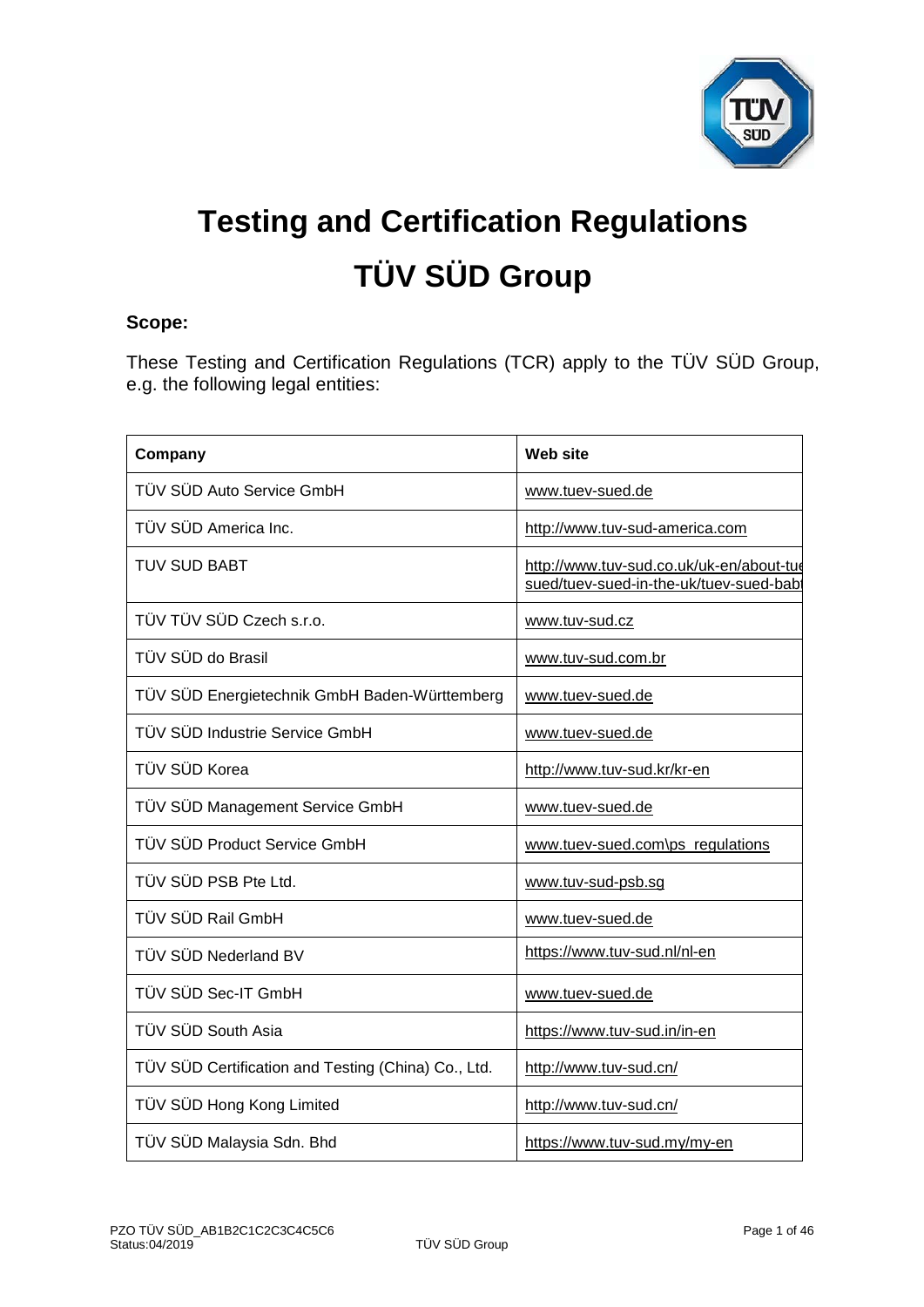

Hereinafter solely and jointly referred to as TSC (TÜV SÜD Company).

The Testing and Certification Regulations apply to:

- the testing and/or certification of products, services and projects (hereinafter collectively referred to as products)
- the auditing and certification of management systems (hereinafter referred to as system)

In as far as clients have concluded multiple contracts for obtaining a certificate (separate contract partner(s) for the service contract and the certification contract with the latter being the TSC to which the contract-relevant certification body/bodies is/are affiliated), the provisions of the TCR will apply to the contractual relationship between the "certification body TSCs" and the client.

These Testing and Certification Regulations shall replace previous versions. They will become effective April 2019 and remain valid until a new version is issued.

In case of doubt, the German version shall be authoritative for work related to Certification Bodies according to ISO/IEC 17000ff located in Germany. For all other Certification Bodies the English version shall be authoritative. Certification bodies are independent third parties that confirm the conformity of products, processes, systems or persons within the scope of certification schemes.

These Testing and Certification Regulations are governed by the law of the country of the TSC which includes the certification body relevant for the requested service.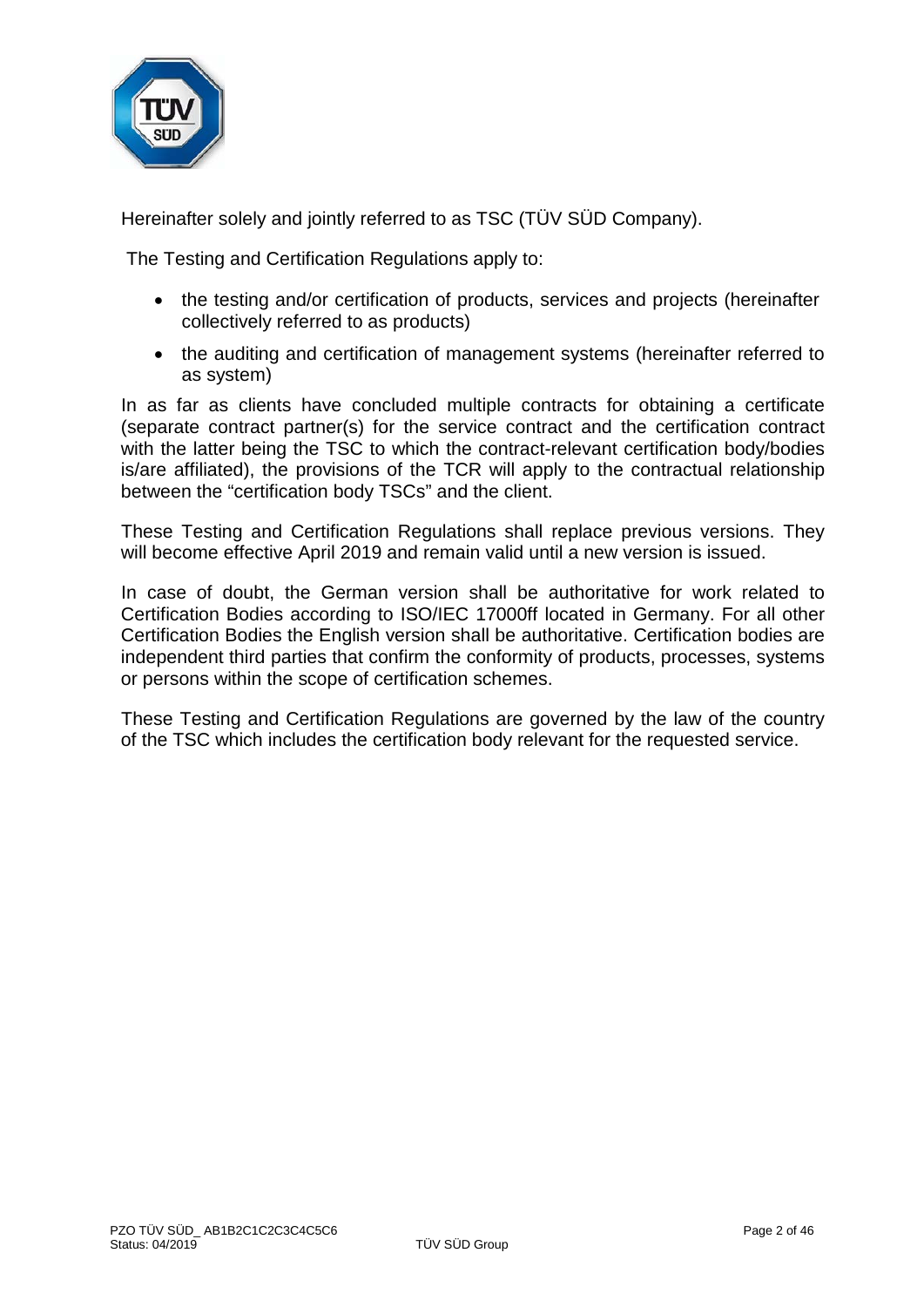

These Testing and Certification Regulations comprise a number of modules; in general module A applies to all TSC; the remaining modules apply as appropriate and may amend, replace or denote as not applicable any regulations in other modules.

In the context of C-modules any references to the certification body or TSC shall be construed as references to the certification body concerned. If there are any conflicts between the respective C-module and other sections of this document the respective C-module shall take precedence.

The full version of the Testing and Certification Regulations covers the Modules A, B1, B2 and C1 to C6.

For certain areas combinations of particular Modules are available.

| <b>Contents</b> |                                                                                                                                 | Page |
|-----------------|---------------------------------------------------------------------------------------------------------------------------------|------|
| Module A)       | General regulations                                                                                                             | 4    |
|                 | Module B1) Special regulations for product testing and certification                                                            | 15   |
| Module B2)      | Special regulations for management system auditing and<br>certification                                                         | 19   |
|                 | Module C1) Special regulations and conditions for the field of medical<br>devices, TÜV SÜD Product Service GmbH (TÜV SÜD<br>PS) | 25   |
|                 | Module C2) Special regulations for the auditing and certification by TUV<br>SÜD Management Service GmbH (TÜV SÜD MS)            | 29   |
|                 | Module C3) Special regulations for TUV SUD BABT (TÜV SÜD BABT)<br>certification                                                 | 37   |
|                 | Module C4) Special regulations for TUV SUD America Inc. (TUV SUD<br>America) product testing and certification                  | 39   |
| Module C5)      | Special regulations for TÜV SÜD PSB Pte Ltd (TÜV SÜD<br>PSB)                                                                    | 41   |
|                 | Module C6) Special regulations for TÜV SÜD South Asia                                                                           | 42   |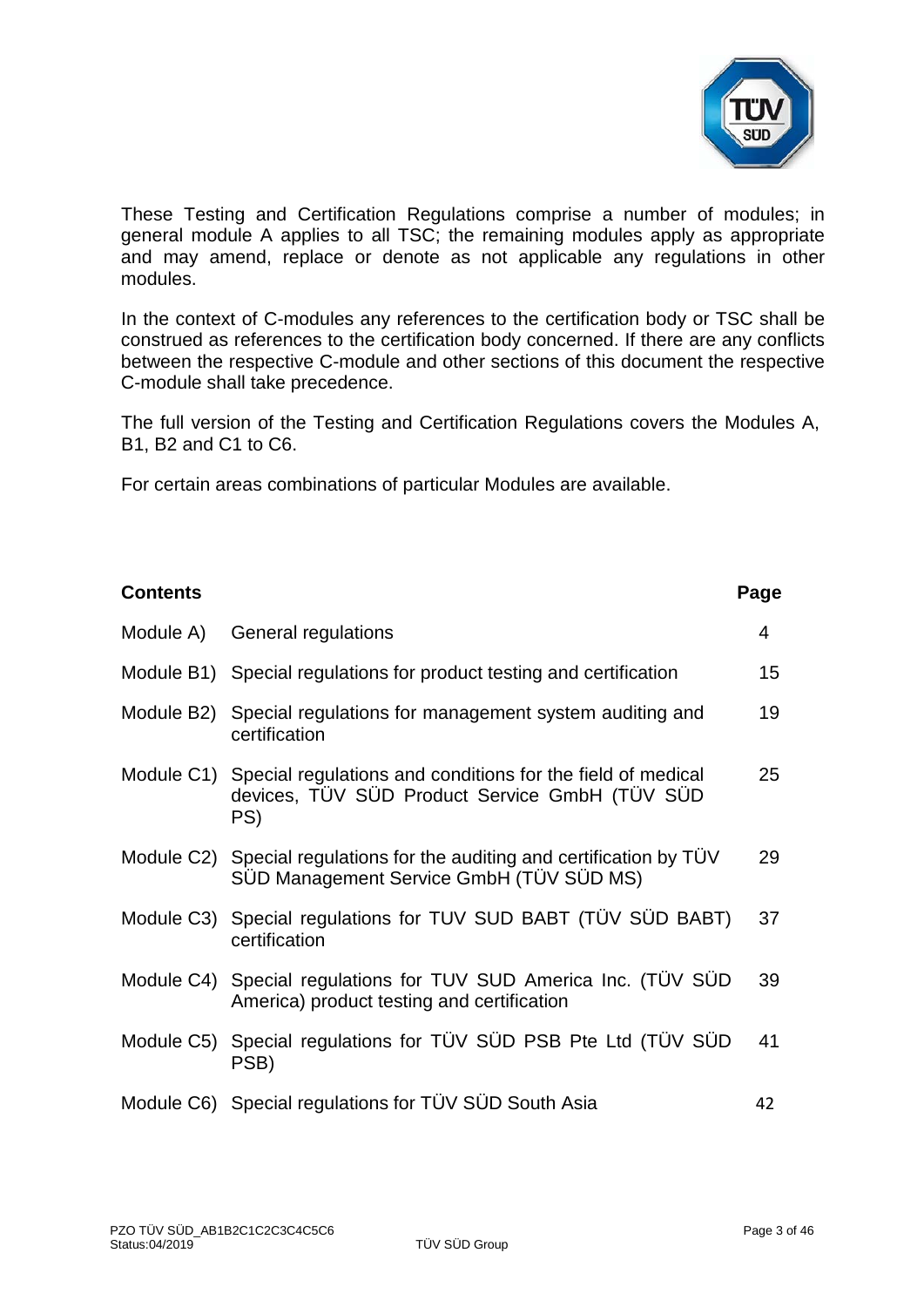

# **Module A) General regulations**

## **A-1. General**

A-1.1 These Testing and Certification Regulations apply to tests, audits, conformity assessment procedures as per EU Directives and EU Regulations, or on basis of other appointments as well as all other certification activities carried out by TSC. The services offered by TSC also include information on normative requirements or approval procedures.

> The client knows that to ensure independence, impartiality and objectivity, the certification body cannot combine the testing and certification services that form the subject matter of the contract with consulting services regarding the subject matter of testing and/or certification.

> The client undertakes to inform the certification body without delay of any consulting services by TSC or a TSC affiliated company received by the client.

> Any jeopardizing of the certification body's independence, impartiality and objectivity on the grounds of consulting services will entitle TSC to terminate this contract without notice for important reasons as set forth in Section A-1.9 II.

- A-1.2 On issue of the first certificate, the certificate holder automatically becomes a TÜV SÜD certification-system partner and remains partner as long as at least one certificate is valid. A certificate only becomes valid after all financial and technical requirements in connection with the test/audit and product/system certification have been fulfilled. If a certificate is awarded subject to certain requirements, the certificate holder undertakes to satisfy these requirements within the defined deadlines. If the requirements are not fulfilled within the defined deadlines, the certificate will be deemed withdrawn on expiry of said deadlines and will have to be returned by the certificate holder to the issuing TSC without delay.
- A-1.3 Prior to placing an order, the client shall provide TSC with the name of any other organization that tested/audited/certified the same product or system in a similar way or is in the process of doing so. With each order the client agrees to accept the current version of these Testing and Certification Regulations as part of the contract. Existing contractual relationships are governed by the respectively valid versions of these Testing and Certification Regulations.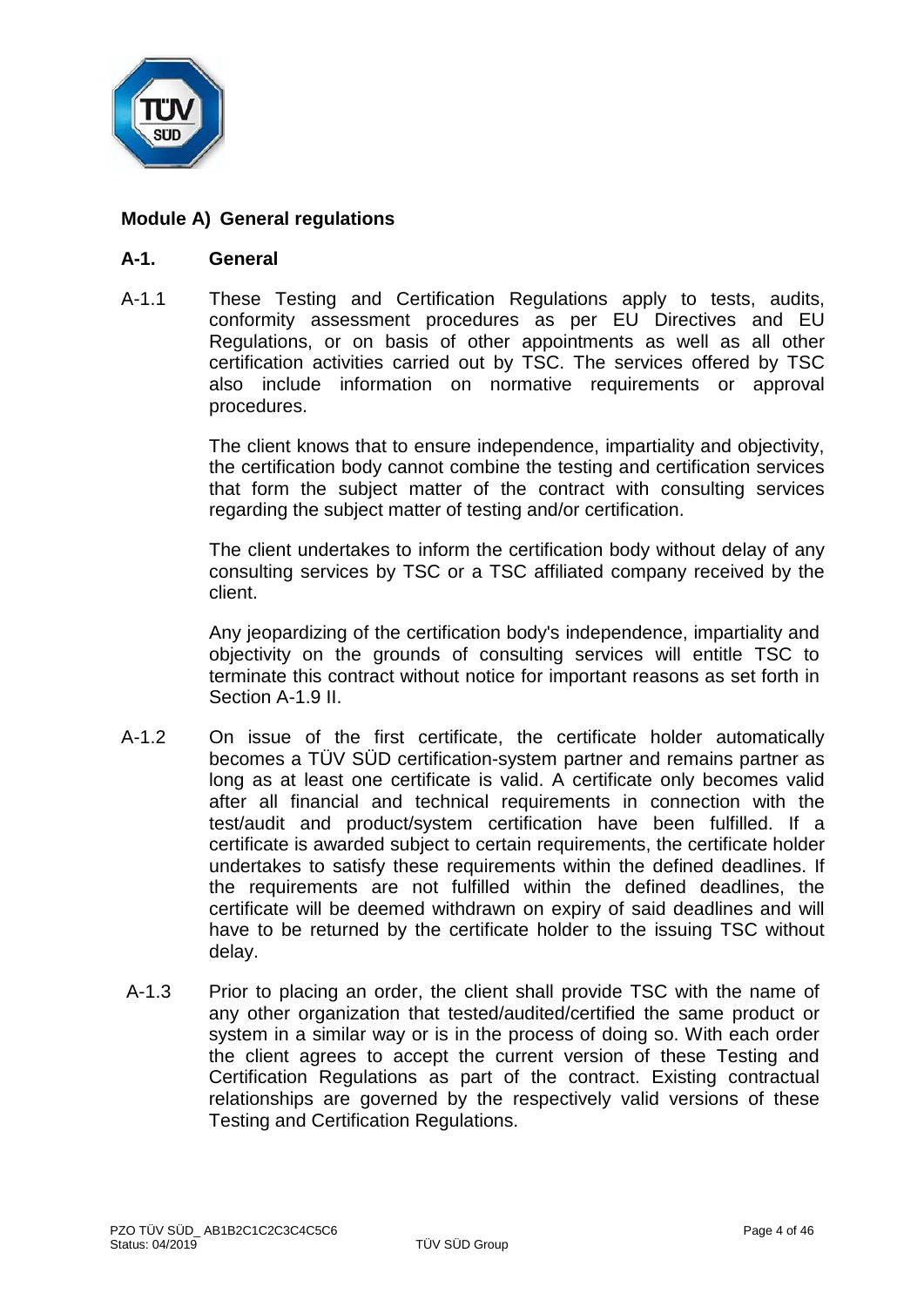

The currently valid versions of these Testing and Certification Regulations are available at the TSC of the relevant Certification Body or will be provided free of charge on request.

A-1.4 The Certification Body of the relevant TSC evaluates the documents submitted by the testers/auditors. It decides whether a certificate is to be issued and handles disagreements/appeals concerning certification. Complaints management procedures have been established for each certification process.

> Appeals and complaints shall be addressed directly to the Certification Bodies of the respective TSC. The Certification Bodies maintain documented appeals and complaints management procedures. A description of these procedures is made available to the public.

> The Certification Body will forward to the certified clients in question any complaints about certified products or systems received by TSC within an appropriate period of time.

A-1.5 Certificates, certificates of conformity, test certificates based on EU Directives and EU Regulations, standards or other criteria always relate to the version of the relevant directives, regulations, standards or other criteria valid on the date of issue of the certificate.

> The Certification Body only issues a certificate or other attestation if the product or system at the time of certificate issue fulfills all certificationrelevant legal requirements, applicable standards, and other certificationrelevant criteria. The date on which the order is placed and/or the contract concluded is irrelevant in this regard.

> A granted certificate makes no statement concerning the marketability of a certified product.

> The certificate holder must at all times reference the pertinent annexes of the certificate. The certificate (and any duplicate certificates) is not transferable and shall remain the property of TSC.

> Certificates only relating to EU Directives and EU Regulations do not entitle the holder to use a TÜV SÜD certification mark.

> Any CE marking that may prove necessary falls solely under the responsibility of the persons indicated in the relevant directives and regulations.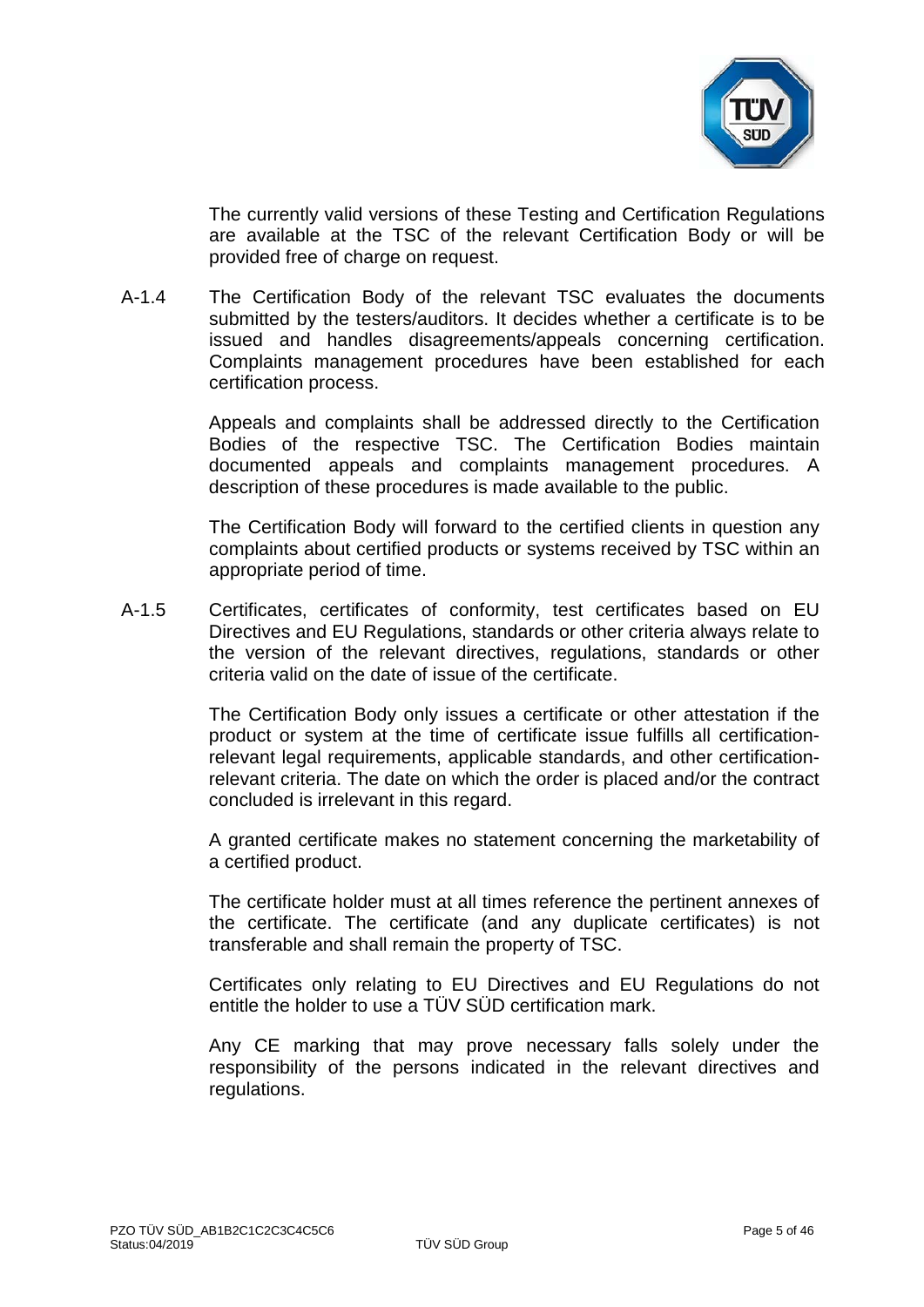

- A-1.6 The client shall ensure that auditors/representatives of the authorized bodies (e. g. regulatory authority, accreditation body or certification scheme owner) are entitled to participate in "observed audits" on the<br>business premises of the client/manufacturer and/or their business premises of the client/manufacturer and/or their subcontractor/supplier.
- A-1.7 Where on-site activities (e. g. audits, inspections) conducted by TÜV SÜD personnel require personal protective equipment, TÜV SÜD and the client shall agree upon supply of such equipment in advance of any visit.
- A-1.8 If, in addition to an electronic or other copy, a hardcopy of the test/audit report is prepared and transmitted to the client, the hardcopy will prevail and be legally binding in case of conflict.
- A.-1.9 Each certificate is subject to the existence of a valid certification contract/order.

The certification contract/order/membership in the certification system may be terminated in whole or in part, if the individual contractual regulations, the respective guidelines/rules/procedures, or the guidelines/regulations of the Certification Bodies or other authorized bodies (e. g. authorities, accreditation bodies or certification scheme owner) do not define other periods of notice:

- I. by termination **without cause**
	- a. for system certifications: with three (3) months notice to the next scheduled audit due date (for the surveillance or the recertification audit respectively) by the certificate holder or TSC.
	- b. for product certifications: with two (2) months notice to the end of the respective calendar year by the certificate holder or with one (1) year notice to the end of the respective calendar year by TSC.
	- c. System certification based on EU Directives and EU Regulations are handled by TSC according to I.b.
- II. by termination **for cause** at the terminating party´s choice with or without notice, in particular (but not only) if the certificate issued on the basis of the certification contract/order may be withdrawn, revoked or restricted according to the following regulations set forth in paragraphs  $A-2.1 - A-2.3$ .

Terminations have to be made issued in writing to be effective.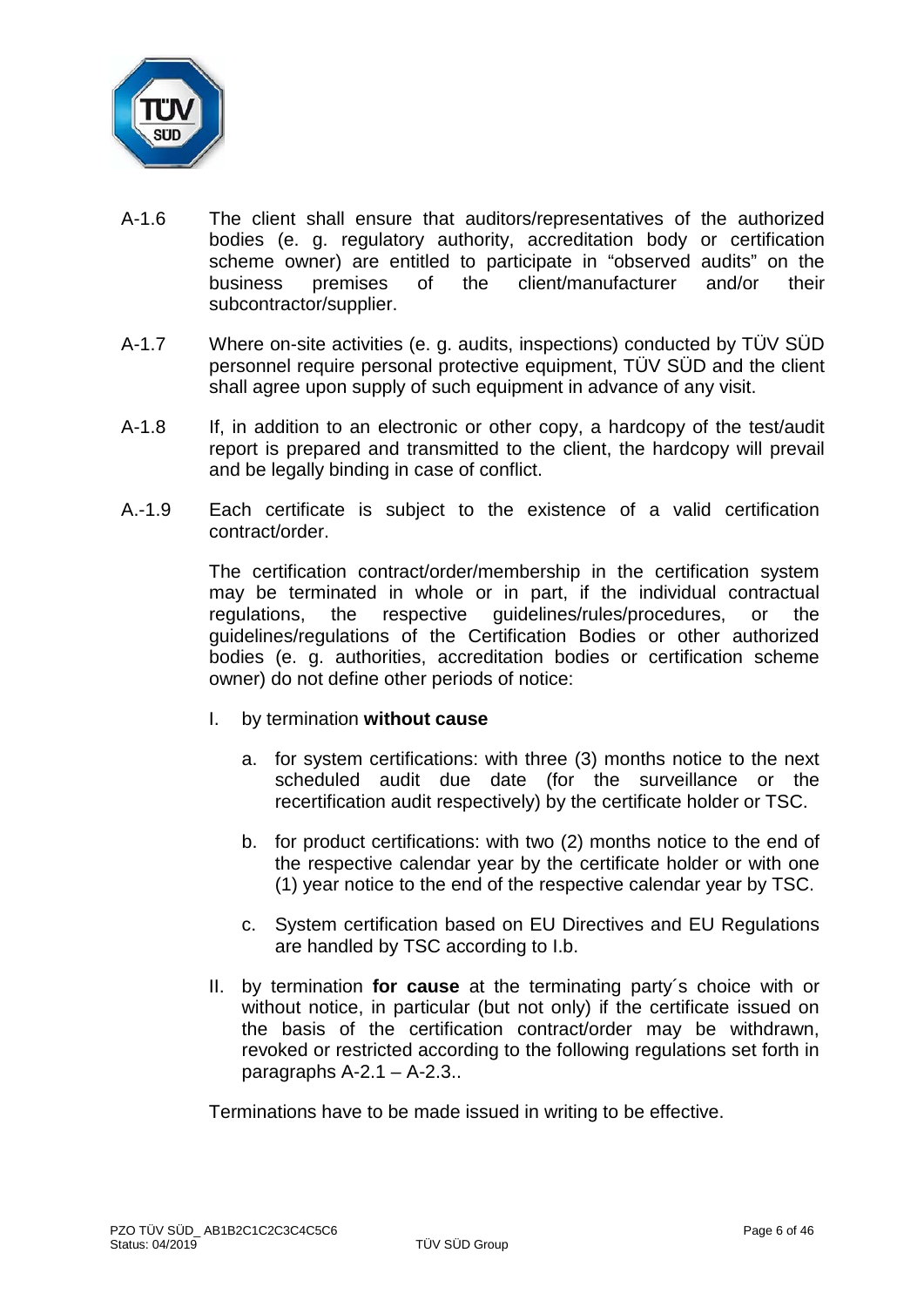

If the validity of a certificate ends or if the certificate is revoked, withdrawn or expires irrespective of the reason, the underlying certification contract/order for this certificate will also expire automatically without requiring separate termination. This does not apply if the contacting parties have agreed on continuing the contractual relationship prior to its automatic expiry.

In case where the holder's last remaining certificate is no longer active, the certificate holder's membership in the certification-system of TÜV SÜD is suspended.

The expiry of the certification contract/order will not affect any existing claims against the client, e.g. unsettled receivables. All costs and expenses for upcoming surveillance or auditing/testing of the certified system or product already incurred can be claimed.

The requirements of these Testing and Certification Regulations will apply during the term of the certification contract/order and for three (3) years thereafter (grace period). If only part of the certification contract/order is terminated, the grace period will also apply to the terminated part.

- A-1.10 Should any individual provision of this Testing and Certification Regulations or any part of any provision be or become void or unenforceable, the validity of the remaining Testing and Certification Regulations hereof shall remain unaffected. In such case the void and/or unenforceable provisions shall be replaced by corresponding provisions coming as close as possible to the sense and spirit and purpose of the void and/or unenforceable provision.
- A-1.11 The certificate holder shall ensure that the Certification Body can inspect the manufacturing and business premises listed on the certificate and the relevant warehouses of their representatives, importers and branches at any time during standard business hours and without prior notice at the certificate holder's expense. Certificate holders must also ensure that the Certification Body can take the required number of samples of certified products for testing purposes free of charge, even if the manufacturing and business premises are not their own. The inspection report will be provided to both the manufacturing site representative and the certificate holder.

## **A-2. Expiry, withdrawal, revocation, restriction or suspension of certificates**

- A-2.1 A certificate expires automatically or is deemed to be withdrawn if
- A-2.1.1 the indicated period of validity expires or if the contractual basis for use of the certificate and/or certification mark otherwise ceases to apply;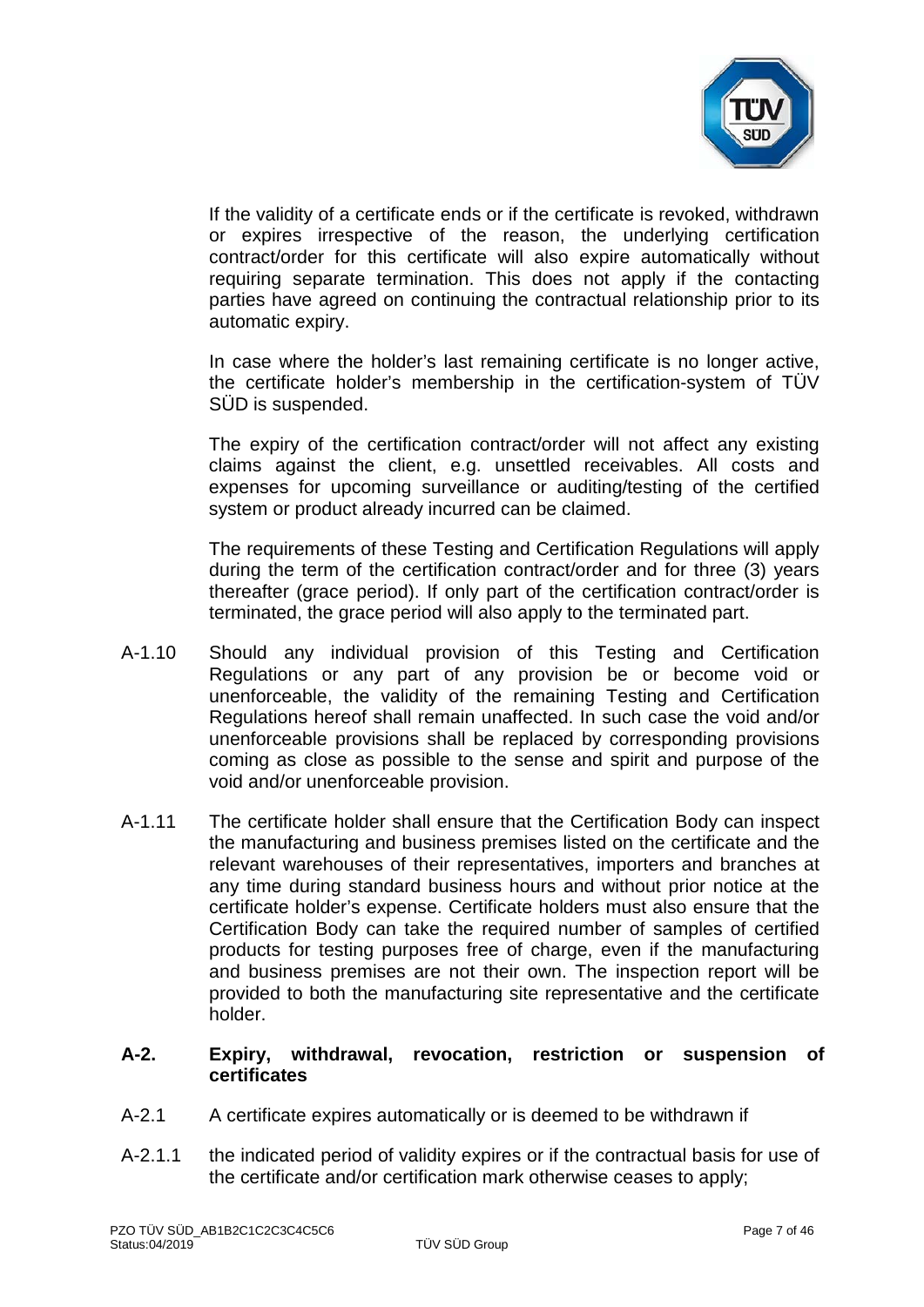

- A-2.1.2 insolvency proceedings are opened over the certificate holder's assets or the opening of such proceedings is refused for lack of assets and the certificate holder fails to inform the responsible certification body in writing and within one month of its application for insolvency proceedings;
- A-2.1.3 the certificate holder permanently discontinues business operations without a legal successor;
- A-2.1.4 the requirements (e.g. of a regulatory authority, accreditation body or certification scheme owner, codes of practice etc.) on which the certificate is based have changed and the certificate holder is unable to demonstrate within a defined time period at the certificate holder's expense that the product or system conforms to the new requirements through TSC retesting or re-auditing;
- A-2.1.5 the underlying (basic) certificate becomes invalid;
- A-2.1.6 the certificate holder is obliged to withdraw the product/certified service from the market;
- A-2.1.7 the product or system has been inadvertently assigned to the wrong basis of evaluation under the scheme rules, e.g. an incorrect class as per the relevant EU Directive and EU Regulation on which conformity assessment is based;
- A-2.1.8 defects or nonconformities are detected in the products or systems; products fail to conform to the certified samples or key prerequisites pertaining to the certified product/system are not or no longer fulfilled.
- A-2.2 The Certification Body in the respective TSC is entitled to suspend, withdraw or revoke a certificate at its own discretion with or without notice, in particular if
- A-2.2.1 further use of a certification mark/certificate is no longer justified, i.e. not or no longer meaningful within the market context or is prohibited by law; in such cases, TSC will provide an alternative certification mark, if possible;
- A-2.2.2 the certificate holder engages in, initiates or tolerates
	- misleading or otherwise unacceptable advertising, in particular with the certification mark, the certificate or the test report,
	- misuse of certificates, certification marks or test reports, or
	- violation of legal provisions when marketing a product tested by TÜV SÜD.
- A-2.2.3 the certificate holder fails to pay outstanding invoices within 4 weeks to TSC, despite receiving written reminders to that effect;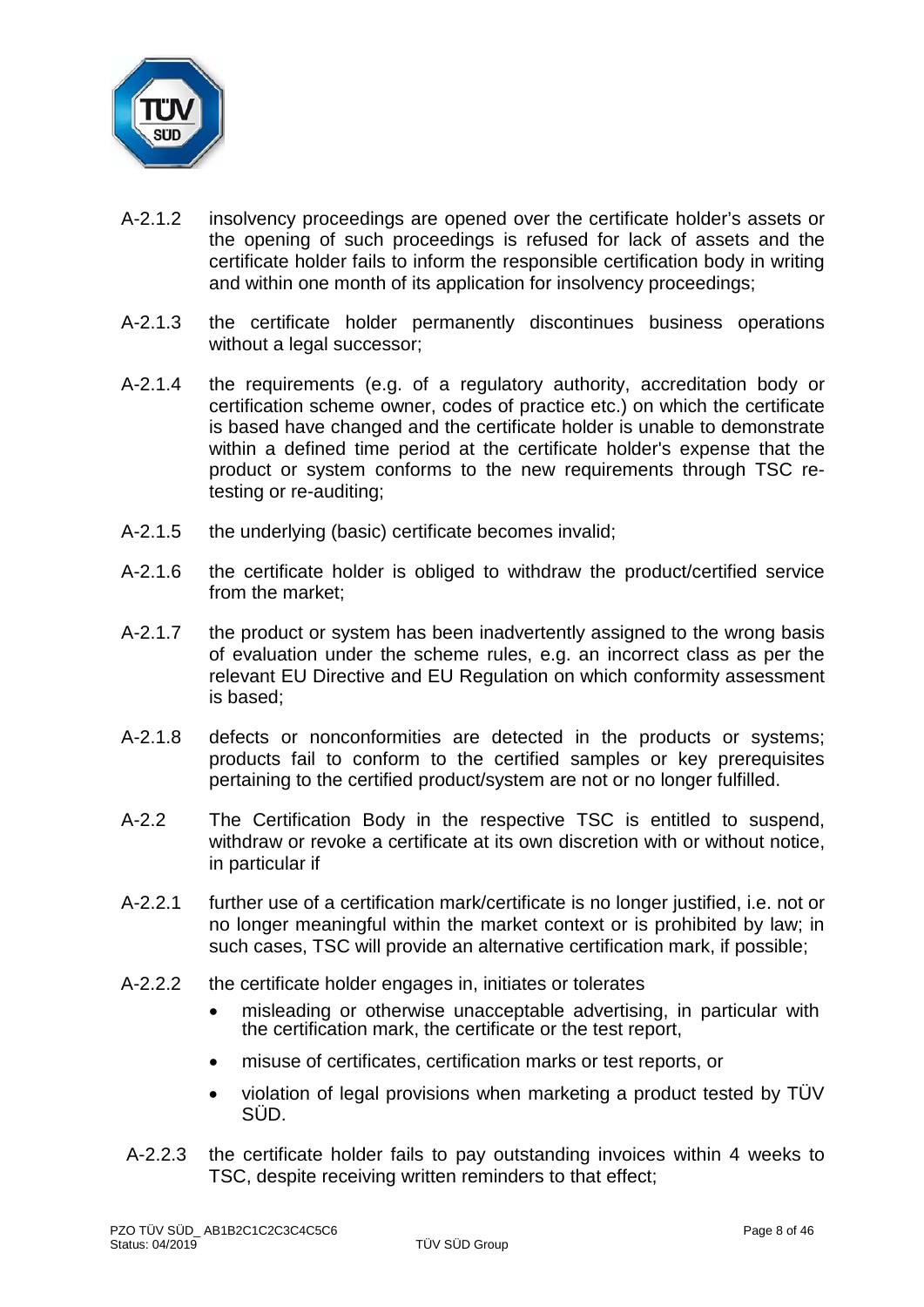

- A-2.2.4 the certificate holder files for insolvency or similar proceedings under foreign law outside of Germany or the opening of such proceeding is rejected for lack of assets:
- A-2.2.5 the certificate holder violates these Testing and Certification Regulations and/or the related part of the contract/order, unless such violation is insignificant in nature or represents only minor negligence;

TSC is entitled but under no obligation to grant the certificate holder a period of grace to remedy the violation.

- A-2.2.6 the relevant Certification Body forms the opinion that
	- the certified product or system does not or no longer comply or no longer complies with the underlying certification requirements or standards, or
	- fails to fulfill its purpose as defined by the manufacturer, or
	- is exposing users, operators or third parties to considerable risks, or
	- fails to adapt the product or system to the applicable version of the relevant standard or certification requirement within the period of time allowed to the certificate holder by the Certification Body; or
	- the certificate holder is in violation of any certification-related conditions/obligations.
- A-2.2.7 the certificate holder makes incorrect statements to TSC or withholds from TSC important facts that are relevant for certification.
- A-2.2.8 it becomes evident after certificate issue that the certificate holder failed to fulfill the certification requirements from the outset.
- A-2.2.9 the certificate holder objects to changes in these Testing and Certification Regulations and/or a relevant part of the contract/order (e.g. the relevant current rates and fees) within a 6-week period of appeal after such amendments have come into effect;
- A-2.2.10 inspection or auditing of facilities or product testing is not made possible or the products or documents are not made available within the specified time. This also applies if follow-up-services, surveillance measures or audits cannot be carried out within a timeframe of 4 weeks (unless otherwise specified by the Certification Body) despite a written request to this effect or if nonconformities are not eliminated within the agreed period through appropriate corrective actions.
- A-2.3 Certificates can also, be restricted or suspended with regards to time and content for the reasons noted above (A-2.1 and A-2.2).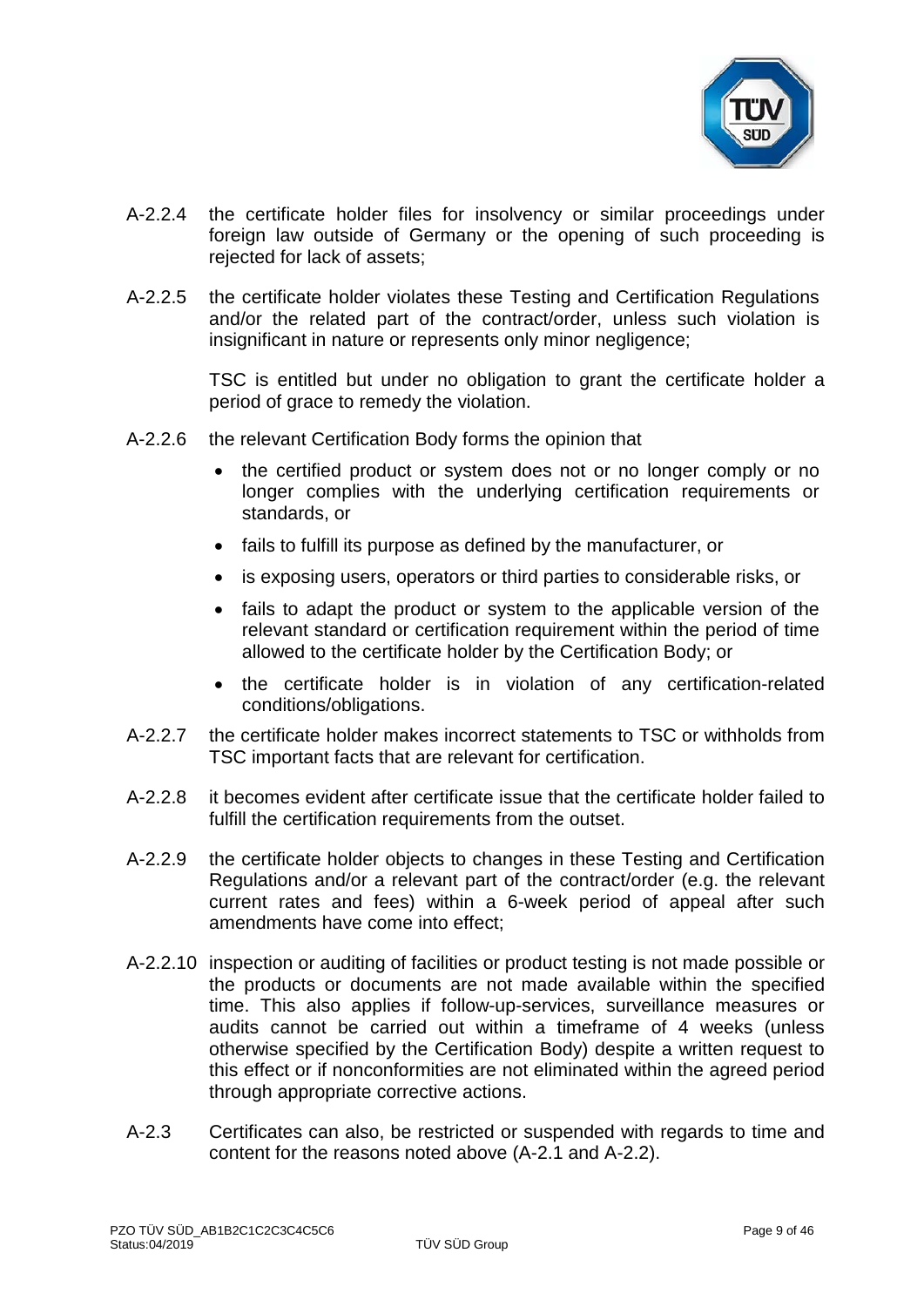

- A-2.4 The Certification Body of the respective TSC is entitled to publish details of the expiry, withdrawal, revocation, restriction and suspension of a certificate. Continued advertising or other use of the certificate/certification mark or the name of TSC is prohibited in all such cases. A certificate that has expired, has been withdrawn, or has been revoked shall immediately be returned to the Certification Body and/or destroyed upon the Certification Body's written request. License fees paid in advance shall not be reimbursed; those not yet paid shall be paid in full.
- A-2.5 Apart from cases of willful intention and gross negligence, TSC shall not be liable for any disadvantages arising for the client from non-issue, expiry, withdrawal, revocation, restriction or suspension of a certificate.

#### **A-3. Use of certificates, certification marks and test reports in business transactions**

## A-3.1 **Granting rights of use**

During their certificates' terms of validity clients are entitled to use their certificates in their business transactions as set forth in these Testing and Certification Regulations. If the respective certification criteria and procedures provides for the issue of a certification mark, clients will also be granted the limited, non-exclusive right to use the certification mark in their business transactions and in particular their advertising during the period of validity of the underlying certificate. In this context, clients may only use the certification mark assigned to the respective certification. The right of use will expire on expiry, withdrawal, revocation, restriction or suspension of the underlying certificate.

## A-3.2 **Terms of use of certification marks and certificates**

- A.3.2.1 In the case of certifications that are not required by law, advertising must make clear that certification is voluntary and must reference the certification standards and the owner of said certification standards.
- A-3.2.2 Certification marks and certificates may not be misused or used in a misleading manner that may jeopardize the trust of the public in the TSC's certification marks or certificates. The role of the TSC as an independent third party shall not be compromised by the use and visual presentation of certification marks.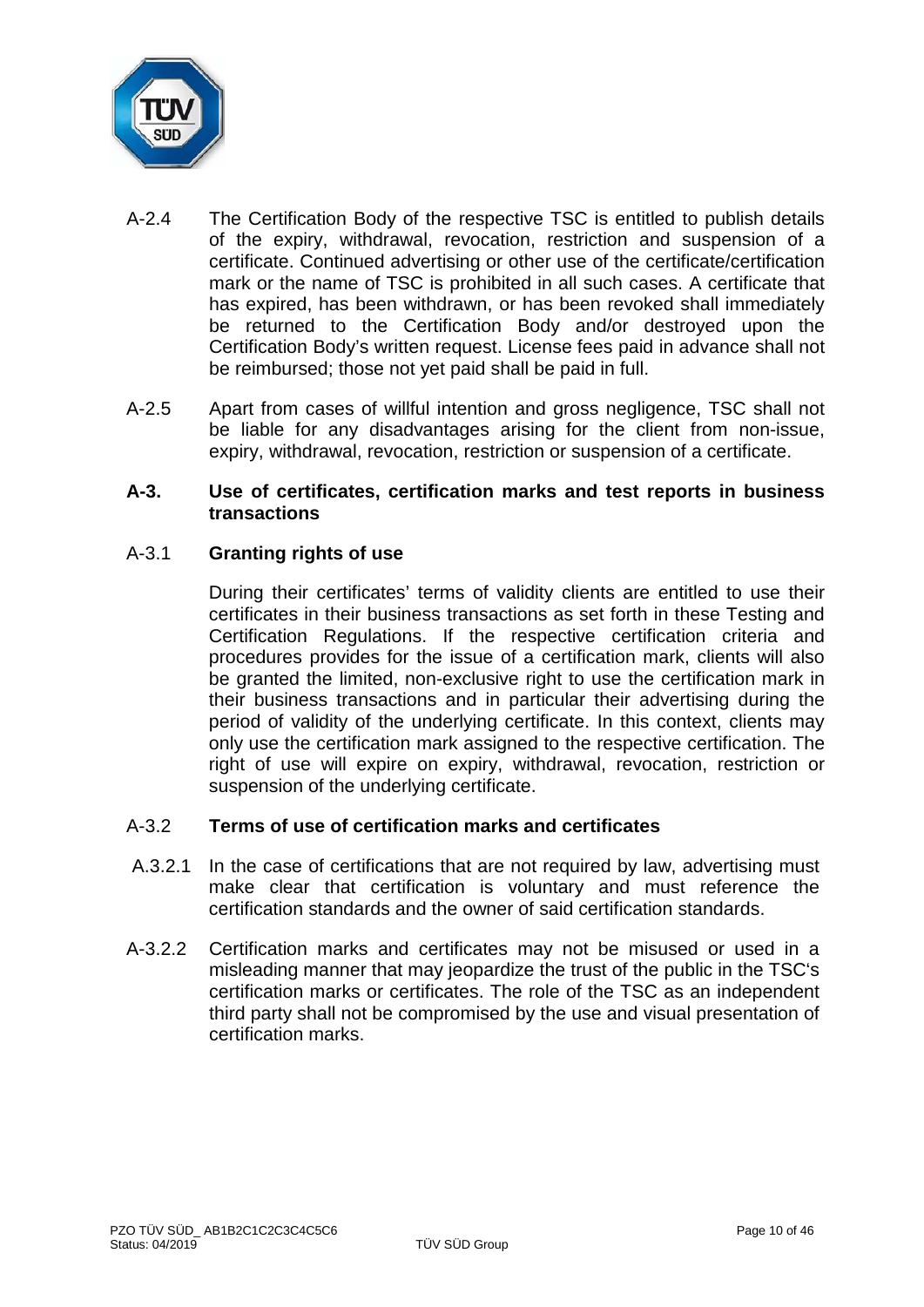

A-3.2.3 A certificate or mark referring to a management system may only be used to promote the system concerned. A product certificate or product mark  $(in$  as far as a mark is approved) may only be used to promote the certified product.

> The use of certificates and/or certification marks must not give the impression of certification applying to activities outside the scope of certification.

- A-3.2.4 Product-related advertising using a certification mark is not permissible in cases where only a certificate of conformity or management system certificate has been issued.
- A-3.2.5 Where certification marks or certificates refer only to certain partial aspects of a product or system, advertising must not give the impression of certification of the entire product or system.
- A.3.2.6 Full responsibility for correct use of the certificate and/or certification mark and for the correctness of all statements about the certified system / product rests with the certificate holder. In the case of product certification this also applies to correct use/advertising by the customers of the certificate holder.
- A-3.2.7 It is recommended that clients, when using certification marks and certificates in their advertising, take steps to ensure that the target groups addressed by advertising can inform themselves easily, adequately and transparently of the content of the TSC services underlying the certification marks or certificates.

#### A-3.3 **Requirements regarding the visual presentation of certification marks**

- A-3.3.1 Clients may use certification marks only and may under no circumstances use the TÜV SÜD logo ("TÜV SÜD – Octagon", logo see headline) or the slogan of the TÜV SÜD Group (at present: "Choose certainty. Add value.").
- A-3.3.2 Neither the content nor the design of the certification mark provided by TSC may be changed. It must be recognizable as certification mark and its size must be clearly smaller than that of the company logo of the client/certificate holder. The information included in the certification mark must be clearly legible even if the certification mark is displayed at reduced size.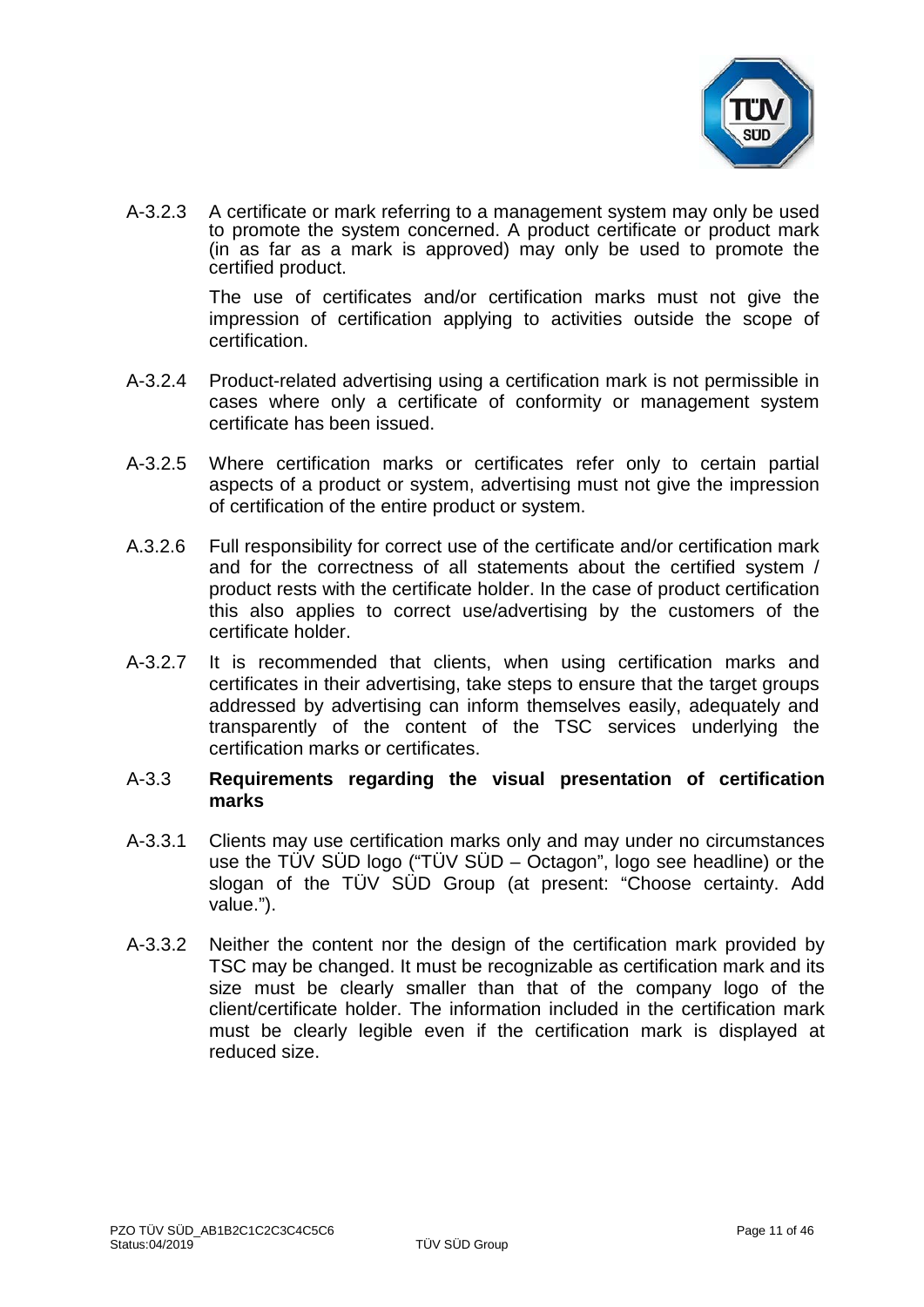

A-3.3.3 The certification mark must stand alone and may not be associated or combined with any other element (e.g. the client's company logo, statement or graphics). The use of the certification mark in particular must not give the impression that the client/certificate holder or its employees are members of the TÜV SÜD Group or that the certification mark is the client's trademark/customer logo.

## **A.3.4 Use of TSC test reports**

Unless expressly approved beforehand in writing by the relevant certification body of the relevant TSC or where use of the report is an integral part of the underlying certification procedure or disclosure is required on the basis of legal, regulatory or accreditation-related requirements, the following shall apply:

- Reports by TSC may not be reproduced in part or in full.
- The use of, or reference to, reports or names of TSC for advertising purposes is not allowed.

If test reports, benchmark test reports audit reports or other reports are used with the approval of the TSC, the client shall not complement said reports by adding any statements or interpretations that go beyond the reports' actual contents. Clients in particular shall not add any distorting or misleading statements or interpretations that could give rise to doubts in the impartiality of TÜV SÜD. Clients must ensure at all times that the test results of the TSC are reproduced correctly and not distorted.

The same applies to communication activities, advertisements, confirmations, communications, sales collaterals etc in digital, audio and print media.

In cases in use of the reports prepared by TSC is approved, said reports may only be quoted verbatim and with their complete wording, giving the date of issue.

TSC reports may never be used to claim or imply that TSC particularly recommends the product or system to customers.

## **A-3.5. Consequences of impermissible use**

The client undertakes to indemnify TSC or the respective TSC certification body at first request against all claims by third parties arising as a result of the client's use of the certification mark, certificate or TSC report contrary to the terms of this contract. The same applies to all claims by third parties against TSC /TSC certification body arising as a result of advertising statements made by the client.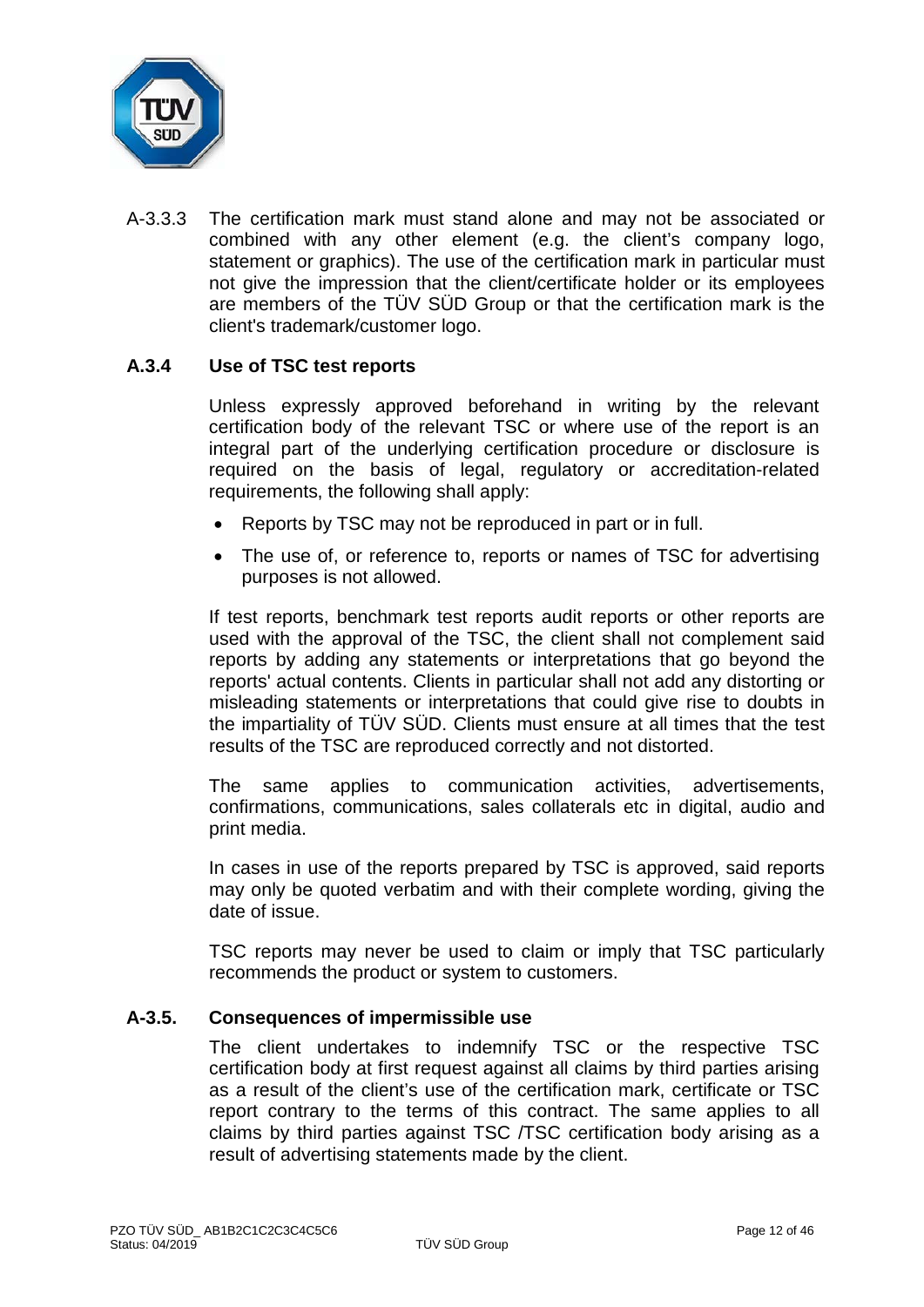

## **A-4. Publication of certificates, certification marks and test reports**

TSC can publish the names of the certificate holders, tested products, audited systems, etc. for consumer information or if required by the certification procedure. TSC shall be entitled to grant authorized bodies (e.g. authorities, accreditation bodies or certification scheme owners) direct access to the certification-relevant documentation at any time.

All further information about clients, certified products and systems are subject to confidentiality unless the disclosure of such information is requested by court or an authorized body or otherwise mandatory by law or for the certification procedure. This obligation of non-disclosure applies equally to all employees and agents of TSC.

#### **A-5. Retention of test samples and documentation**

As far as clients are in possession of test samples and pertinent documentation, they must retain them for a period of ten (10) years after expiry of the certificate or after the last product is placed on the market area covered by the certificate, whichever is the longer.

System certification documentation shall be retained for the term of validity of the certificate plus a minimum of three (3) years.

All other legal provisions extending beyond shall remain unaffected.

Claims for damages against TÜV SÜD or TSC shall be excluded, in particular if clients fail or are unable to provide a test sample/document returned to or retained by them in unchanged condition.

#### **A-6. Violation of Testing and Certification Regulations**

TSC is entitled to claim payment of a contractual penalty of up to EUR 250.000 in the case of culpable violations of these Testing and Certification Regulations by the certificate holder. This applies specifically if a product labeled with the certification mark is offered for sale or marketed prior to the issue of the certificate, if unauthorized advertising takes place or if a certificate or certification mark is misused.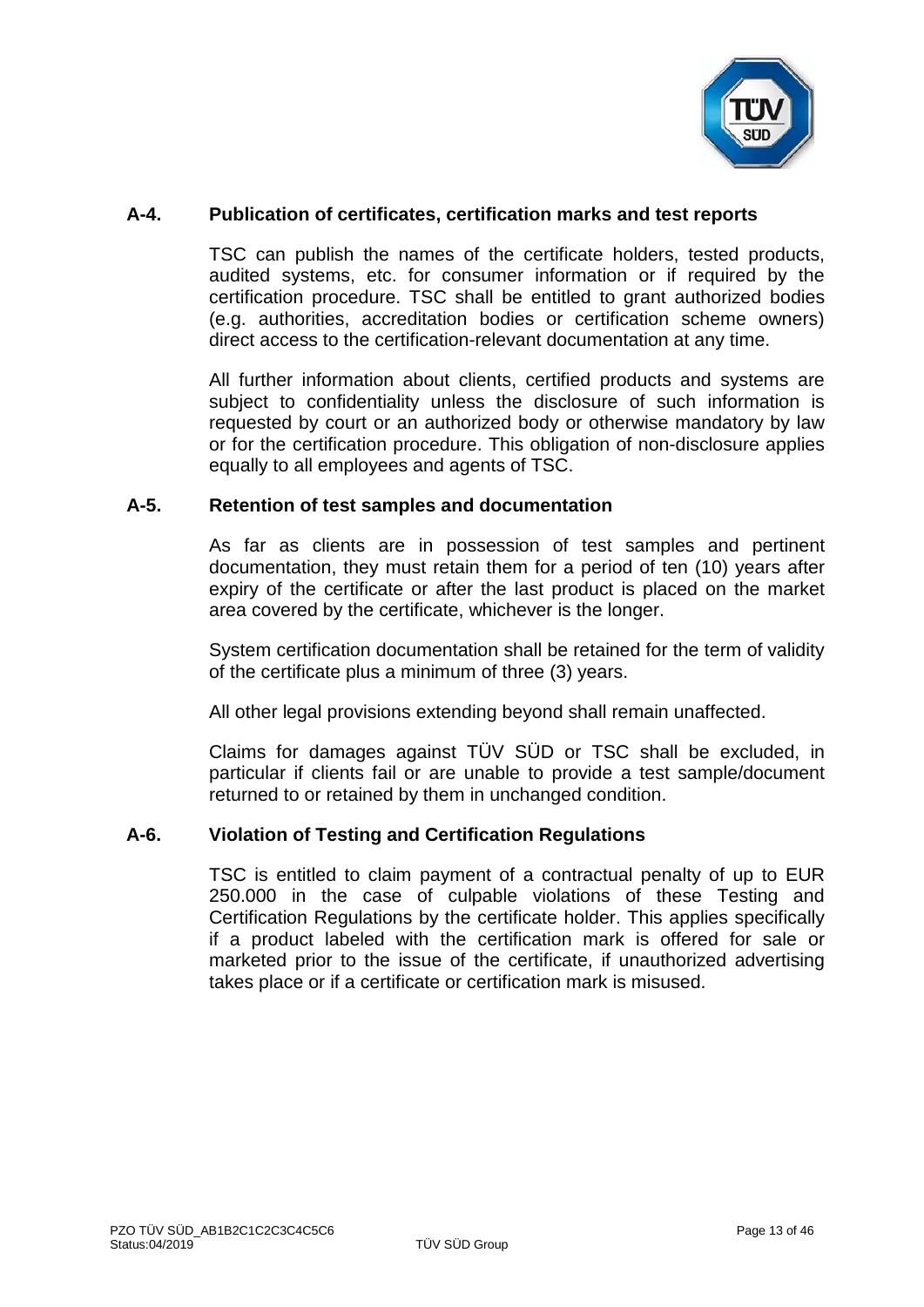

The certificate holder is liable for costs charged to TSC by authorized bodies (e. g. regulatory authority, accreditation body or certification scheme owner) or costs directly incurred by the Certification Body or the test laboratory resulting from culpable violation on the part of the certificate holder, in particular violation of these Testing and Certification Regulations. This applies in particular if TSC's activities were the result of instructions issued by a supervisory authority or similar instructions and if such instructions proved to be justified.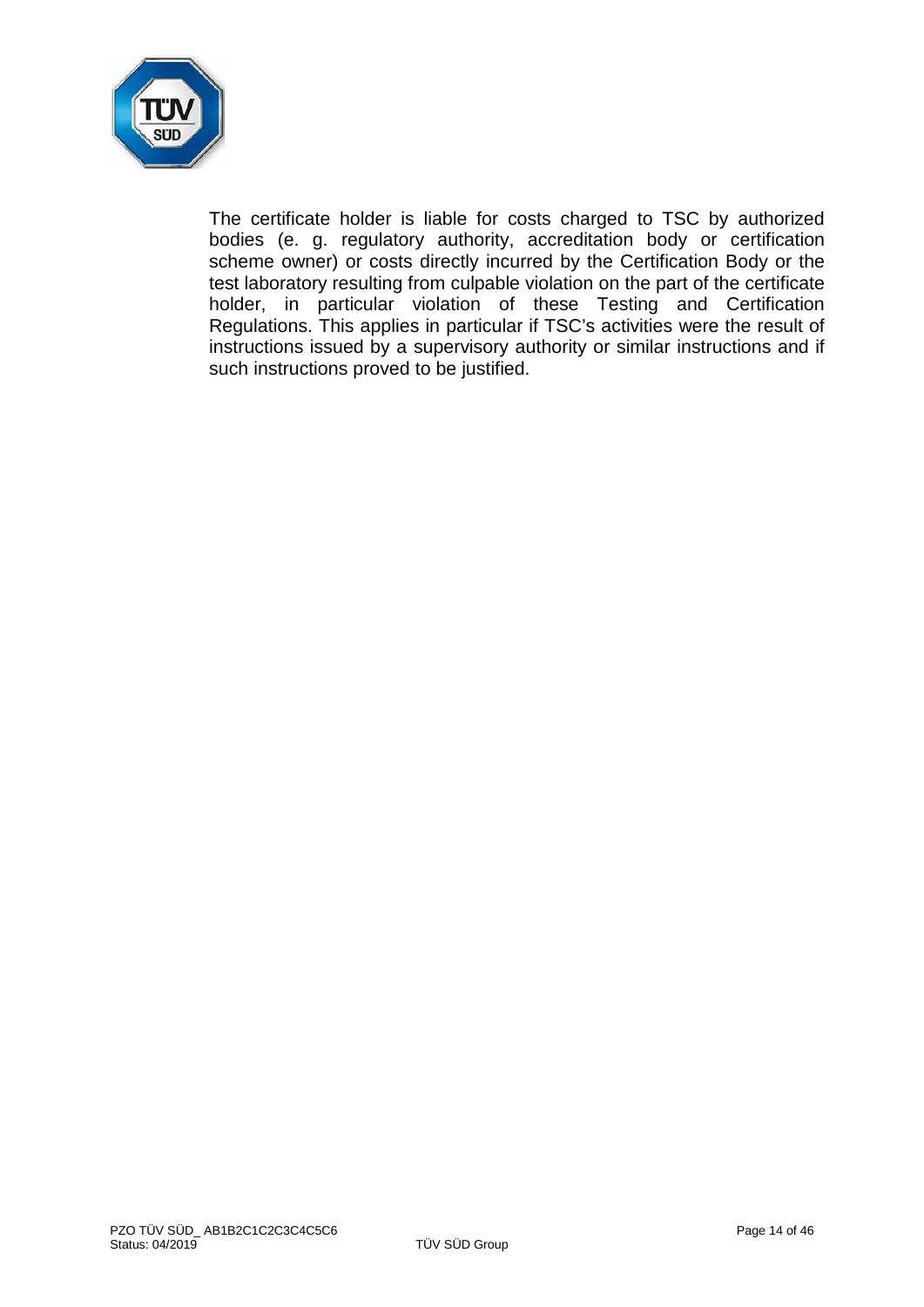

# **Module B1) Special regulations for product testing and certification**

## **B1-1. Testing**

- B1-1.1 The client shall submit a test order to TSC and supply the required test samples and documentation free of charge. TSC shall, at its own discretion, carry out the tests either in their own test laboratory or externally, and prepare a summary report.
- B1-1.2 Following the test, TSC shall dispose of the test samples for a flat-rate charge per sample or, at the clients' express request, return them to the latter at their expense. TSC will not store test samples but may require the client to do so. If a test is interrupted for more than one month, TSC may also return the sample or store it for a flat-rate charge for each month or part-month that elapses up to continuation of the test.
- B1-1.3 TSC is entitled to make the test file and, if necessary the test sample, accessible to authorized bodies (e. g. regulatory authority, accreditation body or certification scheme owner). Any agreement to the contrary is invalid.
- B1-1.4 TSC shall not assume any liability if test samples are lost or damaged either in the course of testing or due to burglary, theft, lightning, fire, water etc.
- B1-1.5 No consulting services will be supplied on product development or management-system establishment.

#### **B1-2. Certification**

After successful completion of product testing, TSC will award a certificate either with or without authorization to use a certification mark. If product certification does not include manufacturing surveillance, the product must not be labeled with a certification mark. The following regulations apply to product certification that includes the issue of a certification mark:

B1-2.1 In addition to a positive product testing result, initial inspection of the manufacturing site must not raise any objections. Continued use of the certification mark will depend on regular inspections (follow-up-service, see below).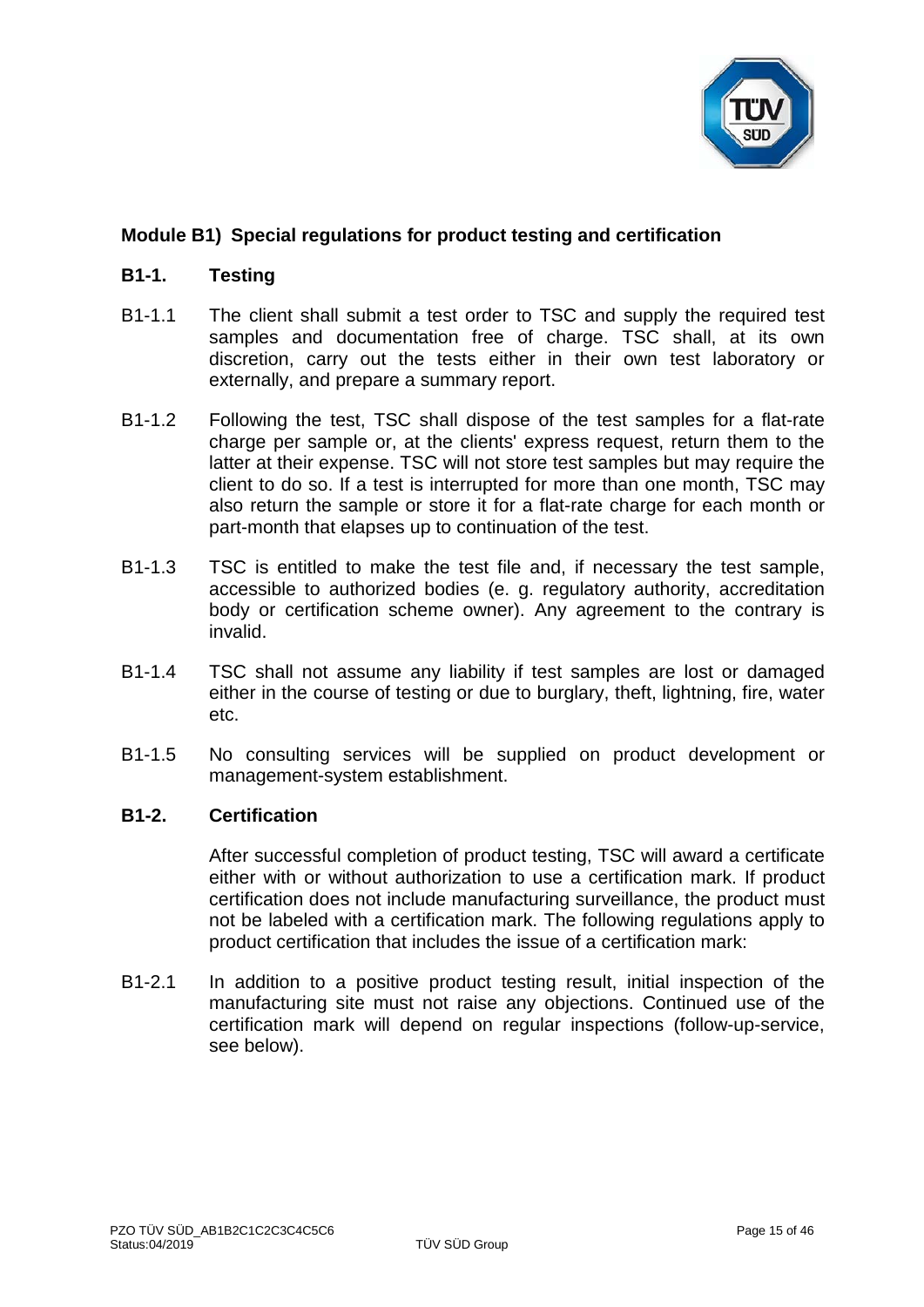

B1-2.2 The certificate holder shall only use the certification marks defined in the certificate for the specific models listed on the certificate.

> The certificate holder shall be responsible for controlling the use of the certification mark and ensure that the certification mark is only used in conjunction with the certificate holder's identity and the specific certified model number.

> The certificate holder shall not transfer the certificate rights to third parties.

> Should a product certificate become invalid, the products listed on the certificate shall not be made available on the market for the first time using the certification mark or in case of CE-marking with the notified body number.

> Holders of withdrawn or revoked certificates must in addition either remove the certification mark from all accessible products or destroy the products and enable the Certification Body to verify these measures.

- B1-2.3 TSC certification marks may only be used for products that conform to the successfully tested type and the specifications included in the test report or supplementary agreements. The required documents (e. g. certificate of conformity, operating and assembly instructions) are to be enclosed with the product in the appropriate language of the country of destination.
- B1-2.4 Additional characteristics for individual certification marks

If a product is manufactured at several manufacturing sites with different qualifications (e. g. with or without ISO 9001), the qualification level of the respective manufacturing site may only be used if different designations are given to the models. Otherwise only the level of qualification which applies to all manufacturing sites may be used for advertising.

B1-2.5 Holders of certification marks must constantly monitor the manufacturing of products that have been awarded the mark to ensure conformance to test requirements. They must also carry out the specified tests and inspections, document any complaints in connection with certified products and the correction of nonconformities. The Certification Body must be immediately notified of any changes made to the products, recalls or safety related incidents after certification. If the certificate concerned is to be maintained, the Certification Body may request the manufacturer to prove compliance with standards and/or codes of practice or may require an additional test to be carried out by a qualified test laboratory.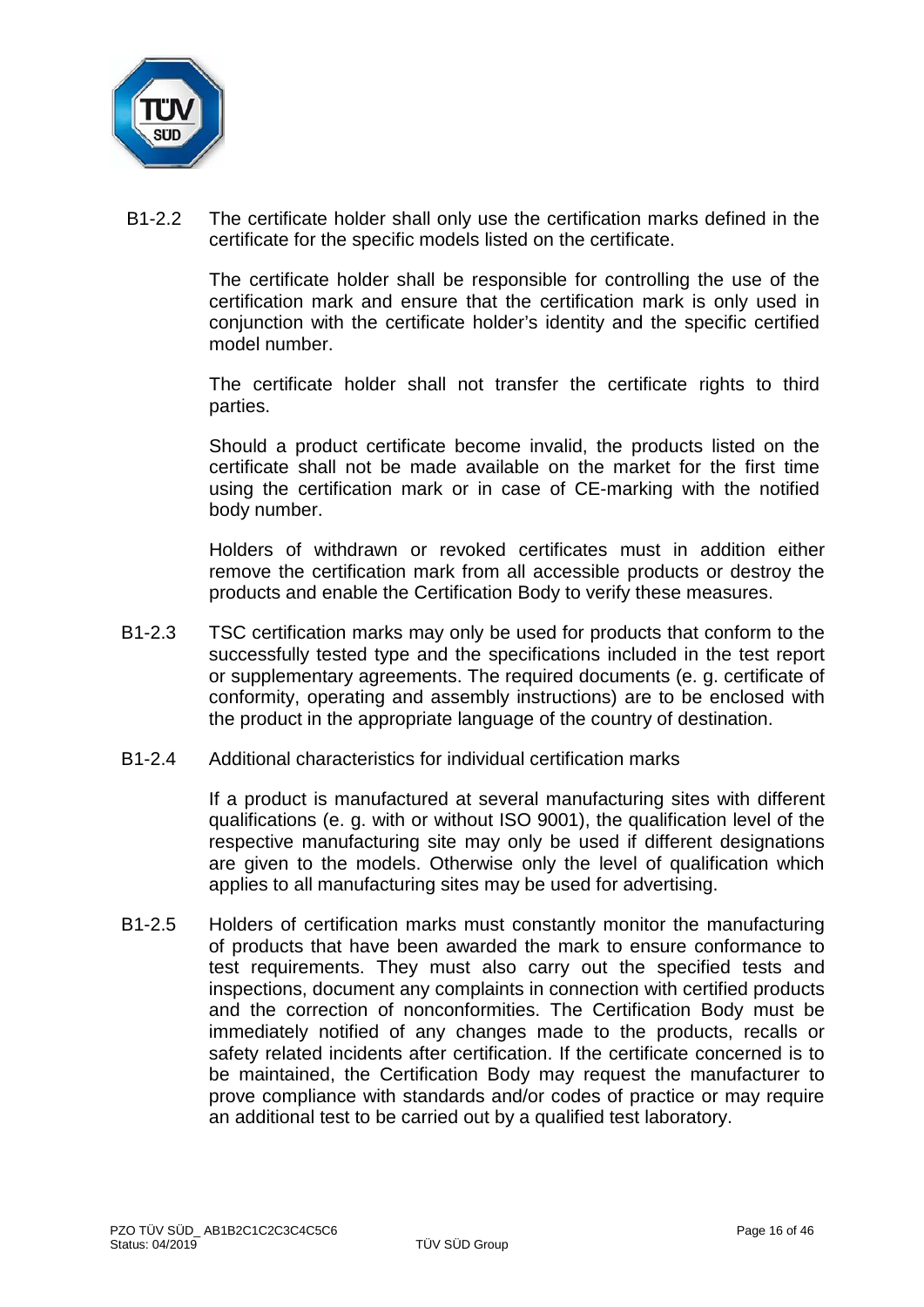

- B1-2.6 As a minimum requirement, every product must be identified by a label clearly indicating the name of the manufacturer or importer and type designation, so that the identicalness of the approved type with the serially manufactured product can be ascertained. If a product submitted for testing does not satisfy the test requirements and if products corresponding to this test sample have already been distributed for sale or have been the subject of a certification mark misuse, the modified test sample may only be certified if it bears another type designation.
- B1-2.7 Inspection of manufacturing sites in the case of certificates including authorization to use a certification mark (follow-up-service), market surveillance:
- B1-2.7.1 In order to ensure maintenance of the product characteristics on which a certificate has been based, the Certification Body will regularly inspect manufacturing and testing facilities as well as quality assurance measures at the certificate holder's expense. Alternatively, for certification including the right to use a mark, random checks based on modules of the Council Decision 768/2008/EC may be agreed prior to issue of the certificate. If the system of the respective manufacturing site has been certified by TÜV SÜD, the follow-up-service may also be incorporated in the surveillance/re-certification audit pertaining to the system.

To ensure production quality, additional pre-shipment inspection may be agreed, in which samples from the products to be shipped are checked for conformance to the tested and certified type.

- B1-2.7.2 The certificate holder shall immediately inform the Certification Body of any relocation of a manufacturing plant, transfers of manufacturing plants to another company/company owner or changes in the manufacturing process that may affect the certified product. In these and other special cases, the Certification Body may demand that the product is identified by a predefined inspection mark, in addition to the certification mark, so that products from different periods of manufacturing can be identified. Should there be a change in the manufacturing site, TSC must inspect and approve the new production facility before the products manufactured there can be labeled with a certification mark. The holder shall inform the Certification Body of any changes to the holder details.
- B1-2.7.3 The Certification Body is entitled to take samples of products identified by a certification mark from the market for testing purposes. If the certificate requirements are not satisfied, e. g. because of unauthorized modifications that have resulted or may result in certificate withdrawal, the certificate holder shall bear the costs of re-testing/inspecting the product and/or the manufacturing site.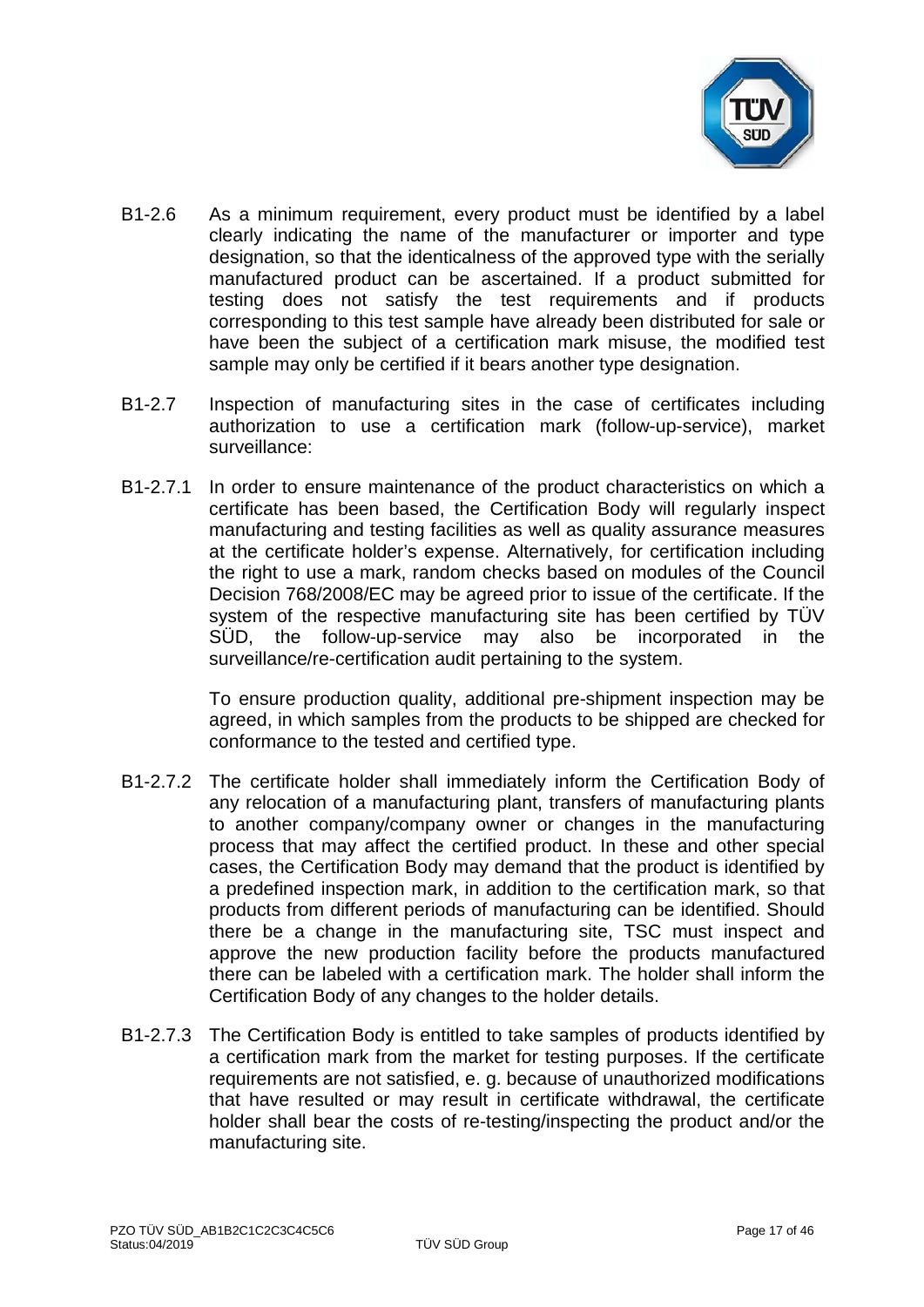

- B1-2.7.4 The certificate holder shall inform the Certification Body immediately of any damage or other events arising from certified products.
- B1-2.8 In addition to an existing (basic) certificate further certificates may be issued
	- a. For the same (basic) certificate holders if they seek to certify a product under another name than that appearing on the (basic) certificate.
	- b. For certificate holders differing from the (basic) certificate holders, if they also seek to certify a product under another or same name than that appearing on the (basic) certificate. Prerequisite is the approval of the (basic) certificate holders and their confirmation of equality of design of the product with that from the (basic) certificate.

The content and validity of such certificates shall be dependent on the (basic) certificate.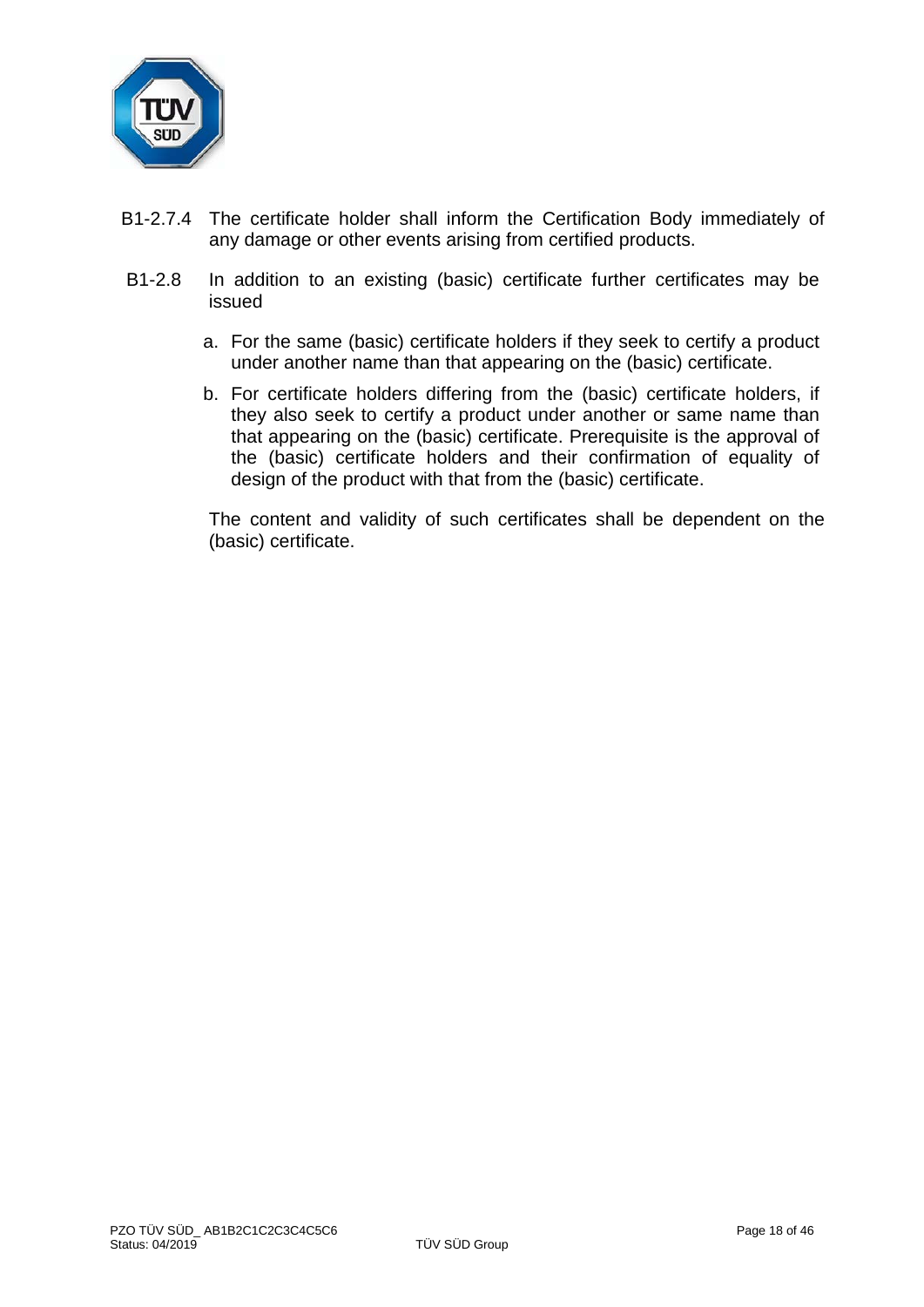

# **Module B2) Special regulations for management system auditing and certification**

#### **B2-1. General**

TSC carries out management system (hereinafter referred to as "system") auditing, verification and certification in the non-regulated and regulated area, including according to EU Directives and EU Regulations.

TSC does not perform consultancy services relating to management system establishment, including customer-specific training and internal audits on the subject matter of the certification.

## **B2-2. Preliminary system assessment, pre-audit**

On request, TSC offers the following services which can also be independent of a certification procedure:

- B2-2.1 Based on management system documentation, areas of concern in the description of the system are pointed out in a preliminary assessment as compared with the requirements of the respective legal basis or standard. The client receives a report on the results of the assessment.
- B2-2.2 The aim of the pre-audit, the on-site and total scope of which is defined jointly with the client, is to draw attention to areas of concern in the system. The auditor informs the client of the results in a closing meeting; if requested, TSC prepares a pre-audit report. Only one (1) pre-audit may be carried out.

## **B2-3. Certification procedure**

- B2-3.1 Preparation
- B2-3.1.1 Informational meeting

At the client's request, the following points can be discussed in advance:

- objective, benefits and prerequisites of certification
- steps in the certification procedure with respect to contents and time
- legal basis, standard governing the audit, audit scope
- cost estimate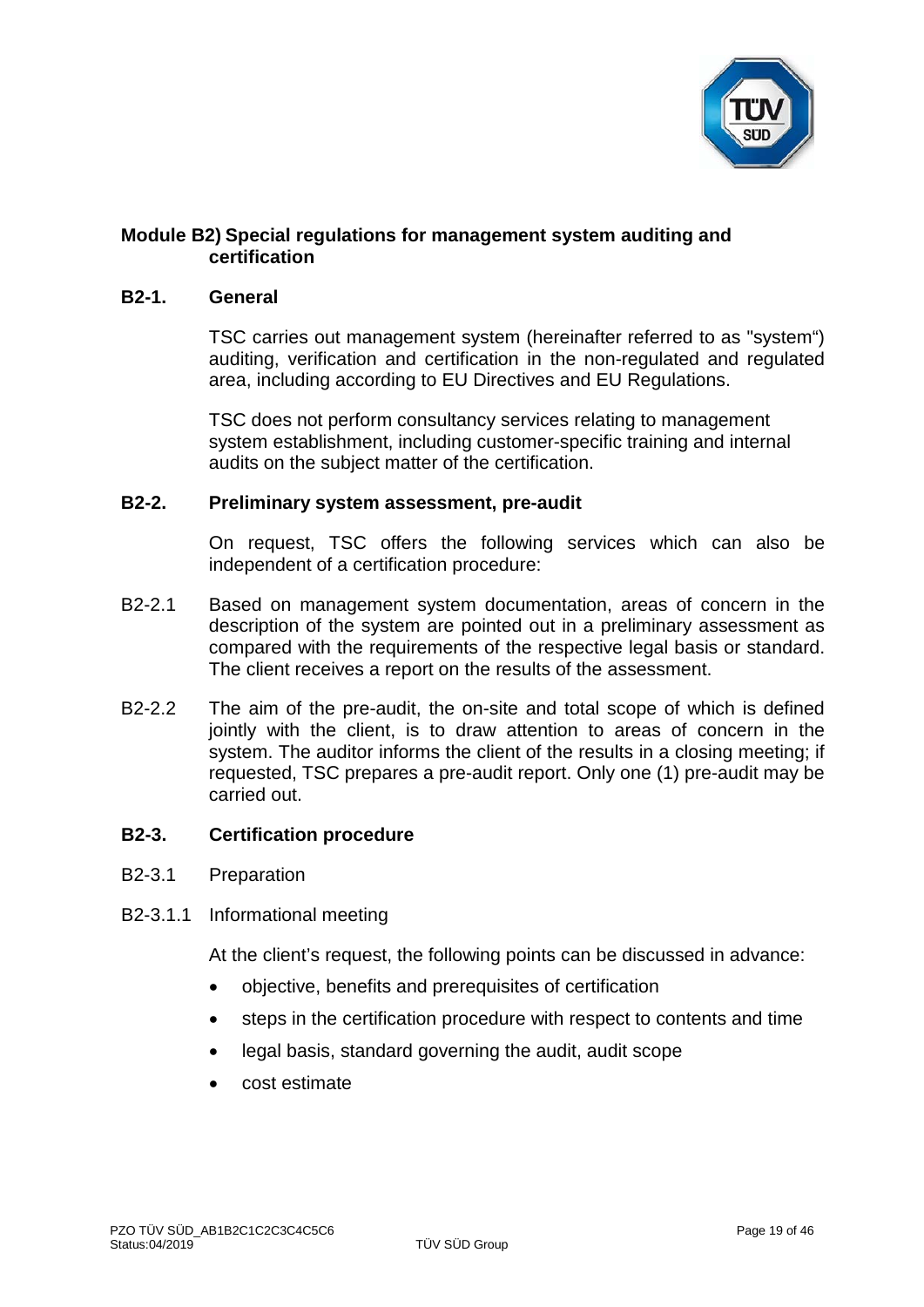

# B2-3.1.2 Preparation for certification audit

After the client has accepted in writing the quotation submitted by TSC, the client's management appoints an Audit Representative, who is responsible for the certification procedure; TSC informs the client of the auditors assigned to the audit (audit team or lead auditor). Requirements outlined in the applicable standards and regulations pertaining to unauthorized consultancy on the part of auditors are observed. The client has the right to reject auditors.

In addition and in as far as there are no conflicting legal regulations, e. g. regulations under the data privacy law, clients can request appropriate background information on each member of the audit team.

## B2-3.2 Certification audit

An initial certification audit is carried out in (2) stages (stage 1 and stage 2 audit).

The client shall ensure that appropriate staff members are available to answer questions; clients grant auditors access to the respective units of the company and allow them to review all system-relevant records.

B2-3.2.1 Review and evaluation of management system documents / stage 1 audit

Clients shall provide the Certification Body with all requested management system documentation concerning their systems (manual and, if necessary, further documents such as documented procedures, work test instructions, records, etc.) for review and assessment of compliance with the applicable Directives, Regulations and Standards. If the system is already certified by another body to the same or an appropriate standard then the client shall include a copy of the certificate with any scoping information, and details of the findings of the previous audit.

The Certification Body shall

- review the management system documentation
- determine readiness for the stage 2 audit
- review key performance or significant aspects regarding the scope and operation of the management system
- collect necessary information regarding the scope and the related statutory and regulatory requirements of the client's operation
- plan the certification (stage 2) audit, including confirmation of audit team requirements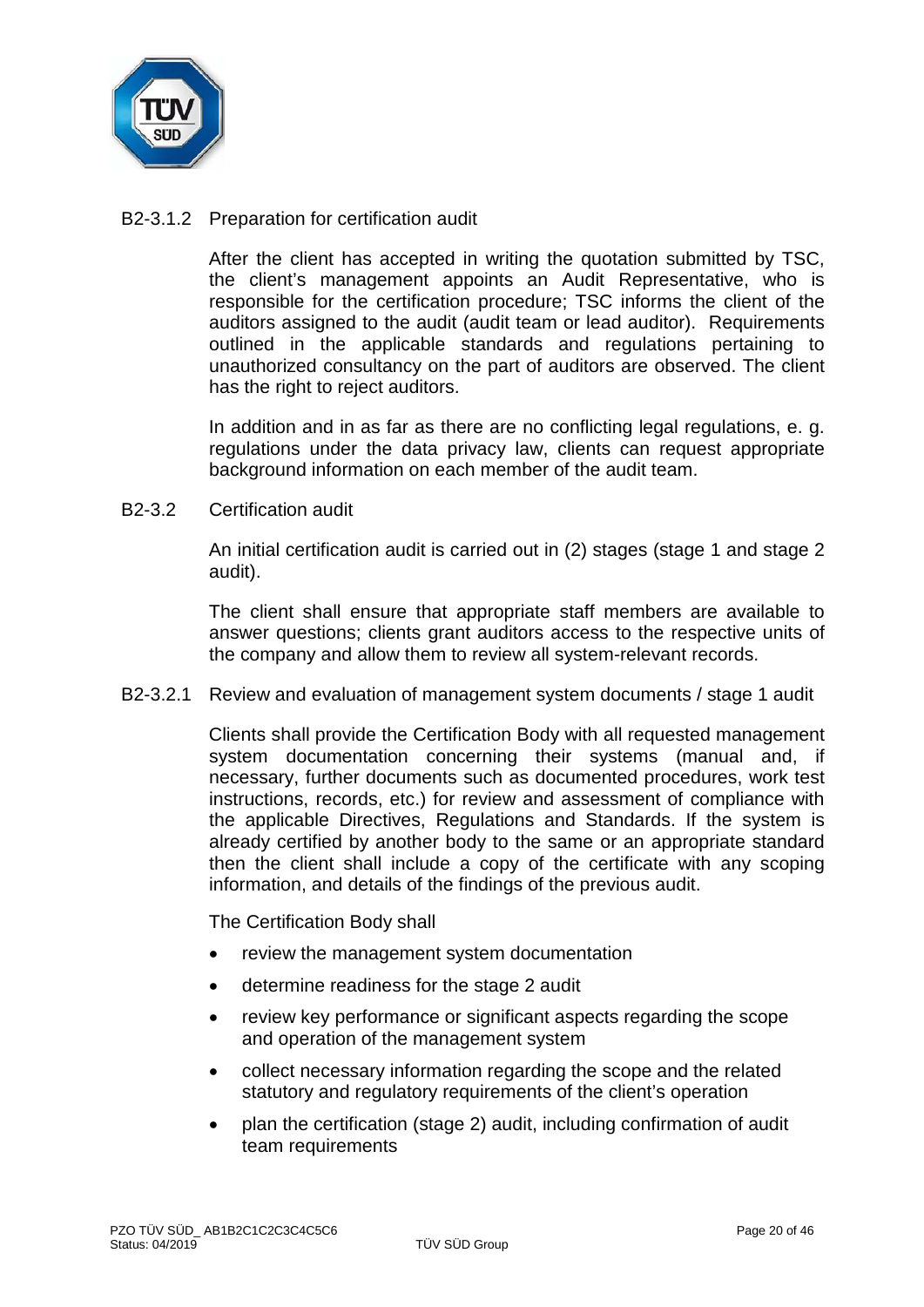

• check whether internal audits and management review are being performed and that the level of implementation substantiates the client's readinessfor the stage 2 audit

Based on the results of the stage 1 audit, the Certification Body assesses whether the level of management system implementation is sufficient for conducting a stage 2 audit and plans the process and priorities of the stage 2 audit. The details of the stage 2 audit will be agreed with the client.

Where required by court order or other authorized bodies (e.g. regulatory authorities, accreditation body or certification scheme owner), TSC may request product samples in order to verify the implementation of the management system. Additional costs related to such additional testing shall be paid by the client.

The Certification Body documents the findings of the stage 1 audit and notifies the client thereof, including information about identified areas of concern which may be classified as nonconformities in the stage 2 audit.

The interval agreed between the stage 1 and stage 2 audit, will give the client sufficient time to eliminate any identified areas of concern (weaknesses).

B2-3.2.2 On-site certification audit / stage 2 audit

Prior to the stage 2 audit TSC shall provide the client with an audit plan, which has been agreed with the client. During the audit, clients demonstrate practical implementation of their documented procedures, while the auditors check and evaluate system effectiveness on the basis of the agreed legal provisions, standards or other criteria.

#### B2-3.3 Certification

If all requirements of the applicable standard(s) are satisfied and all legal and official regulations observed, the Certification Body will issue a certificate, generally with a three (3)-year period of validity from the date of the certification decision, unless specific directives/schemes, regulations, standards or individual arrangement in the certification contract require other periods of validity.

#### B2-3.4 Surveillance audit

Surveillance audits carried out in the company at regular intervals (generally annually) with acceptable results are a prerequisite for continued certificate validity.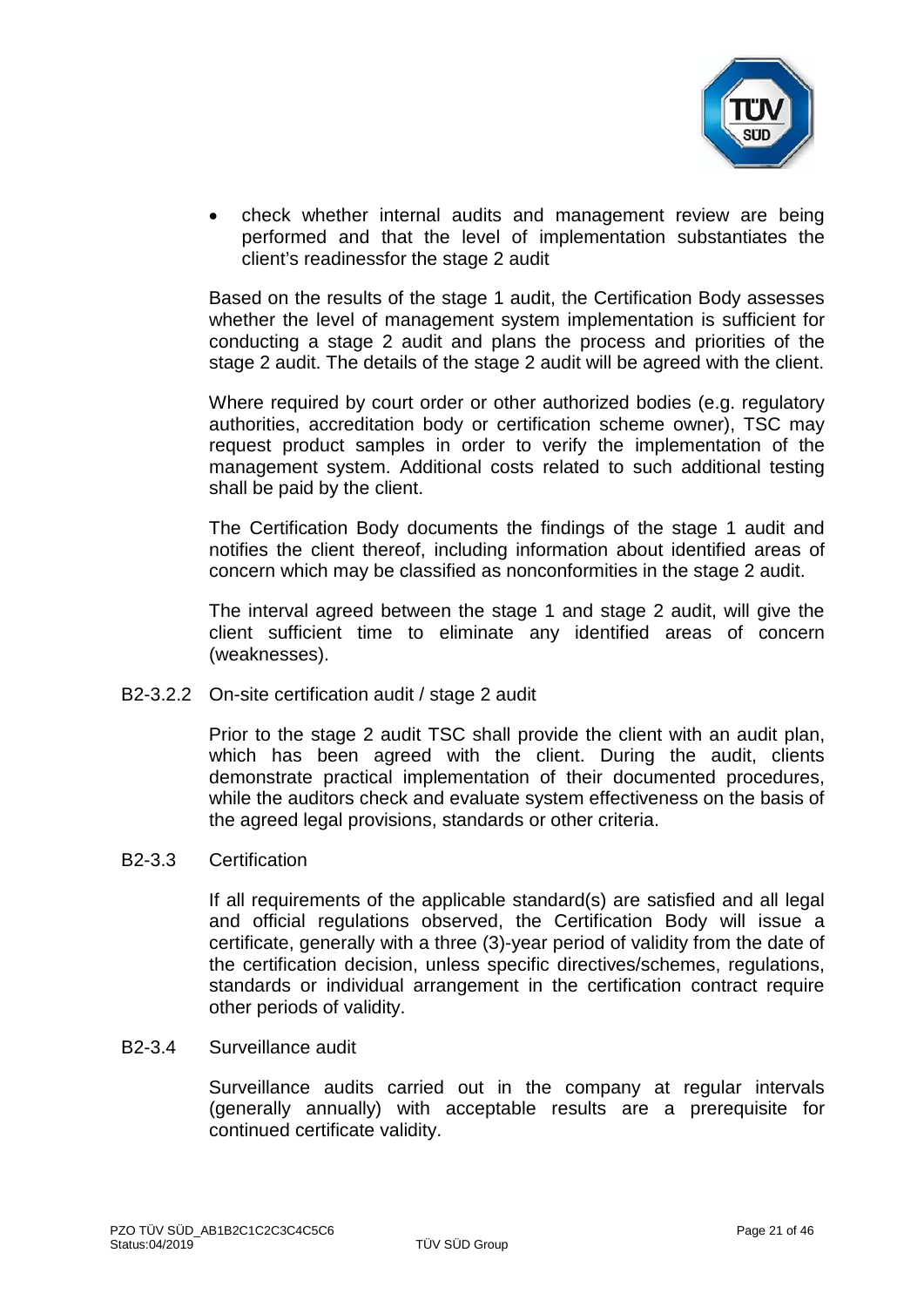

The first surveillance audit must be carried out within twelve months of the last day of the stage 2 audit at the latest, provided no other deadlines have been determined in specific regulations. TSC shall be entitled to carry out audits at short notice or unannounced (ad-hoc) audits at the expense of the certificate holder. To prepare for the surveillance audit, the valid management manual and a list of all effected amendments must be submitted to the Certification Body upon request. In the surveillance audit, the auditor checks selected management system elements/processes to ensure that the management system continues to fulfill the requirements. The auditor will prepare a report.

## B2-3.5 Further surveillance activities

Further surveillance activities may include:

- Enquiries regarding certification aspects addressed by the Certification Body to certified clients
- Assessment of client information about their operations (e.g. advertising materials, web pages),
- Requests addressed to clients to provide documents and records (hard copies or electronic media), and
- Other means of monitoring the performance of the certified client.

#### B2-3.6 Re-certification audit

Re-certification audits are carried out well in advance of certificate expiry to allow for continuous certification. If such a re-certification audit has been carried out successfully, a renewal certificate may be issued. Recertification audits check overall system effectiveness by means of random sampling. To prepare for the audit, the valid management manual and all major amendments effected must be submitted to the auditor/audit team. In cases involving significant changes to the system, a stage 1 audit may first be required.

#### B2-3.7 Nonconformities

After audit completion, TSC informs the client of the audit result in a closing meeting and an audit report. Nonconformity reports are countersigned by the Audit Representative. The client will document the required correction and corrective action. In the case of nonconformities one (1) re-audit is possible; the costs being based on the time needed (current daily rate). This includes any necessary verification of corrective actions documented in the nonconformity report.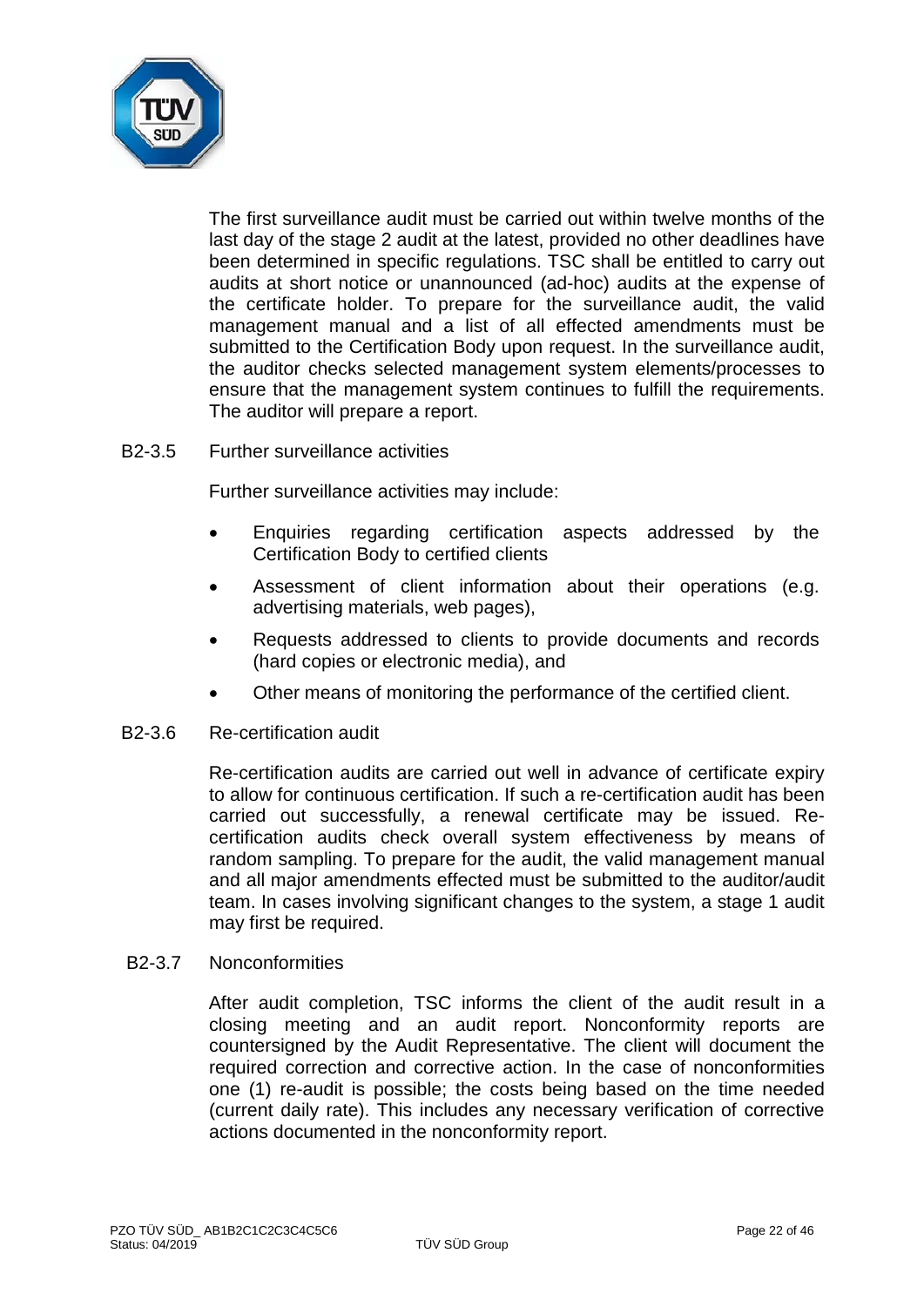

If during the audit nonconformities become evident that are so serious that certificate award appears unrealistic even after reasonable corrective action, TSC informs the client of the termination of the certification audit and recommends that the audit should be continued as a pre-audit. In such cases, TSC will charge the costs incurred up to audit termination (including report).

## **B2-4. Supplementary contractual terms**

B2-4.1 As far as possible, the Certification Body is obliged to ensure that clients use certification correctly in advertising.

> The Certification Body reviews and evaluates complaints by third parties, issues causing concern or changes in the client's organization that comes to its knowledge. It informs the certificate holder of substantial changes to the certification and surveillance procedure as well as of any changes in the standards which are relevant for certification.

B2-4.2 The client shall satisfy all reasonable requirements pertaining to certification and supply all information required for auditing.

> Certificate holders shall inform the Certification Body immediately, but at the latest within one (1) month in writing of all relevant changes in their systems and about any modifications in company structure/organization that affect the compliance of the management system, or any other significant events affecting compliance with the requirements for certification.

These changes may include but are not limited to:

- legal or organizational status;
- commercial status or ownership;
- organization and/or management (including individual changes in key personnel);
- contact address and the addresses of sites;
- scope of operations under the certified management system, and
- significant changes to the management system and processes including planned changes if requested by the Certification Body or scheme.

In addition, certificate holders shall document internal and external complaints relating to their management systems as well as implemented corrective action and provide such information during the audit.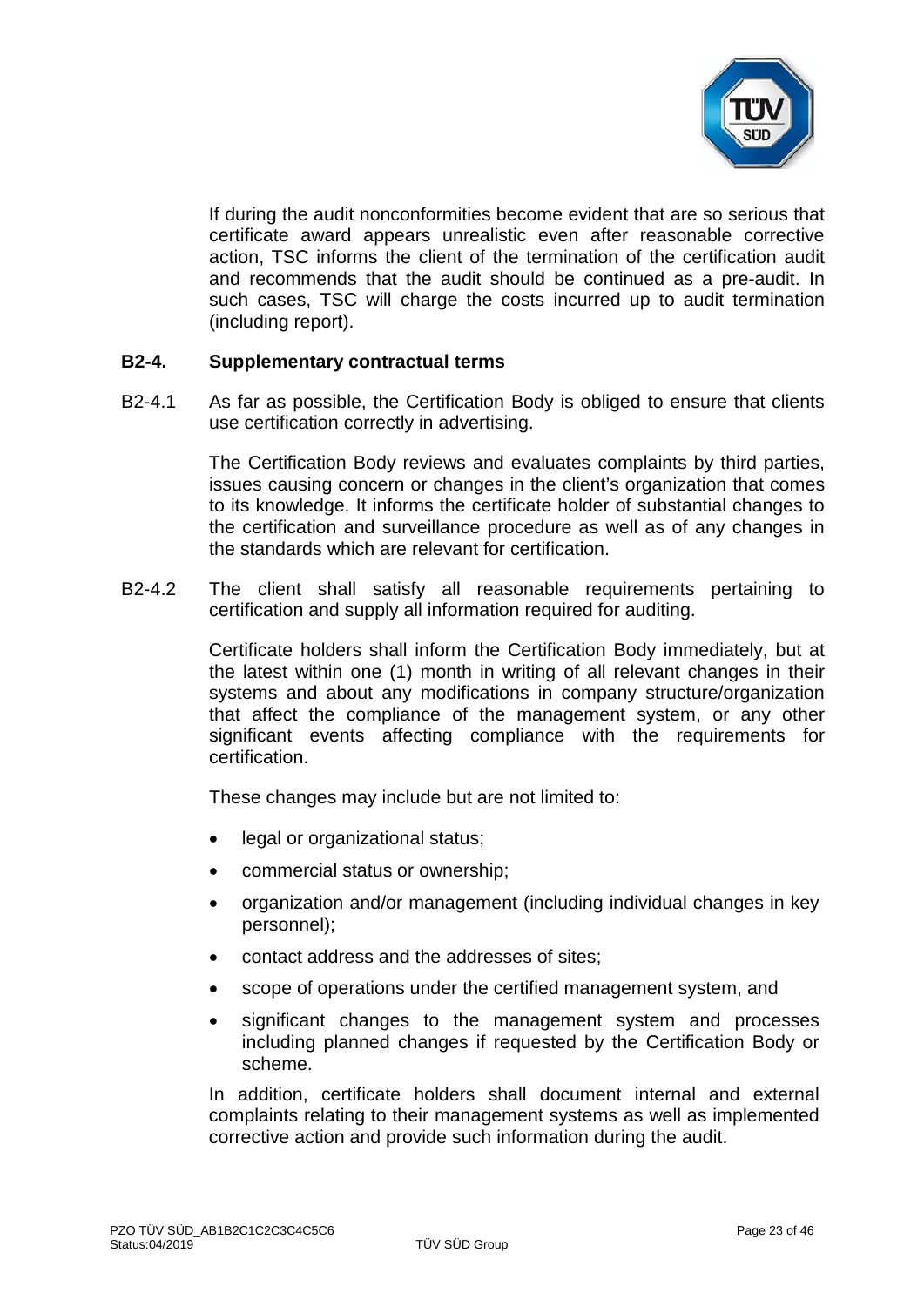

The Certification Body will review the changes and advise the certificate holder of any action required to continue the certification.

Despite the fact that TSC normally informs the certificate holder of due surveillance/re-certification audits, it is also the responsibility of the certificate holders to request such audits at least three (3) months before they become due within the 12-month-cycle in order to maintain the validity of a certificate.

B2-4.3 Changes in the standards, underlying codes of practise or other regulations shall apply – under consideration of transition periods – as binding contractual basis.

> The number of auditor days cited in the quotation shall apply subject to the approval of the Certification Body.

- B2-4.4 Integrated management systems must allow specific aspects of individual systems to be identified.
- B2-4.5 The Certification Body may make information about issued, withdrawn, suspended or revoked certificates available to the public.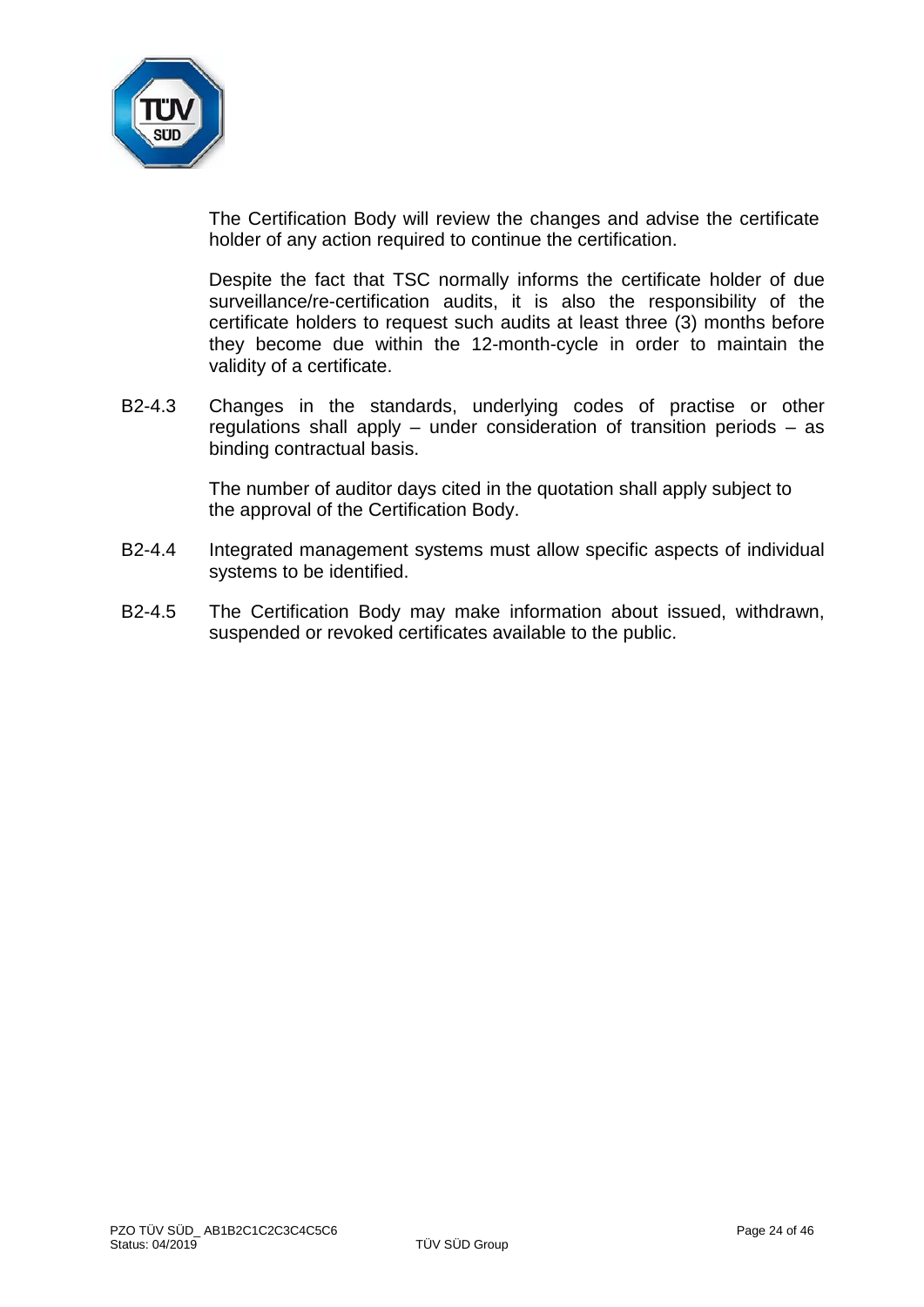

# **Module C1) Special regulations and conditions for the field of medical devices, TÜV SÜD Product Service GmbH (TÜV SÜD PS)**

(These terms and conditions complete or amend modules A and B as follows:)

## **C1 -> A Module A**

- C1-1. -> A-1.4 The following provisions are inserted: All documentation for conformity assessment shall be in English and/or in German.
- C1-2. -> A-1.11 The following provisions are inserted as additional section A-1.11: The manufacturer or the authorised representative shall inform the notified body of every relevant vigilance information, especially field safety corrective action, field safety notice and trend report.

The manufacturer or the authorised representative shall provide the notified body with a risk analysis for every field safety corrective action at the same time as it is provided to the national competent authority. In addition, the manufacturer or the authorised representative is obliged to provide the notified body with a final vigilance report.

- C1-3. -> A-2.2 is replaced as follows: The Certification Body shall be entitled to restrict, suspend, revoke or withdraw a certificate at its own choice with or without notice, taking Section C1-5. -> A-2.6 into account. This applies in particular, if:
- C1-4. -> A-2.4 is replaced as follows: Certificate expiries, revocations, withdrawals, restrictions and suspensions may be published; in such cases, continued advertising or other use of the TÜV SÜD PS certificate/mark or TÜV SÜD PS' name shall be prohibited. If certificates are governed by the Directives/Regulations on active implantable medical devices, medical devices or in-vitro diagnostic medical devices, the relevant products must no longer be sold under ID No. 0123 with immediate effect, unless the Certification Body has given its written permission to do so for a certain defined period. An expired, revoked or withdrawn certificate must be returned to the Certification Body. Licensing fees paid in advance will not be reimbursed; in the above case, all outstanding fees must be paid in full.
- C1-5. -> A-2.5 The following paragraphs shall be inserted as further points after A-2.5: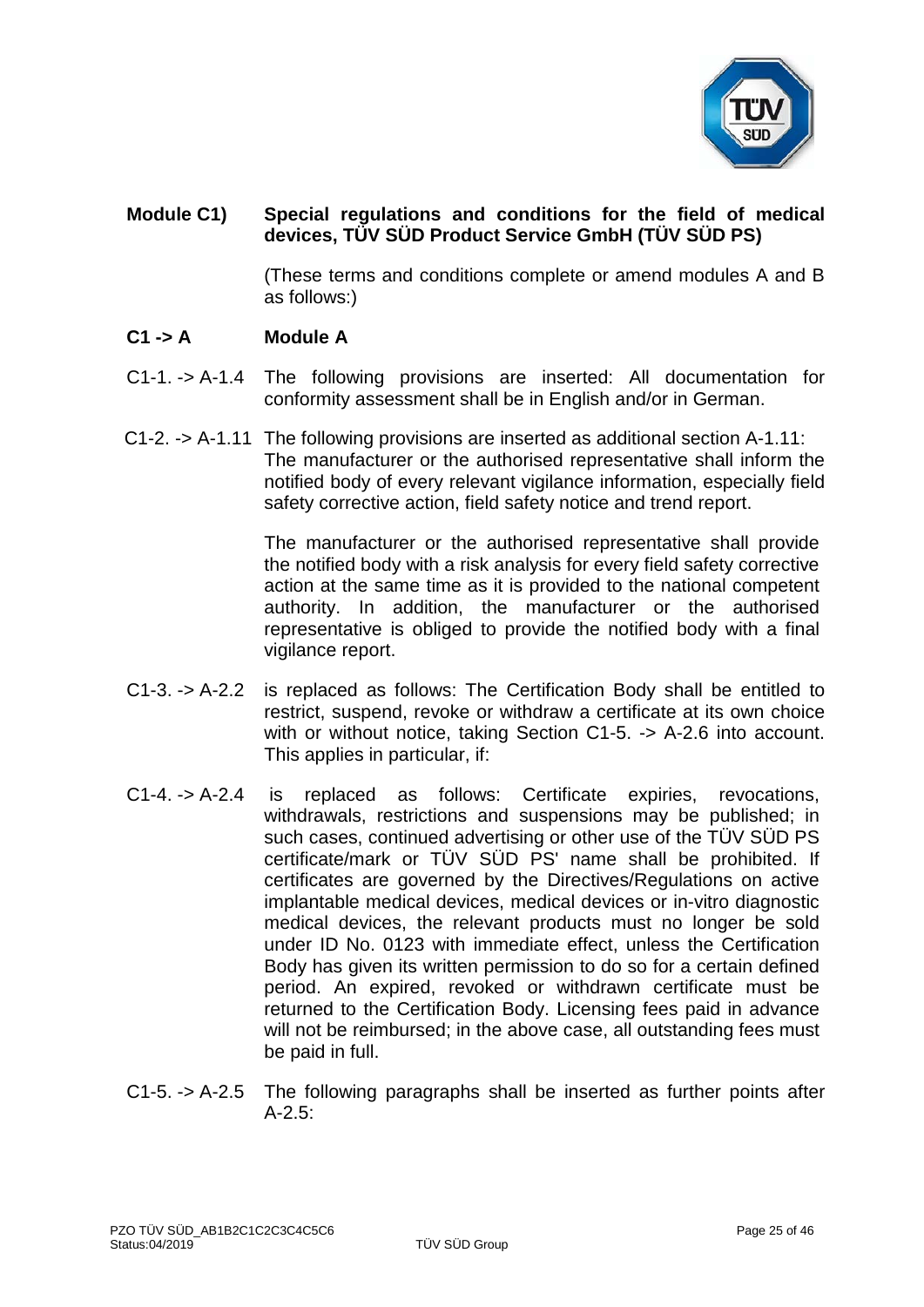

- C1-6. -> A-2.6 Unless a hearing is impossible in view of the urgency of a decision or fails to take place within 14 days after written notification, the certificate holder must be heard, before a decision is made concerning a measure as per C1-2. -> A-2.2. However, on a caseby-case basis, an individual period may be defined for clarification.
- C1-7. -> A-2.7 TÜV SÜD PS adheres to its notification duties as per MPG (Medical Devices Act) § 18 (3), as per MDR (Medical Devices Regulation) Article 57 and IVDR (In Vitro Diagnostics Regulations) Article 52.
- C1-8. -> A-4 is replaced as follows: Clients must retain any test samples and pertinent documents in their possession for a period of minimum 10 years (15 years in case of implantable medical devices) after certificate or marketing-approval expiry.

Documents pertaining to the certified system or product must be retained for at least 10 years (15 years in case of implantable medical devices) after expiry of certification.

Any legal regulations exceeding the above requirements (e. g. for certificates as per EU Directives and EU Regulations) shall remain unaffected by the above provision.

TÜV SÜD PS may, in particular, not be held liable for damage or loss, if clients fail or prove unable to provide the test sample/document returned to or retained by them in its original state.

# **C1 -> B1 Module B1**

- C1-9. -> B1-1.1 is replaced as follows: The client shall commission TÜV SÜD PS to carry out the required tests and shall provide the latter with the necessary test samples plus pertinent documentation to TÜV SÜD PS free of charge. TÜV SÜD PS will carry out the tests in-house in its laboratory or, after approval by the client, externally, and prepare a test report.
- C1-10. -> B2-2 is not applicable
- C1-11. -> B2-3.4 is supplemented as follows:

QM Certificates issued under EU Directives/regulations (for quality management systems) may be valid for a maximum of five (5) years after certificate issue/certification decision, provided regularly required (at least on annual basis) surveillance audits are carried out at the company with positive results.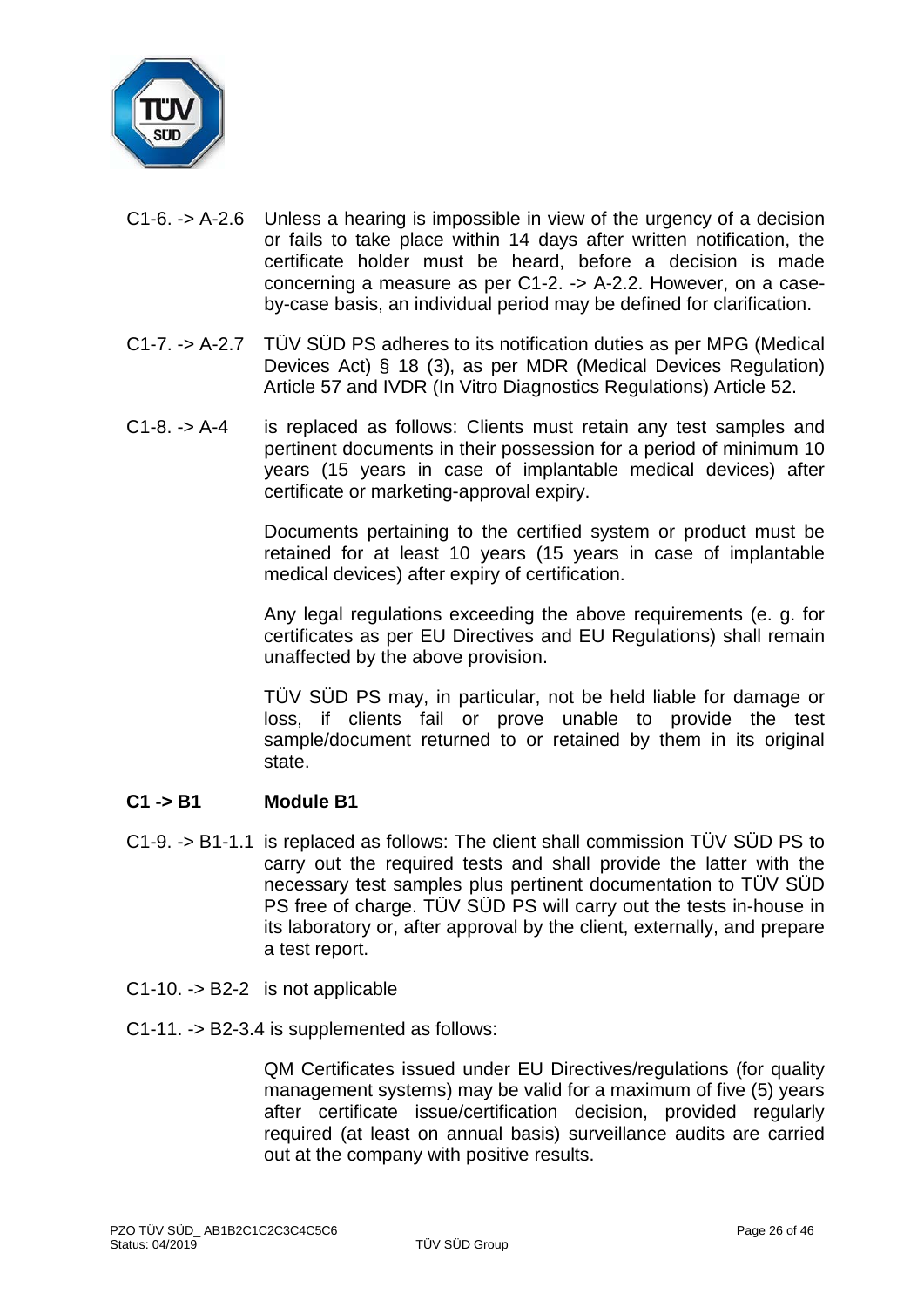

For the maintenance and renewal of such certificates periodic performance of an audit as re-certification audit (with regard to content and duration) is necessary at least every 5 years.

#### C1-12. -> B2-3.4 is supplemented as follows:

Unannounced audits may be conducted without specific cause at the expense of the certificate holder.

Such unannounced audits may also be conducted on the premises of critical subcontractors and/or crucial suppliers. They may be conducted in addition to, or instead of a regular audit. The certificate holder shall ensure through contractual arrangements with its subcontractors and/or suppliers along the supply chain that TÜV SÜD PS has access to their premises at any time.

Within the context of such unannounced audits, but also during surveillance audits, TÜV SÜD may check and test recently produced adequate sample(s), preferably taken from the ongoing manufacturing process at the expense of the certificate holder.

Transport, insurance, logistics, customs etc. of the sample(s) to TÜV SÜD PS shall be arranged by, and at the expense of, the certificate holder.

If visas are needed for unannounced audits, the certificate holder shall provide to TÜV SÜD PS with invitations to visit critical subcontractors or crucial suppliers at any time (invitations which leave the date of signature and the date of visit blank to be filled in at a later date by TÜV SÜD PS).

C1-13. -> B2-3.6 is supplemented as follows:

An on-site audit shall be carried out in advance of expiry of the EU certificate to allow for continuous certification and may be carried out as an off site audit. If such an audit has been successfully carried out, a new certificate may be issued.

The application for extension of the certificate shall be submitted 6 months prior to expiry of the certificate.

C1-14. -> B2-3.7 second paragraph is not applicable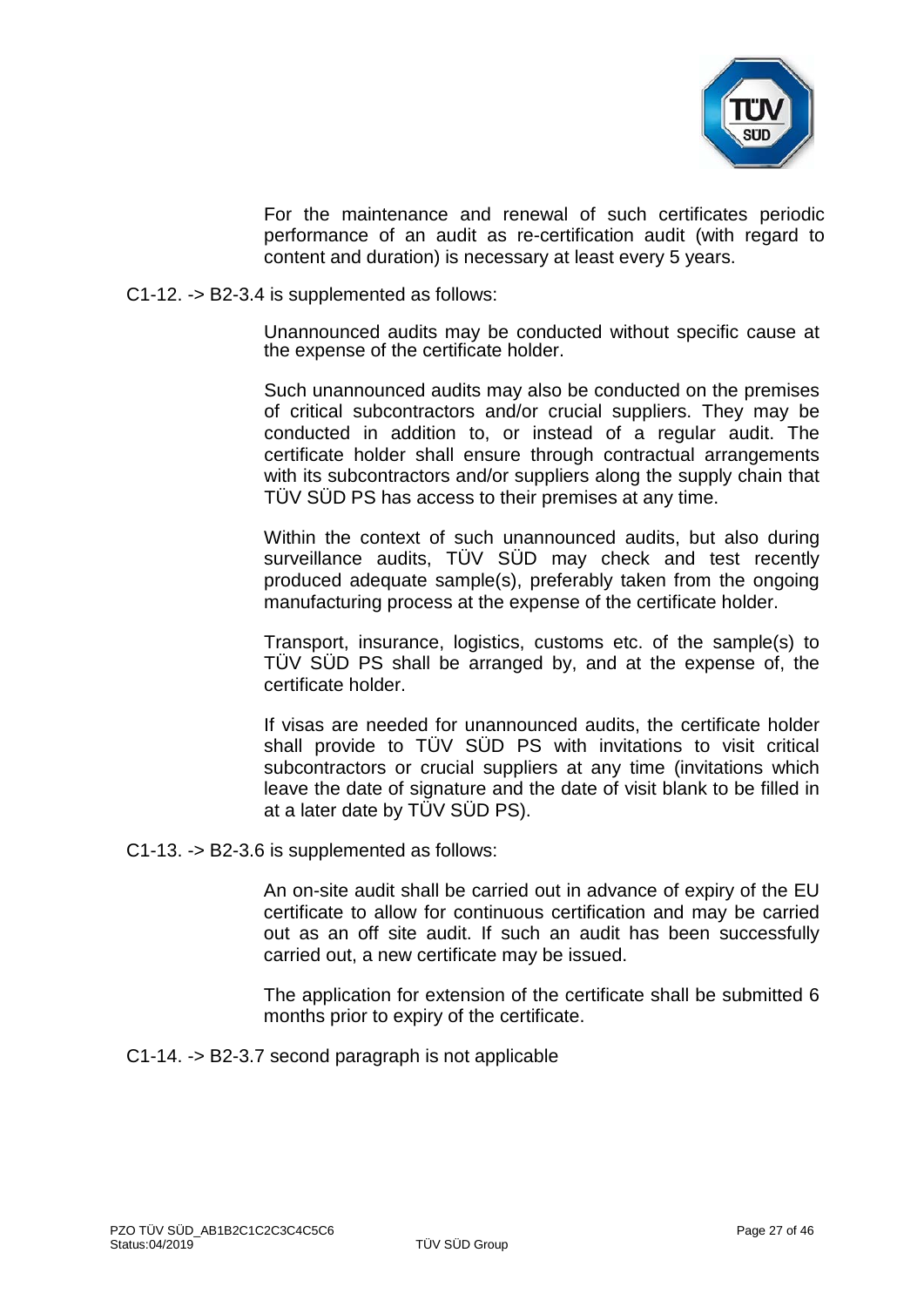

C1-15. The Certification Body must be informed in due time of any planned change to the approved device type or of its intended purpose and conditions of use. Additionally, the Certification Body must be informed about planned changes that could affect the safety and performance of the device or the conditions prescribed for use of the device. The manufacturer shall inform the Certification Body as well of any planned change with respect to an ancillary substance incorporated in a device, in particular related to its manufacturing process.

> In case that the manufacturer uses derivatives of tissues or cells of human origin the manufacturer must notify the Certification Body about any planned change with respect to non-viable tissues or cells of human origin or their derivatives incorporated in a device, in particular relating to their donation, testing or procurement.

> All information related to any planned change submitted to the Certification Body must be adequately relevant and defined. The Certification Body is entitled to ask for additional information relating to such change at any time.

C1-16. The manufacturer shall inform in due time the Certification Body of any plan for relevant changes to the quality management system. All information related to any planned change must be adequately relevant and defined. The Certification Body is entitled to ask for additional information relating to such changes at any time.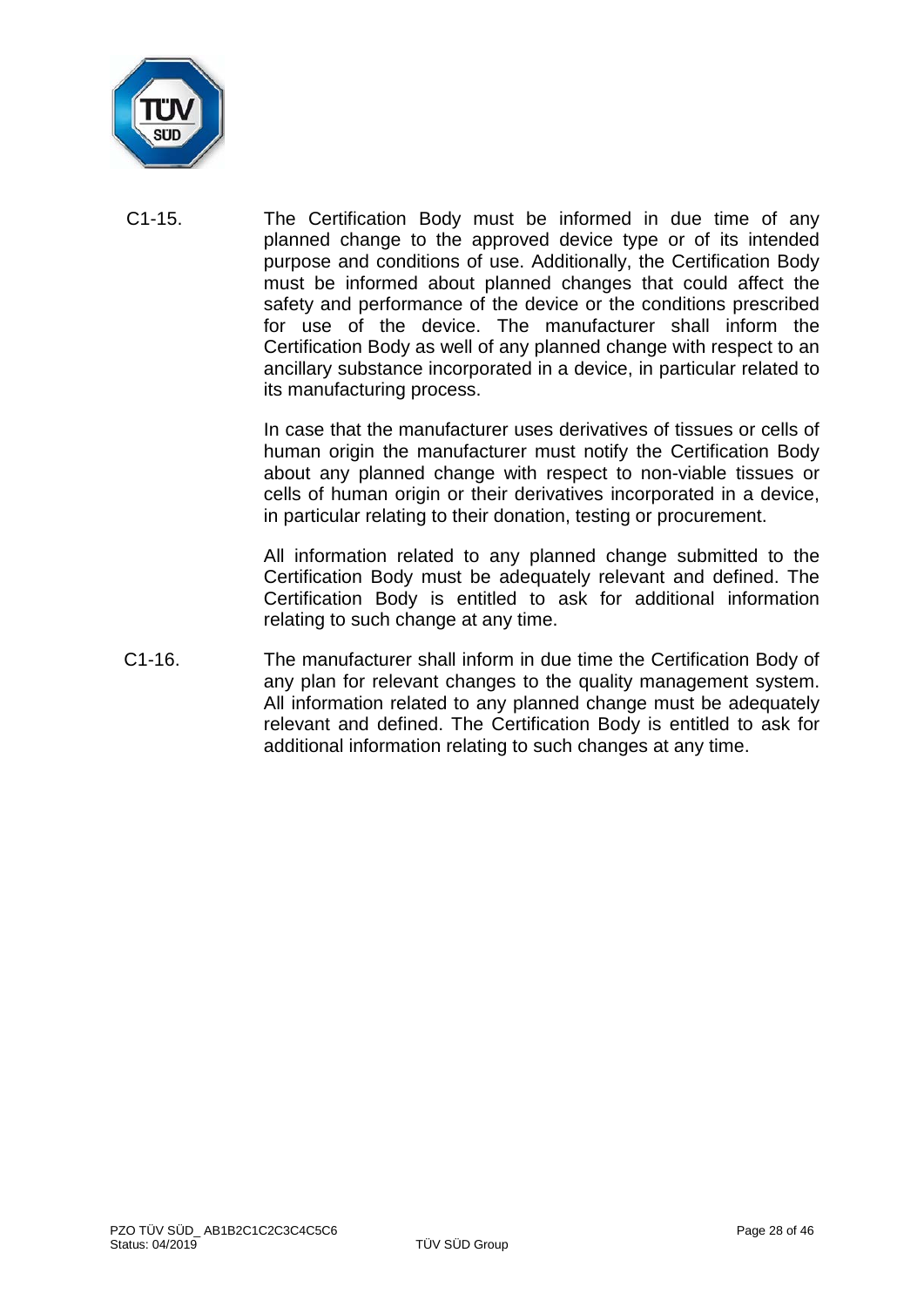

# **Module C2) Special regulations for auditing and certification by TÜV SÜD Management Service GmbH (TÜV SÜD MS)**

(These terms and conditions supplement or amend modules A and B as follows:)

- **C2 -> B2 Module B2**
- C2-0. -> B2 The number of auditor days and other accreditation-relevant requirements cited in the quotation shall apply subject to the approval of the Certification Body.
- C2-1. -> B2 Additional terms and conditions of auditing, verification and certification apply to:
- C2-1.1 -> B2 VDA 6.x: VDA volume 6 "Basis for Quality Audits" and VDA volumes 6.1, 6.2 and 6.4. VDA volume 6 sets forth the requirements, rules and processes of audits carried out between automobile manufacturers and suppliers and third-party audits carried out by certification bodies and must be complied with by all parties involved. Other applicable documents supplementing the VDA 6.x volumes are the SI (sanctioned interpretations) published on the website of the VDA-QMC [www.vda-qmc.de.](http://www.vda-qmc.de/)
- C2-1.2 -> B2 ISO/TS 16949: The "Automotive certification scheme for technical specification ISO/TS 16949" is binding on all IATF-recognized certification bodies and must therefore also be complied with by every client aiming for ISO/TS 16949 certification. Other applicable documents supplementing the Automotive certification scheme for technical specification ISO/TS 16949 are the SI (sanctioned interpretations) published on the website of the IATF [www.iatfglobaloversight.org.](http://www.iatfglobaloversight.org/)
- C2-1.3 -> B2 ISO 9001 and 14001: Applicable mandatory documents of the International Accreditation Forum (IAF): MD 1:2007 (Certification of Multiple Sites Based on Sampling), MD 2:2007 (Transfer of Accredited Certification of Management Systems), MD 5:2015 (Duration of QMS and EMS Audits).
- C2-1.4 -> B2 BS OHSAS 18001: In accordance with the provisions of the Deutsche Akkreditierungsstelle (DAkkS), the "IAF Mandatory Document For Duration of QMS and EMS Audits" (IAF MD 5) also applies to the certification and auditing of occupational health and safety systems as per OHSAS 18001.
- C2-1.5 -> B2 ISO 27001: ISO/IEC 27006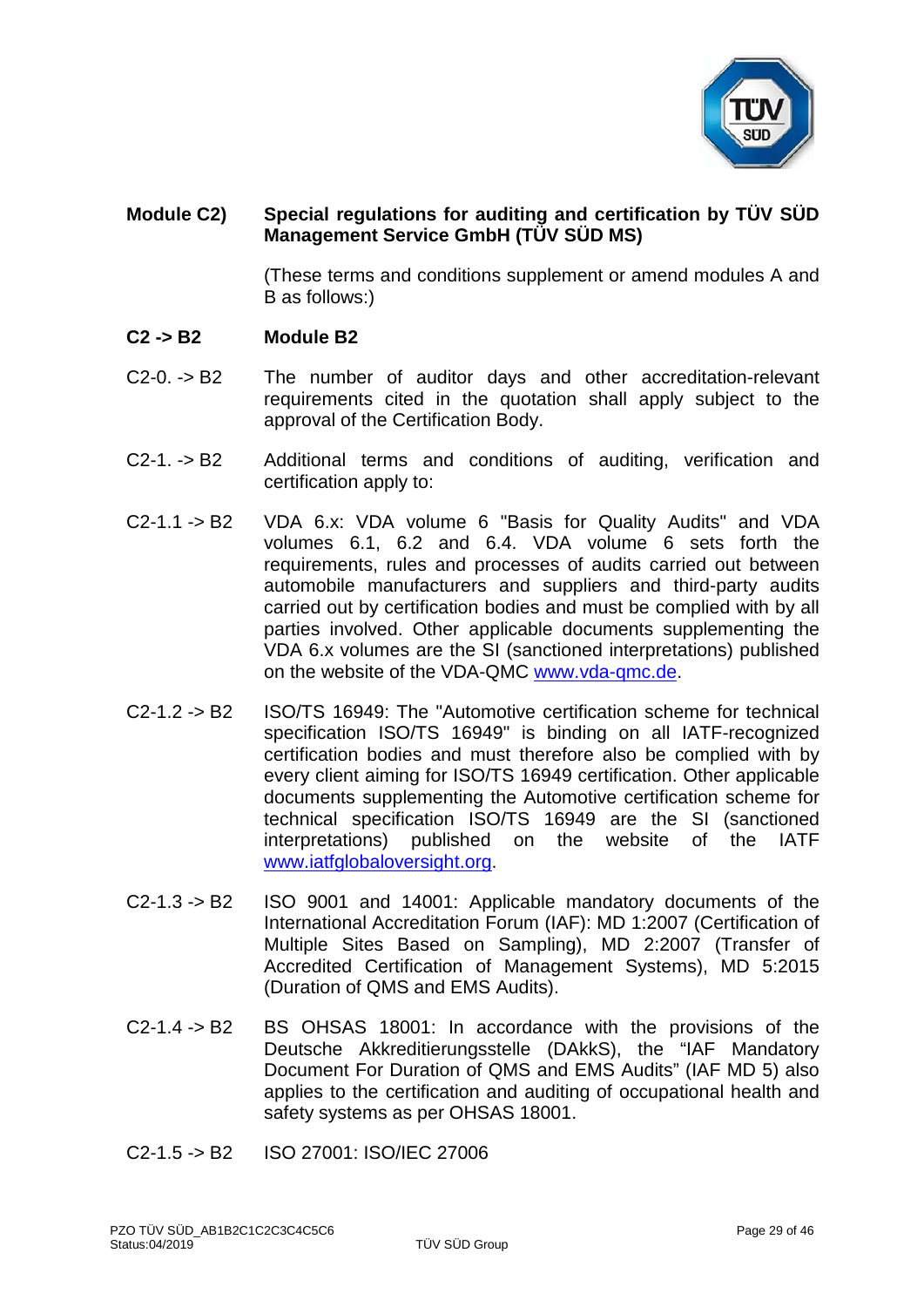

- C2-1.6 -> B2 ISO 22000: ISO 22003
- C2-1.7 -> B2 Food and feed standards: EN 45011 or ISO/IEC 17065 after coming into effect (not applicable for ISO 22000, Fami-QS and FSSC 22000).
- C2-1.8 -> B2 Certification as per the IFS International Featured Standards (including but not limited to IFS Food, IFS Logistics):
	- TÜV SÜD MS is authorised by IFS Management GmbH) to conduct IFS audits and certifications. This authorisation lapses in the event the Framework Agreement ceases between IFS Management GmbH and TÜV SÜD Management Service GmbH;
	- TÜV SÜD MS is obligated and irrevocably authorised by the client to transmit to IFS Management GmbH the relevant (detailed) results from the IFS audits and certifications, irrespective of the results of the audit; this data will be deposited there in an online database - the IFS portal;
	- IFS Management GmbH is irrevocably authorized to make data on passed audits without detailed information available to food wholesalers and retailers via the online database*.*
	- Clients themselves decide whether failed audits and the detailed results of passed and failed audits may be made available by IFS Management GmbH to wholesalers and retailers via the online database;
	- IFS-certified companies are obliged to support audits carried out under the "IFS Integrity Program". Under the "IFS Integrity Program", the standard-setter IFS Management GmbH carries out activities in the field of complaints management and preventive actions to assure the quality of the IFS.

(1) Within the scope of complaints management, the IFS Management GmbH may conduct "investigation audits" which are aimed at managing and investigating complaints referring to completed IFS audits. Investigation audits are carried out either at short notice or unannounced by an auditor commissioned by IFS Management GmbH.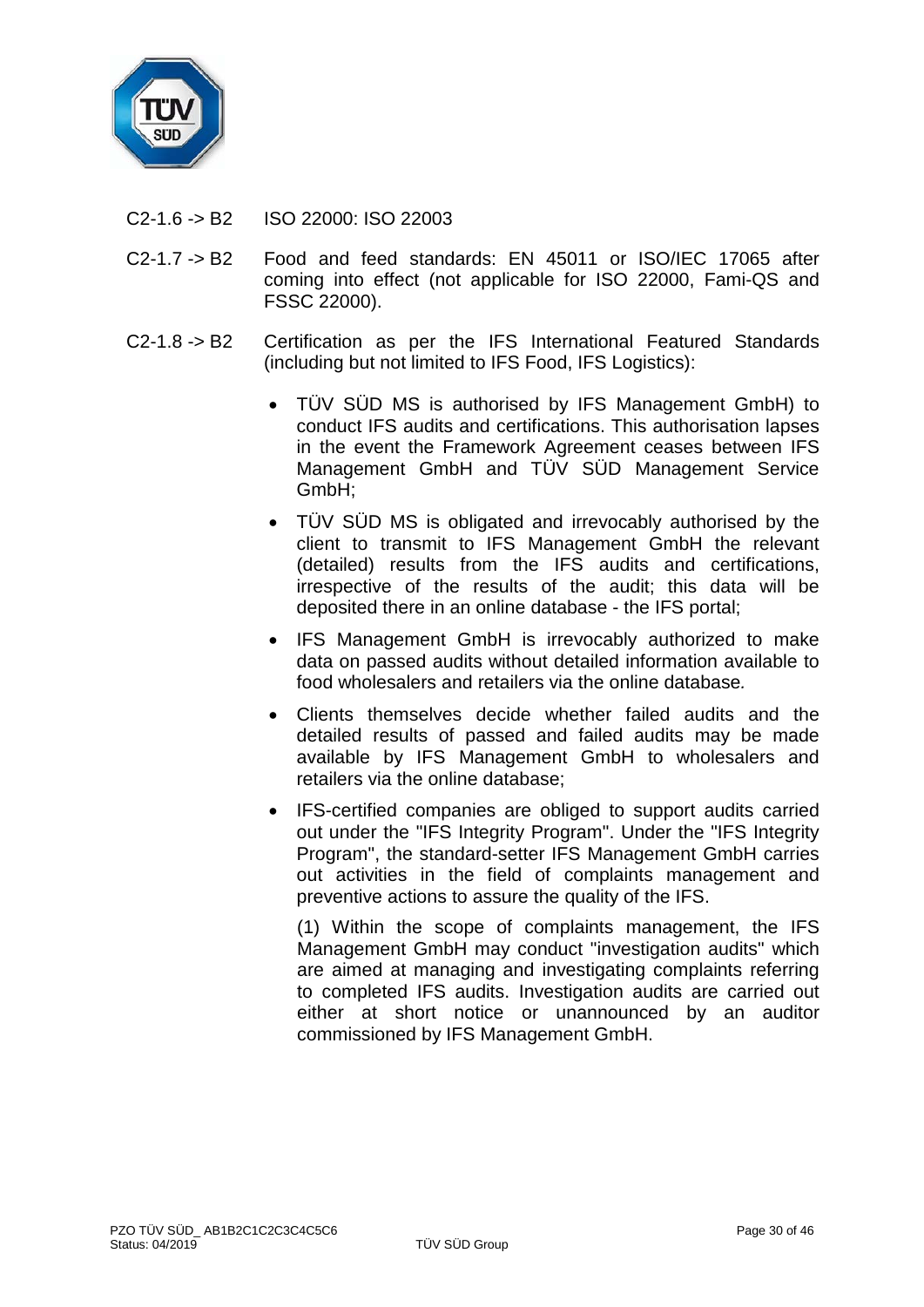

(2) Within the scope of preventive quality assurance activities, IFS Management GmbH conducts "surveillance audits" to monitor the quality of the completed IFS audits in a sampling approach regardless of whether or not a complaint has been made. The audits are selected at random and carried out by IFS Management GmbH.

(3) In re-approval witness audits, a standard certification audit carried out by an IFS auditor is attended by an auditor employed or commissioned by IFS Management GmbH.

If the measures performed under the Integrity Program reveal a breach in the implementation of the standard requirements on the part of the IFS-certified company, the company may be billed for the costs of additional audits performed under the Integrity Program.

C2-1.9 -> B2 Certification as per the GMP+ standard of GMP International:

Companies certified as per the GMP+-standard are permitted to use the GMP+-logo and must therefore strictly comply with the criteria defined by GMP+-International. Companies with a temporary acceptance are not permitted to use the GMP+-logo in any way.

Companies certified as per the GMP+-standard must cooperate in witness audits, parallel audits and additional audits (compliance audits, stricter supervision and repeat audits).

C2-1.10 -> B2 Certification as per the QS-Standard of QS Qualität und Sicherheit GmbH (Bonn, Germany):

> Cooperation in witness audits: Q&S GmbH reserves the right to send an appointed person/organization to verify compliance with the certification standard. One way of verification is for Q&S GmbH and/or an auditor appointed by Q&S GmbH to perform a witness audit at the certified company.

> Within the scope of QS certification, QS system participants are obliged to cooperate at all times in witness audits and monitoring audits performed by certification scheme owners, accreditation bodies and TÜV SÜD MS.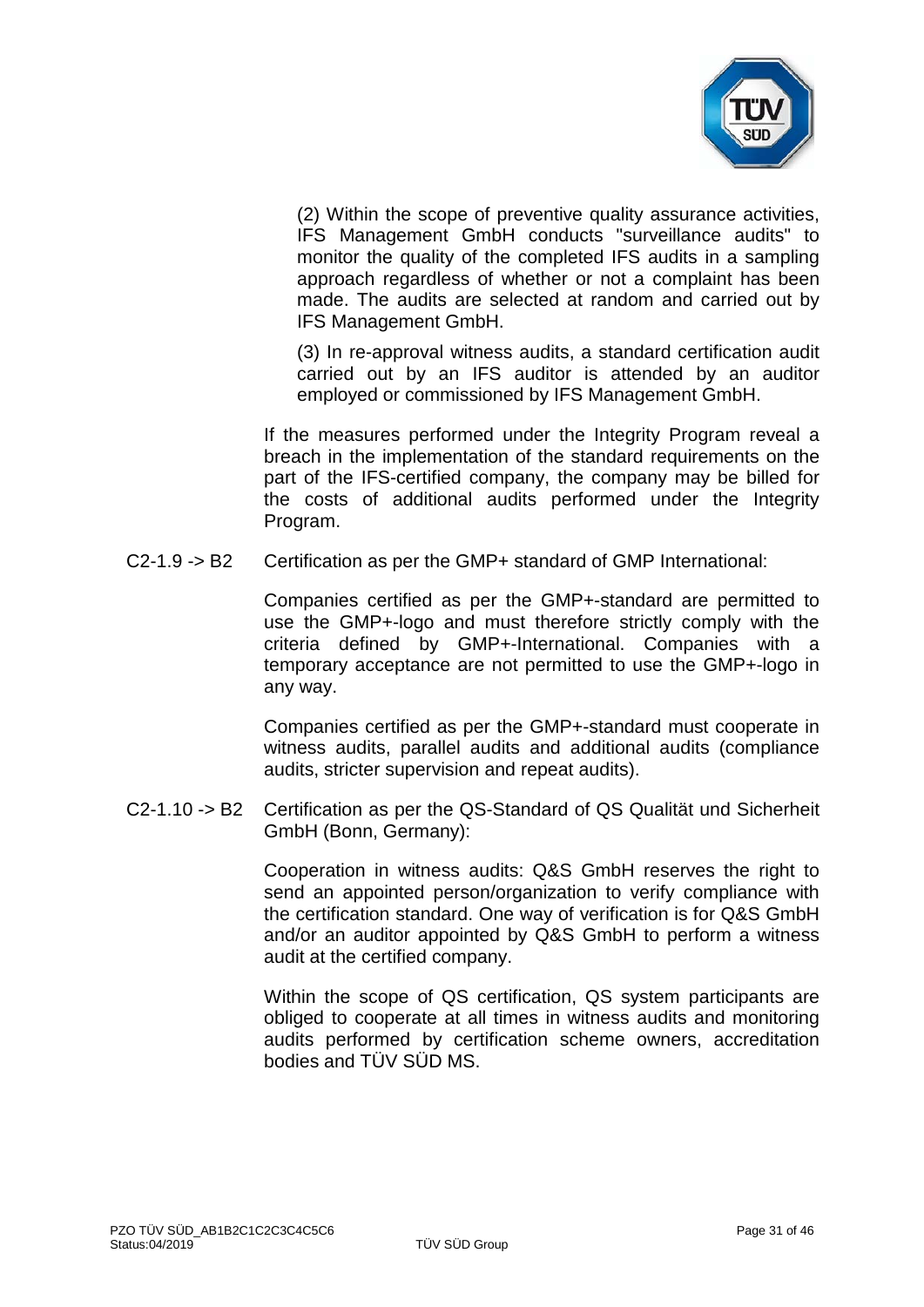

C2-1.11 -> B2 Certification as per GLOBALGAP:

Producers or companies certified as per GLOBALGAP must support audits carried out under the GLOBALGAP integrity program "Certification Integrity Programme, CIPRO". CIPRO audits are carried out by auditors commissioned by GLOBALGAP.

C2-1.12 -> B2 Certification in accordance with BRC Global Standard for Food Safety:

## Surveillance of certified companies:

In justified cases, TÜV SÜD MS or BRC may carry out additional audits or question activities at any time at the expense of the certificate-holder to validate continued certification. These visits may take the form of announced or unannounced visits to undertake either a full or a partial audit.

#### Notification of the certification body:

In addition to the information duties in accordance with B2-4.2 of these Testing and Certification Regulations, the holder of the certificate is obliged to inform the certification body in writing without delay but within three working days at the latest (report to incident food feed certification@tuev-sued.de) of any circumstances that may affect the validity of continuing certification. This includes particularly but not exclusively:

The legal proceedings with respect to product safety and legality

Product recalls

The certificate holder undertakes to provide TÜV SÜD MS with all information required to assess the effect on the validity of the current certificate.

C2-1.13 -> B2 Certification in accordance with BRC Packaging/BRC Global Standard for packaging and packaging materials:

> In justified cases, TÜV SÜD MS or BRC may carry out additional audits or question activities at any time at the expense of the certificate-holder to validate continued certification. These visits may take the form of announced or unannounced visits to undertake either a full or a partial audit.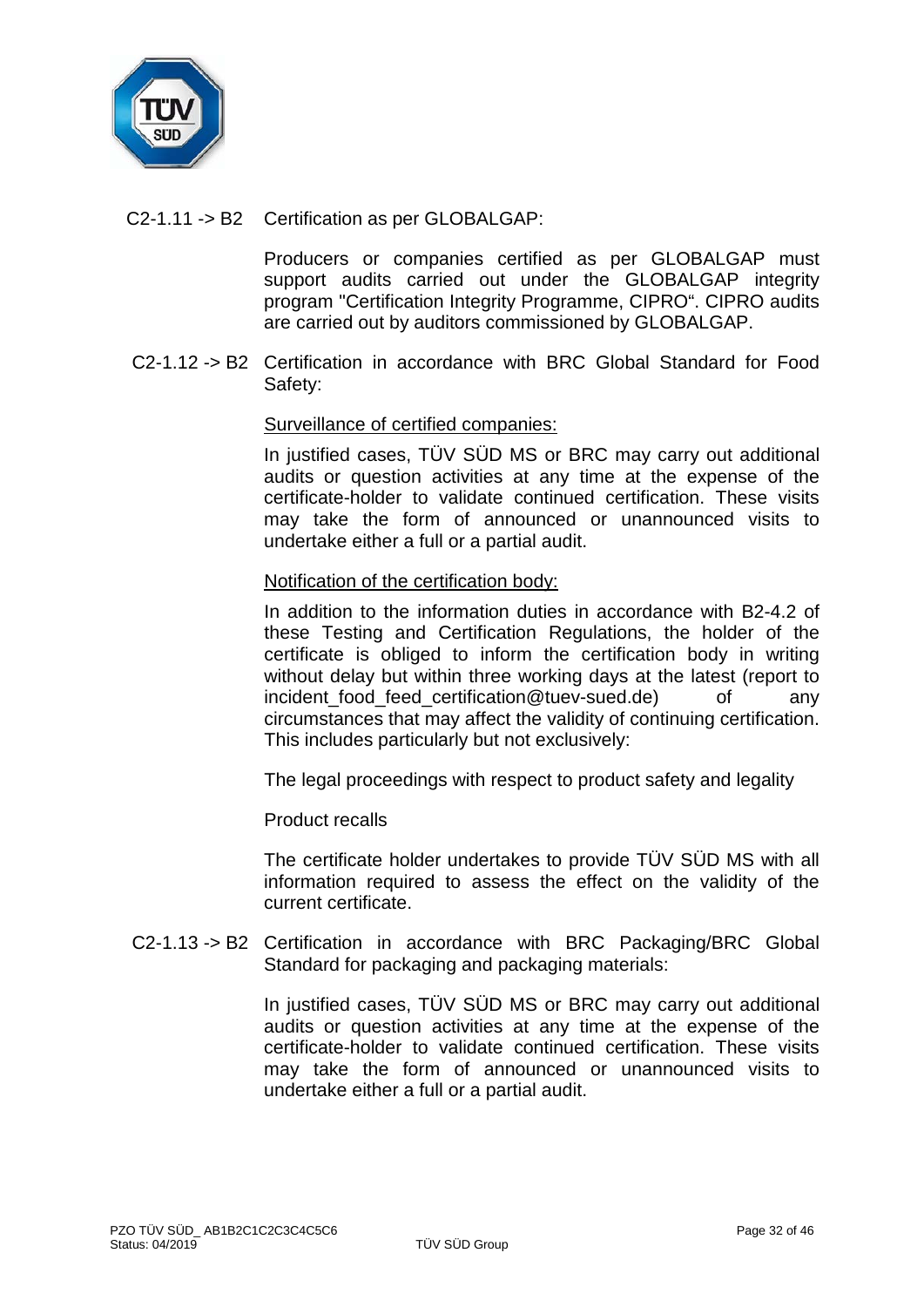

## Notification of the certification body:

In addition to the information duties in accordance with B2-4.2 of these Testing and Certification Regulations, the certificate-holder is obliged to inform the certification body without delay in writing (report to [incident\\_food\\_feed\\_certification@tuev-sued.de\)](mailto:incident_food_feed_certification@tuev-sued.de) of the circumstances affecting the validity of continued certification. This includes particularly but not exclusively:

- The legal proceedings with respect to product safety and legality
- Product recalls

The certificate holder undertakes to provide TÜV SÜD MS with all information required to assess the impact on the validity of the current certificate.

C2-1.14 -> B2 Certification in accordance with FSSC 22000

## Surveillance of certified companies:

In justified cases, TÜV SÜD MS or Foundation for Food Safety Certification may carry out additional audits or question activities at any time at the expense of the certificate-holder to validate continued certification. These visits may take the form of announced or unannounced visits to undertake either a full or a partial audit.

#### Notification of the certification body:

In addition to the information duties in accordance with B2-4.2 of these Testing and Certification Regulations, the holder of the certificate is obliged to inform the certification body in writing without delay but within three working days at the latest (report to [incident\\_food\\_feed\\_certification@tuev-sued.de\)](mailto:incident_food_feed_certification@tuev-sued.de) of any circumstances that may affect the validity of continuing certification. This includes particularly but not exclusively:

- The legal proceedings with respect to product safety and legality
- Product recalls

The certificate holder undertakes to provide TÜV SÜD MS with all information required to assess the effect on the validity of the current certificate.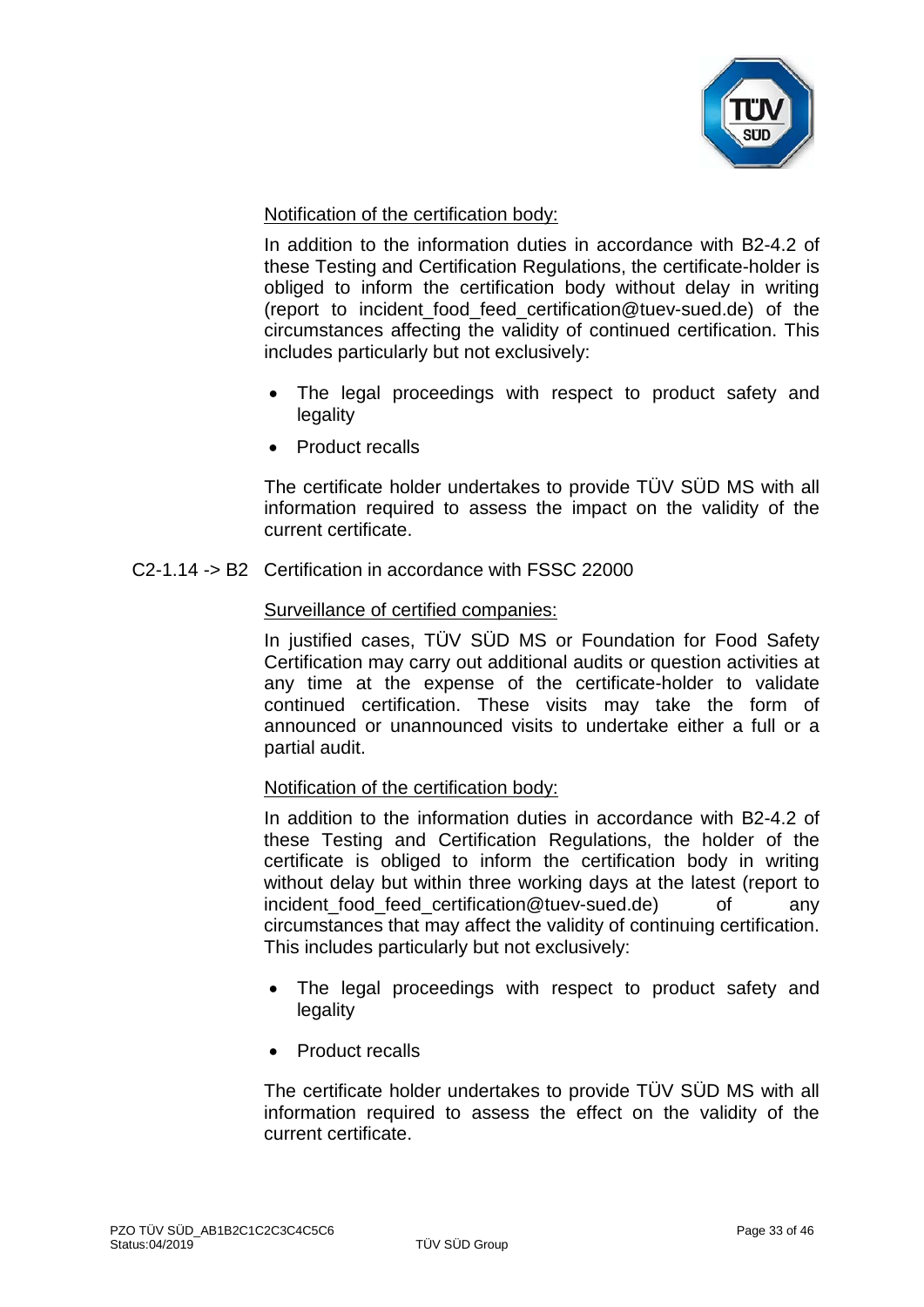

# C2-1.15 -> B2 Certification as per Fami-QS

#### Incident Management:

The certified company has the duty to inform TÜV SÜD MS about all incidents jeopardizing product safety and legality and, in the case of a product recall, in writing (report by means of "Fami-QS Notification Form D-CM-01.01" to: incident food feed certification@tuev-sued.de) without delay but within two working days at the latest.

## Special audits:

TÜV SÜD MS can carry out special audits at short notice, if the certified company is involved in an incident jeopardizing product safety and legality or is listed on the Fami-QS website as "under review"

## Special rules:

Other applicable documents are the "rules for operators" [\(http://www.fami-qs.org/documents.htm\)](http://www.tuev-sued.de/).

C2-1.16 -> B2 Assessment of the fulfilment of relevant licensing requirements as a technical service (TS) of category C in the sense of the Framework Directive 2007/46/EC, of the ECE Convention of 1958 and the Road Traffic Licensing Regulations under the German Motor Transport Authority (KBA) type approval procedure:

> TÜV SÜD MS is permitted to publish the names of KBA certificate holders. In certification procedures for the above mentioned regulations as well as for verification procedures, TÜV SÜD MS will inform the German Motor Transport Authority (Kraftfahrt-Bundesamt) about the issue, suspension, revocation, withdrawal and expiry of certificates, or other confirmations, that are always coupled with an existing ISO 9001-certificate and about confirmations of verification.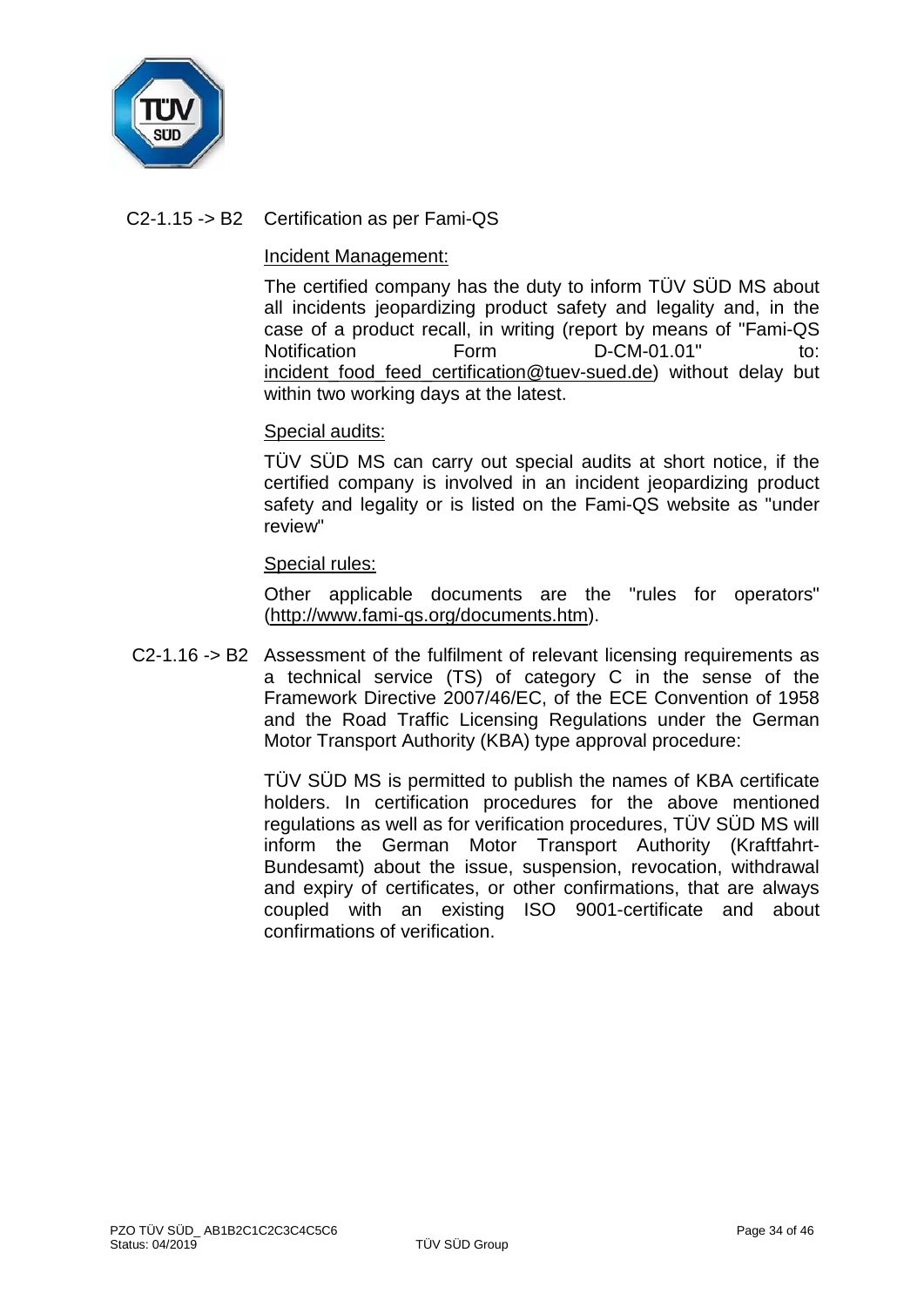

C2-1.17 -> B2 Verification as per StVZO (Regulations Authorizing the Use of Vehicles for Road Traffic), Article 19(3) including Annex XIX, and the directive governing the procedure and confirmation of quality system verification in the manufacturing of vehicle components for which component expert opinions are prepared:

> Verification confirmations may only be used by manufacturers in connection with the appropriate component expert opinion as per Article 19 StVZO in conjunction with Annex XIX.

C2-1.18-> B2 Certification in accordance with the Accreditation and Approval Regulation for Employment Promotion (Zertifizierung nach Akkreditierungs- und Zulassungsverordnung Arbeitsförderung, AZAV): EN 45011 or, after coming into effect, ISO/IEC 17065.

> In this context, the term "manufacturing facility" is also used for training venues. The period of validity for the certification of training providers is five years, or for the certification of training measures generally 3 years with the possibility of extending the period of validity to five years.

C2-1.19 -> B2 Payment Card Industry (PCI) Compliance Standards

The Client shall ensure that the employees in charge of the IT systems have been duly notified prior to carrying out the order.

The client shall provide all the necessary documentation and information to the employees of TÜV SÜD MS involved in carrying out the work. In the case of Onsite Reviews (Onsite Audits), this shall also include access to all premises required to carry out the review and the availability of individuals in charge during the review.

The current version of the "Payment Card Industry Standards" is binding and must be observed by the client. The same applies to notification obligations arising therefrom.

The client is obliged to back up data at least once a day so that data may be restored at reasonable expense in the event of data loss using automated processes.

TÜV SÜD MS hereby informs the client that activities such as Vulnerability Scans in particular - but not exclusively - carried out as part of the order may impair system operation or cause systems to crash and that such events cannot be ruled out. TÜV MS explicitly excludes any liability for damage or other consequences arising therefrom.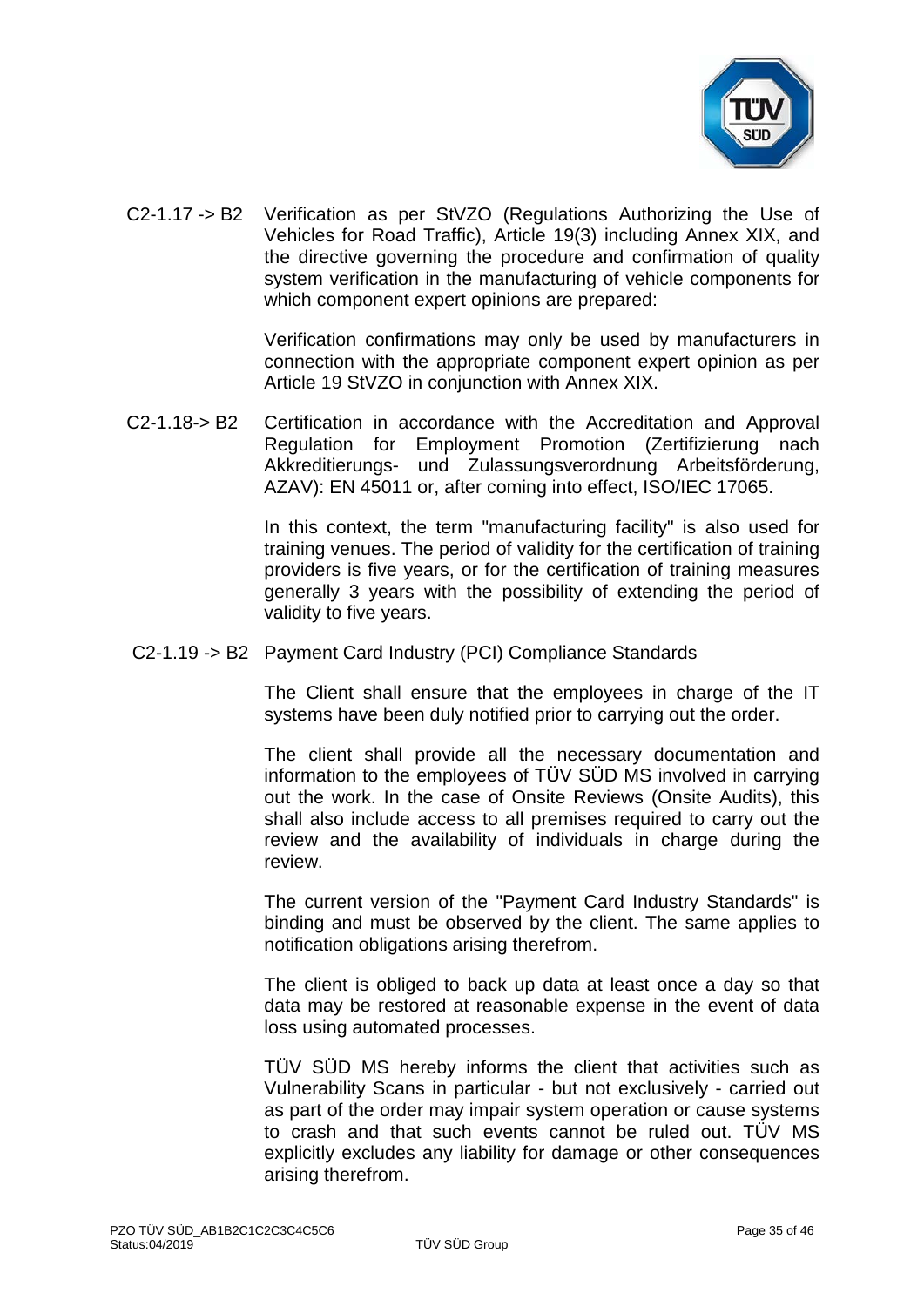

TÜV SÜD MS is not liable for the accuracy, completeness, operational procedures, temporal validity of, or changes in, the card organisations' security programmes and the assessment services based thereon. TÜV SÜD MS does not represent the client in the provision of the assessment service, nor does it assume liability

- for delays or losses,
- in the event of third-party claims,
- for the use and forwarding of assessment results based on the card organisations' security programmes and on the results of assessments carried out by the client.

The client irrevocably authorizes TÜV SÜD MS without requiring a separate declaration of consent from the Client, to retain the documentation and/or information produced or received as part of carrying out the order in accordance with the requirements of the card organisations or the PCI Security Standards Council, and to forward this documentation and/or information to the aforementioned parties on request.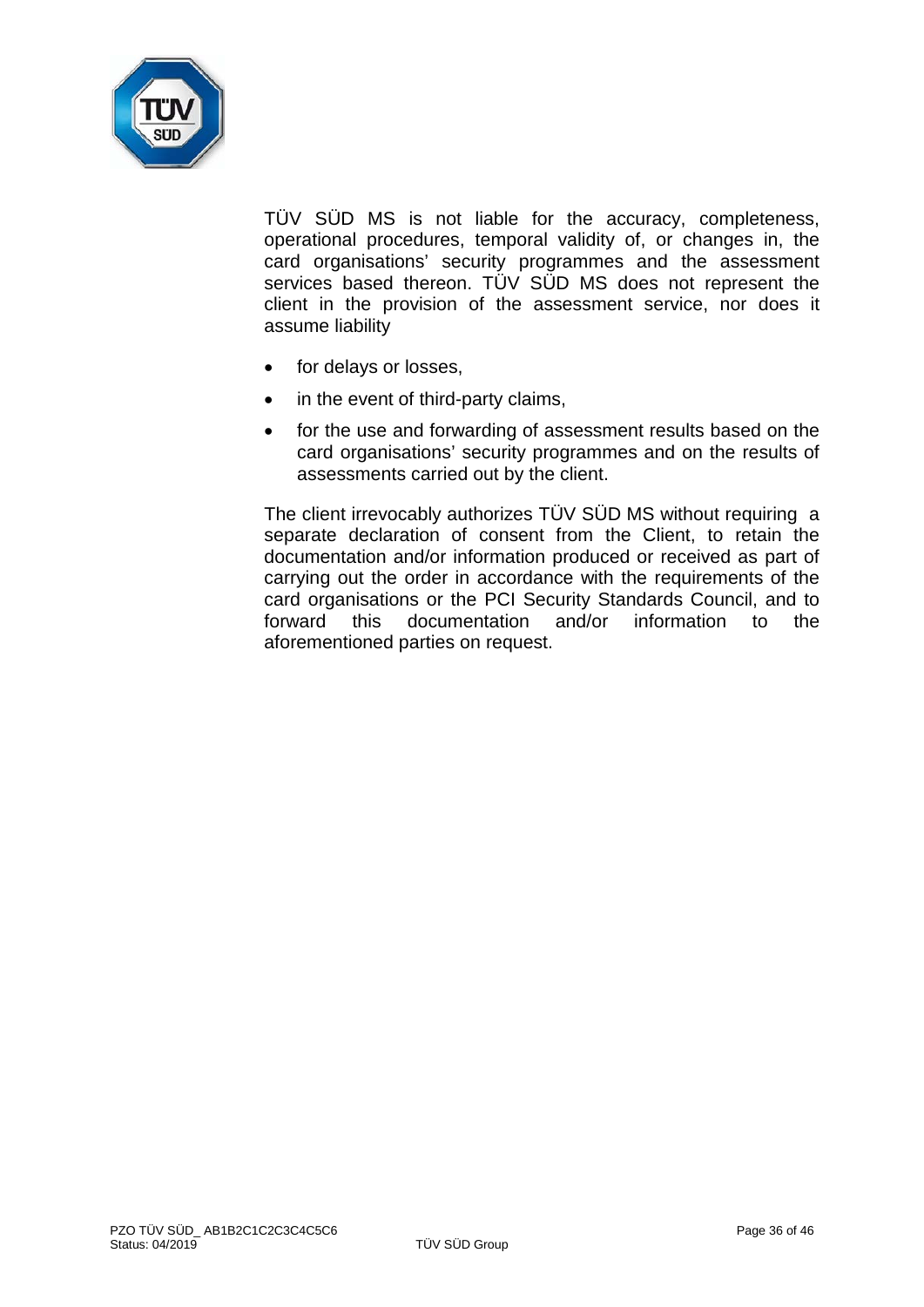

# **Module C3) Special regulations for TUV SUD BABT (TÜV SÜD BABT) certification**

(These terms and conditions supplement or amend modules A and B as follows:)

## **C3 -> A Module A**

- C3-1. -> A-1.3 the first paragraph is supplemented as follows: An order is deemed to be a completed TUV SUD BABT application form.
- C3-2. -> A-1.3 The following provision is inserted as additional section A-1.11: The client undertakes to notify TUV SUD BABT without delay of all corrective actions and notices related to the safety of the supplied equipment associated with the design and/or production of the product in question concerning a product with the identification number CE 0168.

The client notifies TUV SUD BABT without delay of all reportable incidents concerning a product with the identification number CE 0168 which pose severe risk to public health or safety where the incident may have an impact to the certification of the device.

- C3-3. -> A-2.6 The following provision is inserted as additional section A-2.6: Where a certificate is withdrawn without the holders consent TUV SUD BABT shall immediately advise the holder of the withdrawal.
- C3-4 -> A-3.1 is appended by the following: A TUV SUD BABT certificate holder shall follow the rules and requirements for use of TUV SUD BABT Marks which detail these general testing and certification regulations.

#### **C3 -> B1 Module B1**

- C3-5. -> B1-1.2 is replaced by the following: The client shall:
	- provide technical documentation appropriate to the particular certification scheme to enable conformance of the samples with the standard to be assessed:
	- at the request of Certification Body send or otherwise make available to TUV SUD BABT, free of charge, for the purpose of examination and testing, samples representative of the production envisaged for the certifiable product for which he has applied for a certificate.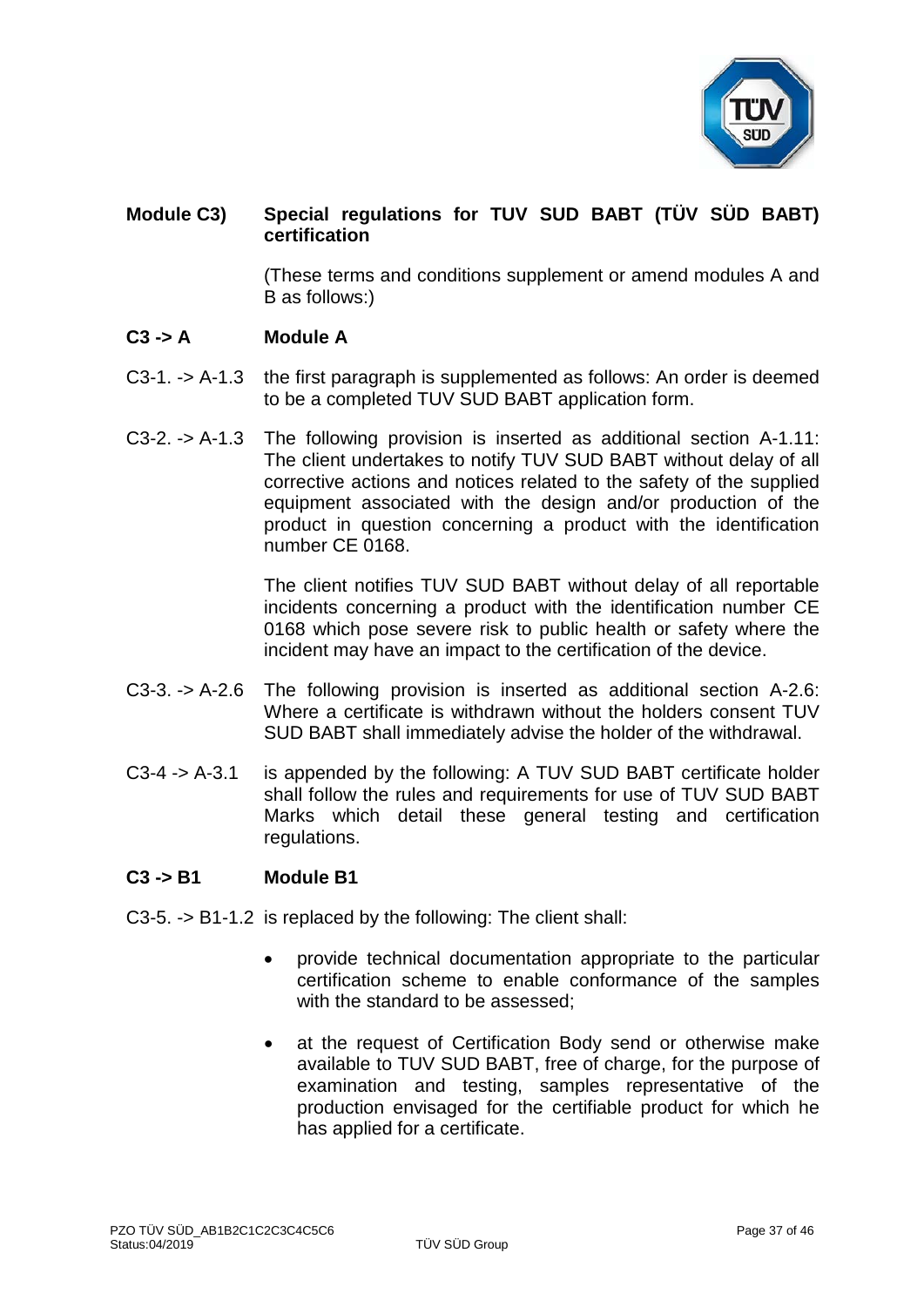

Where TUV SUD BABT is satisfied that all the requirements of the testing and certification regulations and the appropriate standard are met, TUV SUD BABT will issue a certificate.

• Except where specified elsewhere in this document clauses B1-2.1 to B1-2.3, B1-2.5, B1-2.7 and B1-2.9.4 only apply to product certification that included the issue of a TSC certification mark (e. g. the BABT approved and BABT tick marks).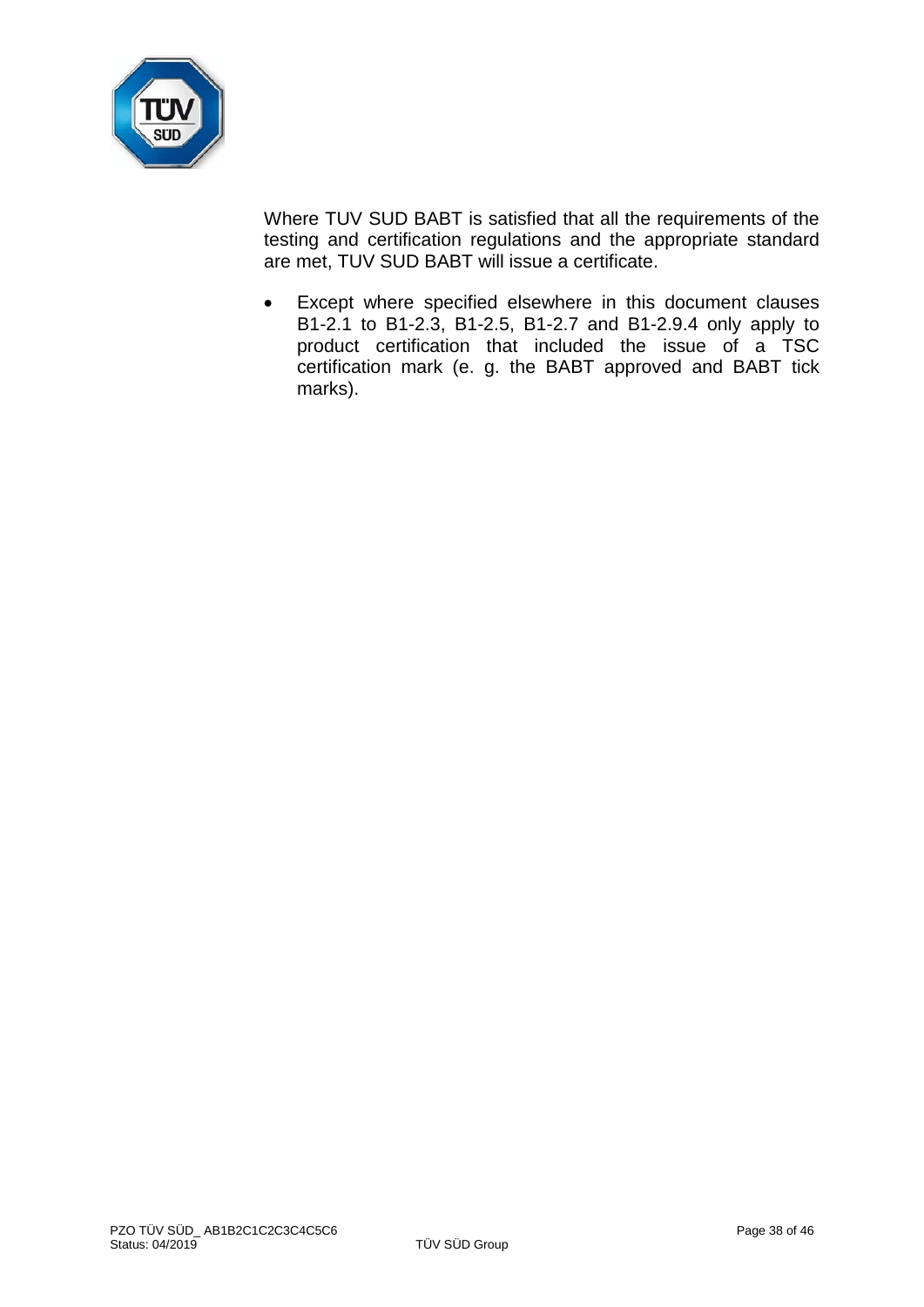

# **Module C4) Special Regulations for TUV SUD America Inc. (TÜV SÜD America) product testing and certification**

(These terms and conditions supplement or amend modules A and B as follows:)

# **C4 -> A Module A**

C4-1. -> A1.4 Insert after second paragraph: Clients may escalate appeals to the Standards Council of Canada (SCC) if they disagree with the appeal decision made by the TÜV SÜD America certification body regarding conformity with accreditation criteria for SCC accredited product certifications. The SCC is the final level of appeal.

# **C4 -> B Module B1**

C4-2. -> B1-2.1 Replace with: In addition to a positive product testing result, the initial inspection of the manufacturing site must not raise any objections. A certificate entitling the holder to use a certification mark is not permitted until a first inspection procedure has been successfully completed. Continued use of the certification mark will depend on regular inspections (follow-up-service, see below).

## $C4-3. -> B1-2.10$

The following provisions are inserted as additional section B1-2.10:

# **The following additional regulations apply for the US Environmental Protection Agency (EPA) ENERGY STAR® Program**:

#### $C4-3.1. -D B1-2.10.1$

Testing results may be provided to the EPA

## $C4-3.2. -D B1-2.10.2$

Certified products may be subject to verification. Costs associated with procurement, transfer and verification testing of the selected product are the sole responsibility of the certificate holder. Samples will be purchased from the open market unless otherwise arranged with TSC. If requested, the certificate holder shall provide at least three retail outlets where the product can be purchased "off the shelf". TSC reserves the right to arrange for verification testing at an EPA recognized testing laboratory of its choice. TSC personnel shall conduct or witness the testing if testing must be done at certificate holders manufacturing location.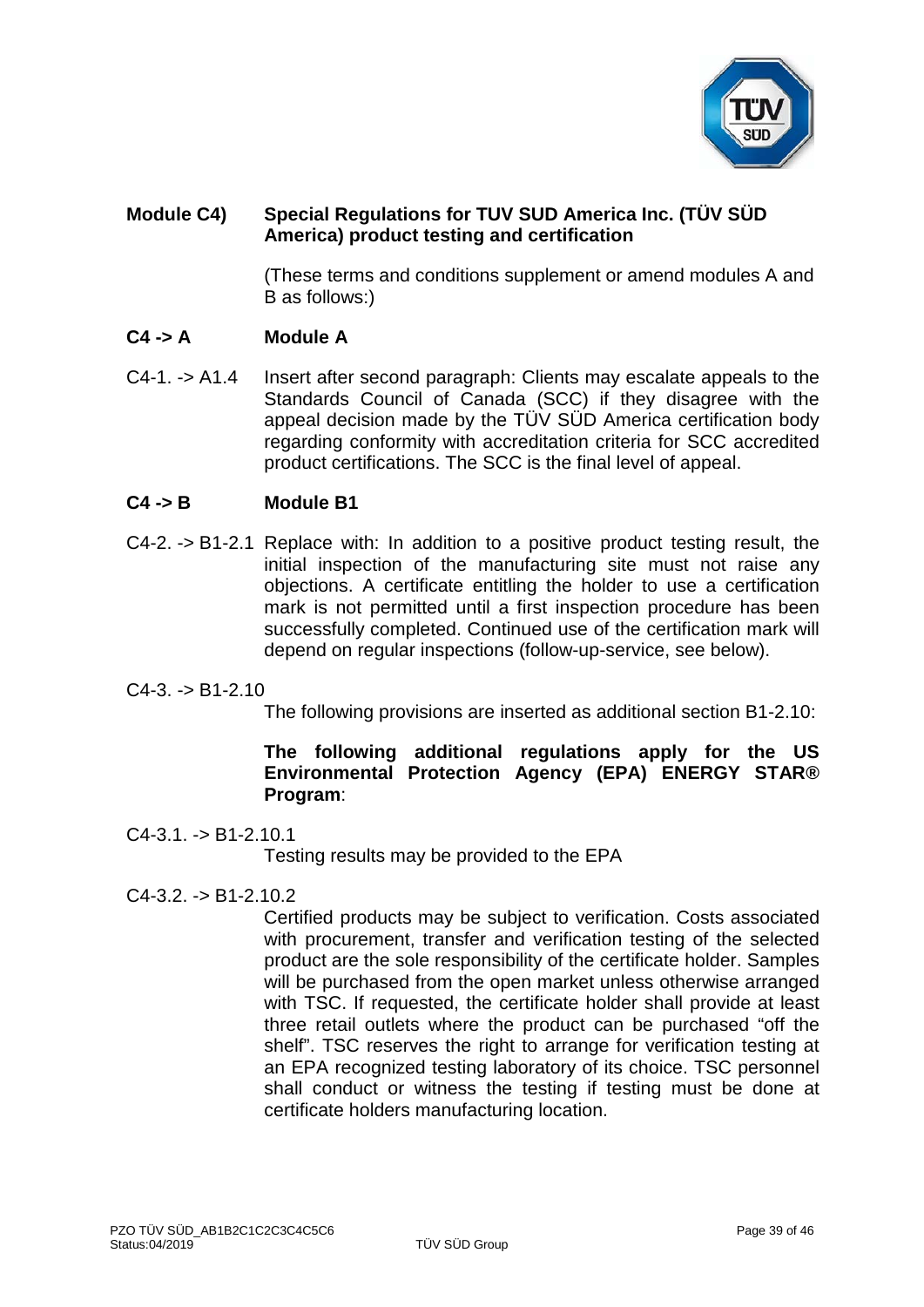

 $C4-3.3 - D5.191-2.10.3$ 

The findings of testing may be challenged in accordance with the EPA ENERGY STAR® requirements. A representative sample will be re-tested at no charge to certificate holder with the results being reported to EPA. The certificate holder will be notified if a challenge is submitted.

# $C4-4. -> B1-2.11$

The following provisions are inserted as additional section B1-2.11:

## **Special Regulations for product inspections (field evaluation)**

 $C4-4.1. \rightarrow B1-2.11.1$ 

The certificate/label holder must document any complaints in connection with inspected products and the correction of nonconformities. TSC must be immediately notified of any changes made to the products, recalls or safety related incidents and potential hazards after inspection.

 $C4-4.2. \rightarrow B1-2.11.2$ 

The label is only valid for the individual product inspected and shall not be transferred to another product. The label is void if removed.

 $C4-4.3 \rightarrow B1-2.11.3$ 

The Standards Council of Canada is the final level for appeals for Canadian product inspections.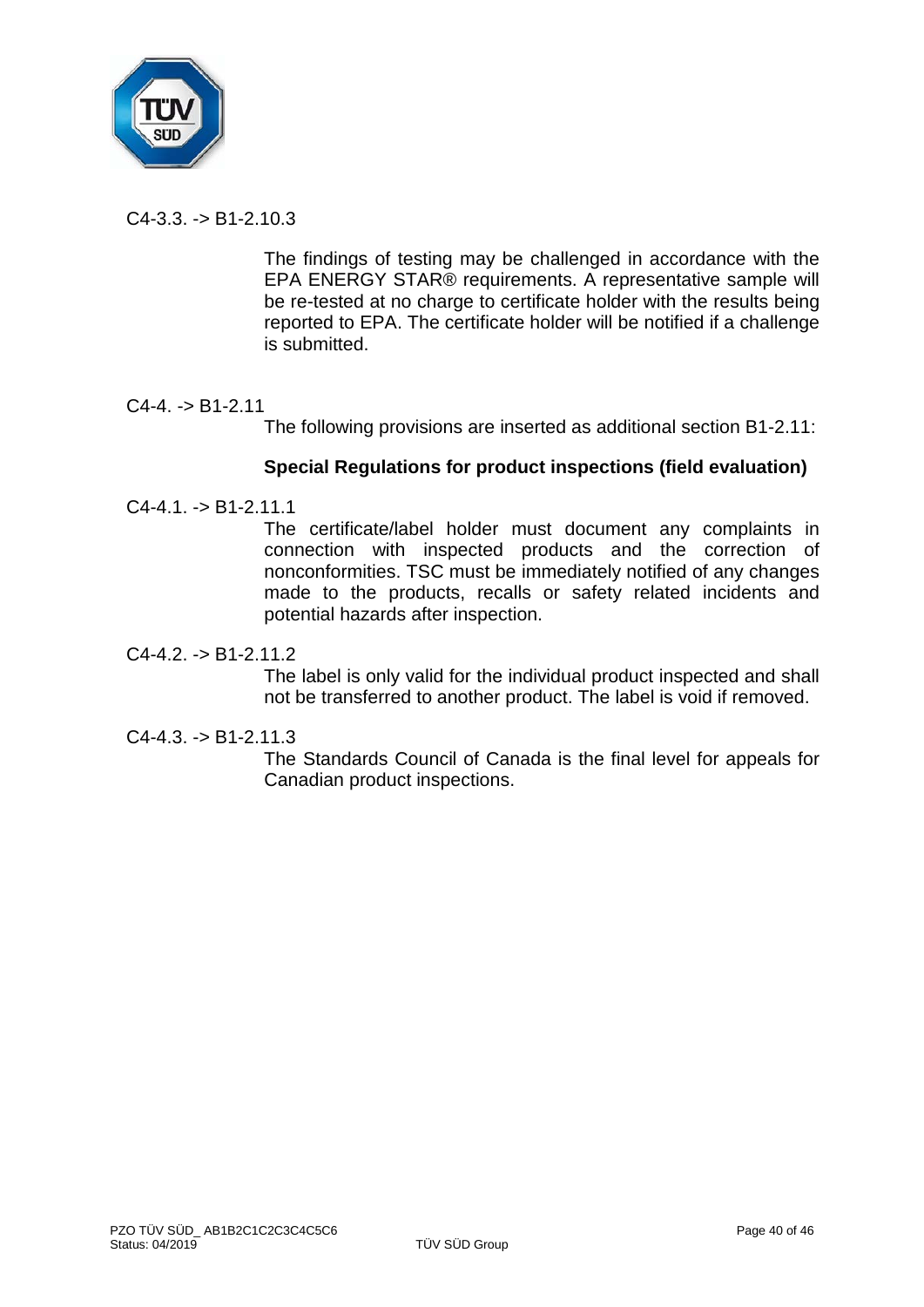

# **Module C5) Special regulations for TÜV SÜD PSB Pte Ltd (TÜV SÜD PSB)**

(These terms and conditions supplement or amend modules A and B as follows:)

## **C5 -> A Module A**

C5-1. -> A-3.1 is supplemented by the following:

A TÜV SÜD PSB certificate holder shall follow the rules and requirements for use of any TÜV SÜD PSB certification marks which may detail these general testing and certification regulations.

#### **C5 -> B1 Module B1**

C5-2. -> B1-1.2 is replaced by the following:

The client shall provide any recent test reports, design and material specifications and all other relevant supporting documents together with the test order and the test samples.

#### **C5 -> B2 Module B2**

 $C5-3. -> B2-3.2.2$ 

the last paragraph of B2-3.2.2 is replaced with the following:

If nonconformities become evident during the audit that are so serious that certificate award appears unrealistic even after reasonable corrective action, TSC shall inform the client of the nonconformities. The client has the option to terminate the certification audit. No refund of the certification fee will be given in the event of termination of the certification audit.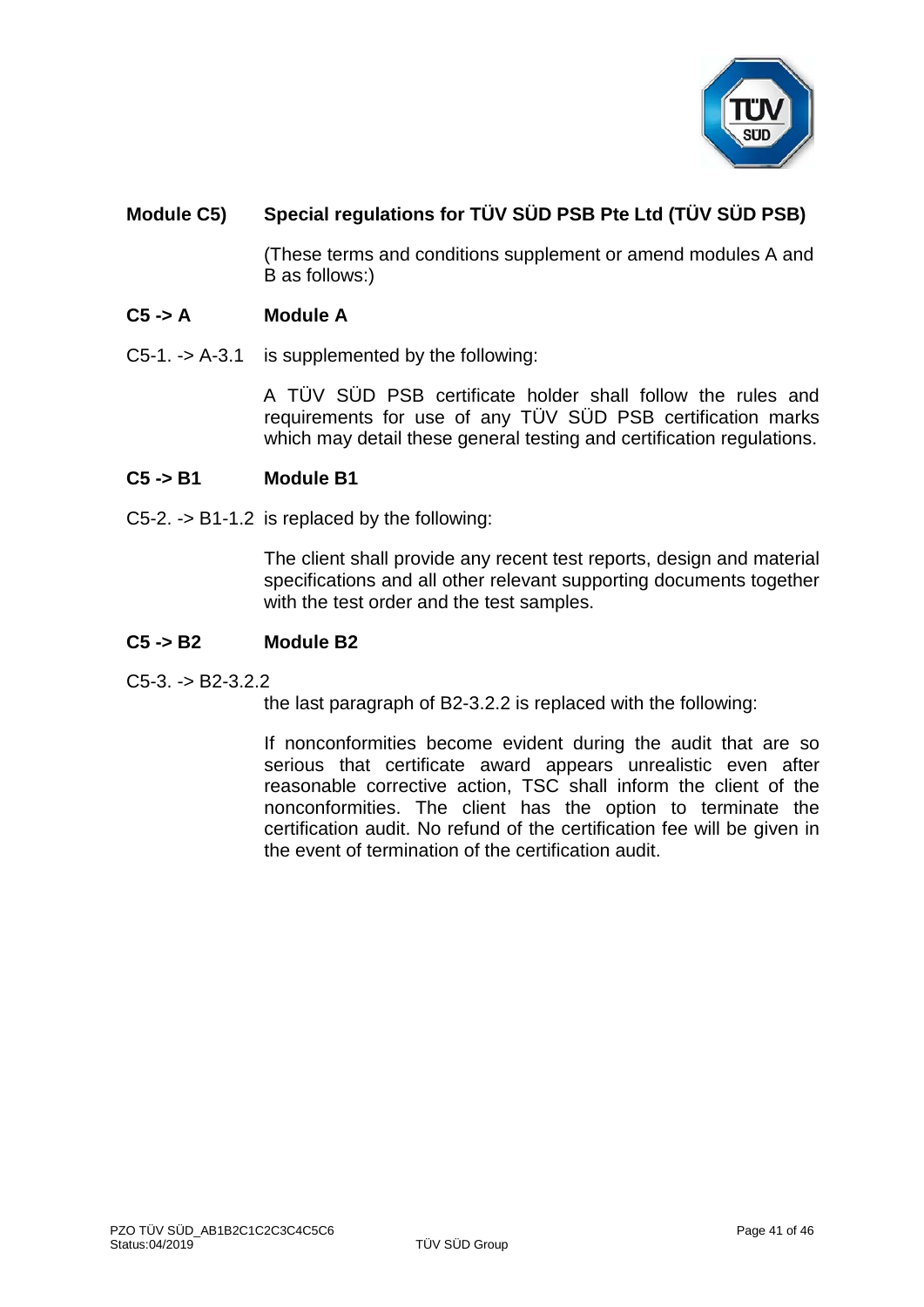

# **Module C6) Special regulations for TÜV SÜD South Asia**

(These terms and conditions supplement or amend modules A and B as follows:)

# **C6 -> A Module A**

C6-1. -> A-2.6 The following provision is inserted as additional section A-2.6:

The certificate can be suspended/terminated - if the certificate holder does not provide the appropriate corrective action and undergoes on-site correction for closure of major NCs - within 90 days from last day of onsite audit (Cert / Surveillance/repeat, etc.)

C6-2. -> A-1.4 Insert after second paragraph:

Clients may escalate appeals to the Social Accountability Accreditation services (SAAS) if they disagree with the appeal decision from the TÜV SÜD South Asia certification body regarding conformity with accreditation criteria.

C6-3 -> A-1.6 is appended by the following:

Accreditation body regulation demands to have witnessing of Certification body auditors on site. These are at times market surveillance visits by accreditation bodies. The selection of companies for witnessing is done by accreditation body or scheme owners. All certified and/or prospective clients for certification agree to cooperate with TUV SUD offices, in such activities as witnessed audits planned by Certification body/ accreditation body/ scheme owners or regulatory bodies, etc.

C6-4 -> A-3.3 is appended by the following which may detail these general testing and certification regulations:

> Use of the certification mark for marketing purpose by certified client must be in line with TUV SUD South Asia procedure - TSSA\_CCU\_20 which is available at the certification body.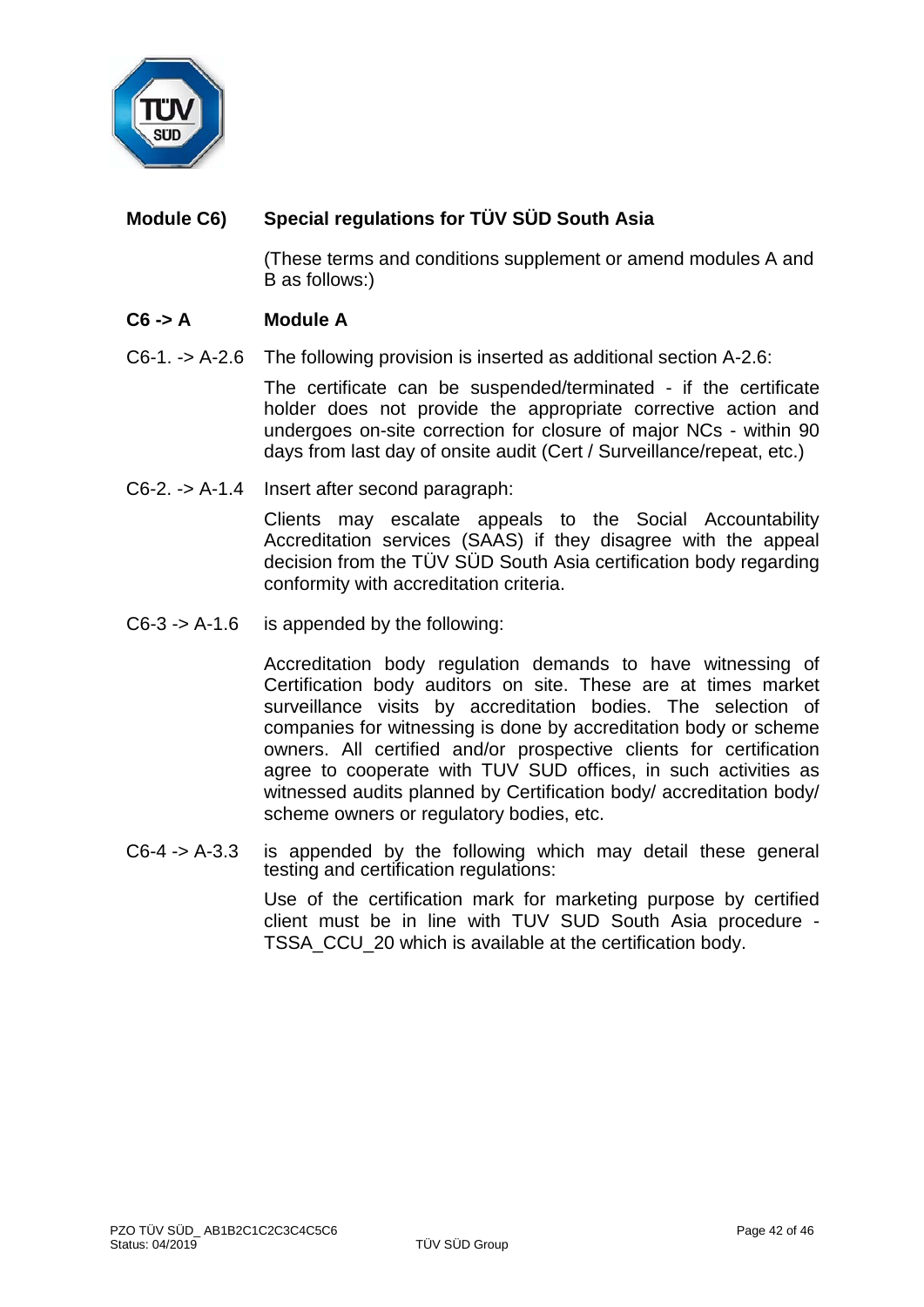

# **C6 -> B Module B**

# **C6 -> B2 Module B2**

C6-5 -> B2.1 is appended as follows:

The management systems audits are based on random sampling and the outcome of the audit is based on the quality of the samples selected. The audit does not absolve each site from ensuring that systems are followed in totality. The outcome of the audit is also not an indication that the quality of the work at each site and also all requirements at that site are followed in totality.

The number of auditor days and respective accreditation determinations cited in the quotation shall apply subject to the approval of the Certification Body.

C6-6 -> B2-3.2.1 is appended as follows:

Normally in all certification schemes, stage 1 audits are on-site; unless reviewed and agreed with certification body. In case of Food Safety Management system stage 1 audit - the review and evaluation of management system documentation is carried out necessarily onsite.

If nonconformities become evident during the audit that are so serious that certificate award appears unrealistic even after reasonable corrective action, TSC informs the client of the nonconformities and the client has the option to terminate the certification audit. No refund of the certification fee will be given in the event of termination of the certification audit.

For Business Social Compliance Initiative (BSCI):

The audits cycle is based on the BSCI guidelines. The audit planning and documentation reporting is done on BSCI Database. After initial audit based on the audit results, re-audit could be possible. The details could be obtained by contacting certification body or product managers.

For Worldwide Responsible Accredited Production (WRAP) :

The activities of certification body are limited to submission of report package to WRAP board for review. Certification (initial) audit or Follow up audits are possible in WRAP while the certificate decision is always taken by WRAP board for each audit. The details could be obtained by contacting certification body or product managers.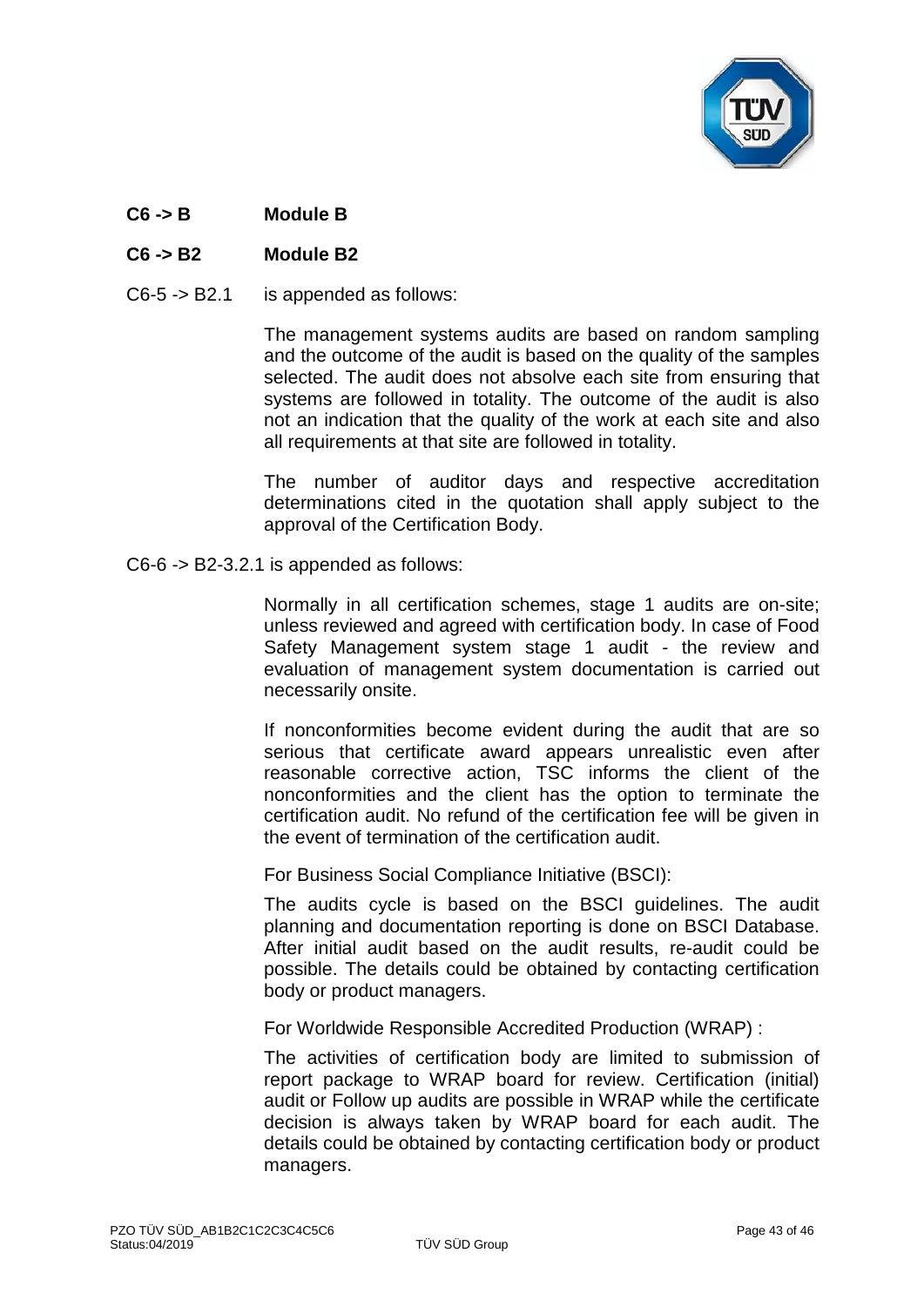

C6-8 -> B2-3.4 is appended as follows:

For Social Accountability Accreditation Services (SAAS) :

When the clients are certified under SA8000, normally the surveillance audits are 6 monthly – unless approved by certification body for annual surveillance program.

Minimum of one un-announced audit in any three year certification will be conducted. The second surveillance audit will be the mandatory unannounced audit. This audit can occur between 4-8 months, after the first surveillance.

Un-announced audits may be conducted additionally by certification body in case any Non conformity (or persistent issues) indicates the need for an additional unannounced audit during the period of certification. It shall be responsibility of certified client to extend cooperation during such surveillance activities by certification body.

Further, if the complaint is received from an interested party for non-compliance to SA8000 then investigation shall be undertaken and may be aided through the undertaking of an unannounced audit and interviews with outside stakeholders, such as: trade unions, NGOs, and the complainant, at a minimum. The investigation shall cover all elements identified in the complaint. In case an unannounced audit is carried out to investigate the compliant, the client shall bear all costs of such audit.

When SA8000 certification program is with 6 monthly surveillance audits then it is necessary to plan audits with 2 months in advance to avoid suspension.

In case of SA8000 audits a surveillance audit if not successfully executed 2 months before the Target Date leads to a suspension of the certificate.

C6-9 -> B2-3.6 is appended as follows:

The Certification Body makes information about issued, revoked or withdrawn certificates available to the public through website [www.tuv-sud.in](http://www.tuv-sud.in/)

For SA8000, such information is also made available by accreditation body SAAS through its website [http://www.saasaccreditation.org](http://www.saasaccreditation.org/) .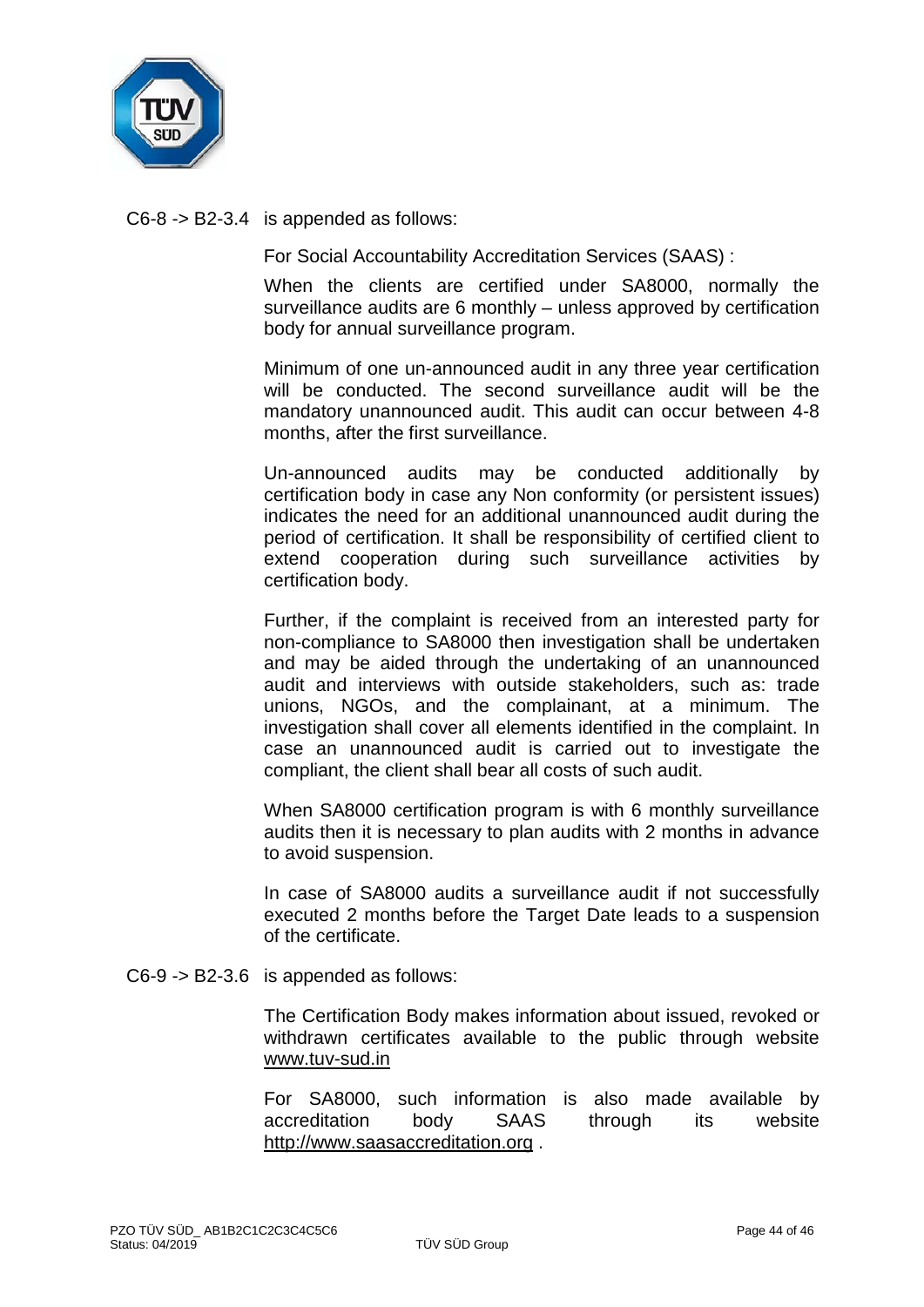

Upon request from any interested party TUV SUD South Asia shall provide the information about the current status of the client after carrying out a suitable verification of the intent. The same shall be communicated to the client in advance. All other information, except for information that is made publicly available by the client, shall be considered confidential.

The clients shall be intimated before hand through an email / letter by the central certification unit if any confidential information is to be divulged to any external party.

C6-10 -> B2-4.6 The following provisions are inserted as additional section B2-4.6:

For integrated systems; the specific requirements of the individual systems must be identified and observed.

For ISO 9001 and ISO 14001:

Applicable mandatory documents are criteria of NABCB, documents of the International Accreditation Forum (IAF): MD01 (Certification of Multiple Sites Based on Sampling), MD02 (Transfer of Accredited Certification of Management Systems), MD05:2009 (Duration of QMS and EMS Audits) and other applicable documents, if any.

For BS OHSAS 18001:

In accordance with the criteria of National Accreditation Board for Certification Bodies (NABCB), the "IAF Mandatory Document For Duration of QMS and EMS Audits" (IAF MD 5) also applies to the certification and auditing of occupational health and safety systems as per OHSAS 18001

or ISO 27001:

Requirements of ISO/IEC 27006 and criteria of NABCB.

For ISO 22000:

Requirements of ISO 22003 and criteria of NABCB.

For Social Accountability Accreditation Services (SAAS):

Requirements of Procedure 200 and Procedure 201, SA8000 Guidance Document, advisories issued by SAAS time to time.